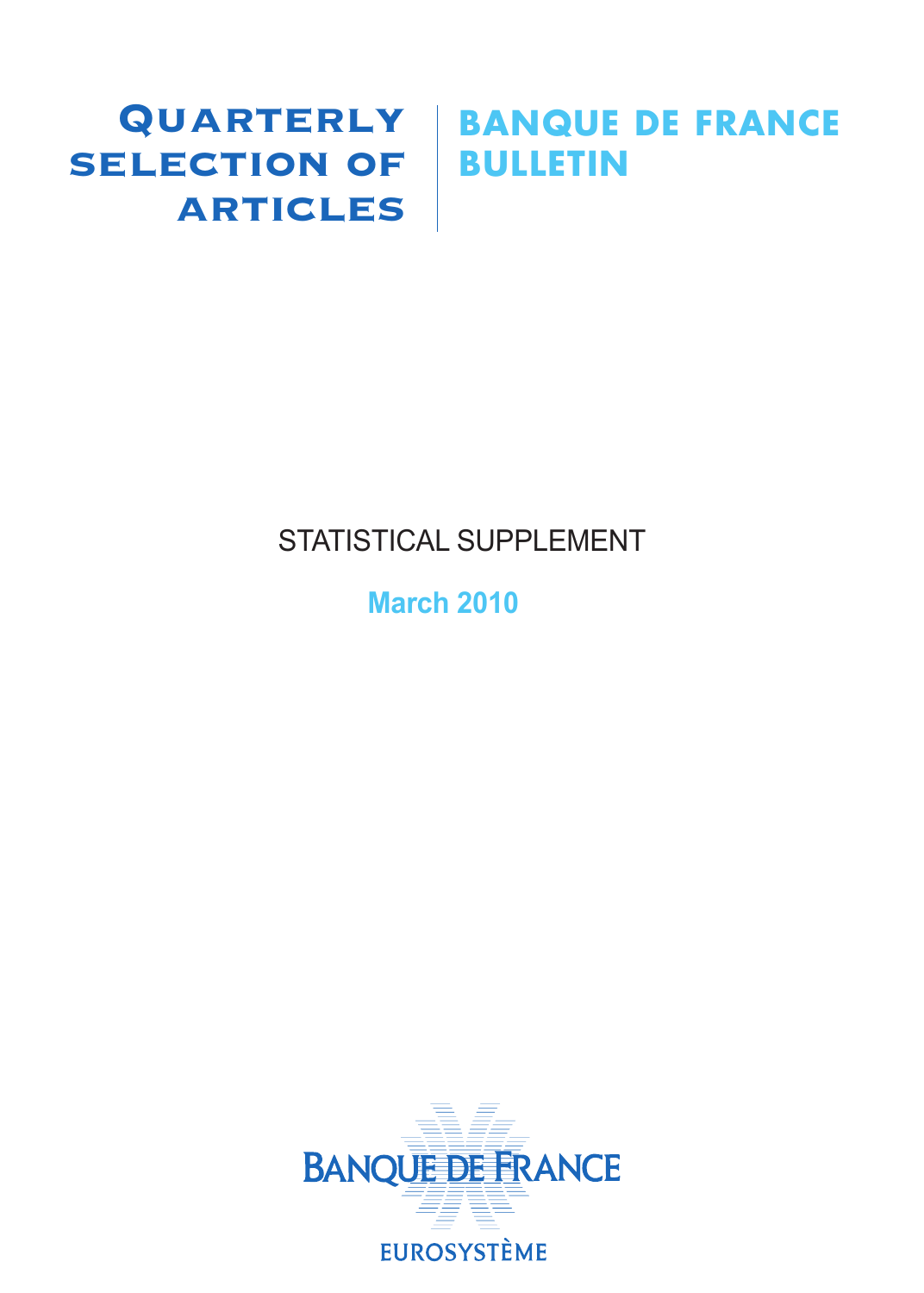# **STATISTICS**

# **Contents**

# **Economic developments**

|                 | Industrial activity indicators - Monthly Business Survey - France                                | S3.             |
|-----------------|--------------------------------------------------------------------------------------------------|-----------------|
| 2               | Industrial activity indicators $-$ Monthly Business Survey $-$ France (seasonally-adjusted data) | S4              |
| 3               | Consumer price index                                                                             | S5              |
| 4               | The competitiveness of France's economy                                                          | S6              |
| 5               | Balance of payments $-$ Main components (quarterly data) $-$ France                              | 57              |
| 6               | Balance of payments $-$ Current and capital accounts (quarterly data) $-$ France                 | S8              |
| 7               | Balance of payments $-$ Financial flows (quarterly data) $-$ France                              | S9              |
| 8               | Balance of payments $-$ Geographical breakdown (quarterly data) $-$ France                       | SIO.            |
| 9               | Balance of payments (monthly data) $-$ France                                                    | SH              |
| 10 <sup>°</sup> | France's international investment position                                                       |                 |
|                 | (direct investment measured at book value)                                                       | SI <sub>2</sub> |

# **Money, investment and financing**

| $\mathbf{\Pi}$  | Main monetary and financial aggregates $-$ France and the euro area                    | S13              |
|-----------------|----------------------------------------------------------------------------------------|------------------|
| 12              | Balance sheet of the Banque de France                                                  | S14              |
| $\overline{13}$ | Balance sheet of monetary financial institutions (MFIs) excluding the Banque de France | SI5              |
| 4               | Deposits - France                                                                      | S16              |
| 15              | Time deposits $-$ France                                                               | SI <sub>7</sub>  |
| 16              | Loans extended by credit institutions established in France                            |                  |
|                 | to French residents - France                                                           | S18              |
| 17              | Loans from credit institutions broken down by counterpart                              |                  |
|                 | and by financing purpose $-$ France and euro area                                      | S19              |
| 8               | New loans to residents $-$ France                                                      | \$20             |
| 19              | Investment and financing - Insurance corporations and pension funds                    |                  |
|                 | - Euro area and France                                                                 | $\Omega$         |
| 20 <sup>°</sup> | Investment and financing $-$ Households $-$ Euro area                                  | S <sub>2</sub>   |
| 21              | Investment and financing - Households - France                                         | S <sub>23</sub>  |
| $22 \,$         | Investment and financing $-$ Non-financial corporations $-$ Euro area                  | S24              |
| 23 <sup>°</sup> | Investment and financing $-$ Non-financial corporations $-$ France                     | S <sub>25</sub>  |
| 24              | Interest rates on deposits $-$ France and the euro area                                | \$26             |
| 25              | Cost of credit $-$ France and the euro area                                            | S <sub>2</sub> 7 |
| 26              | Cost of credit $-$ France                                                              | <b>S28</b>       |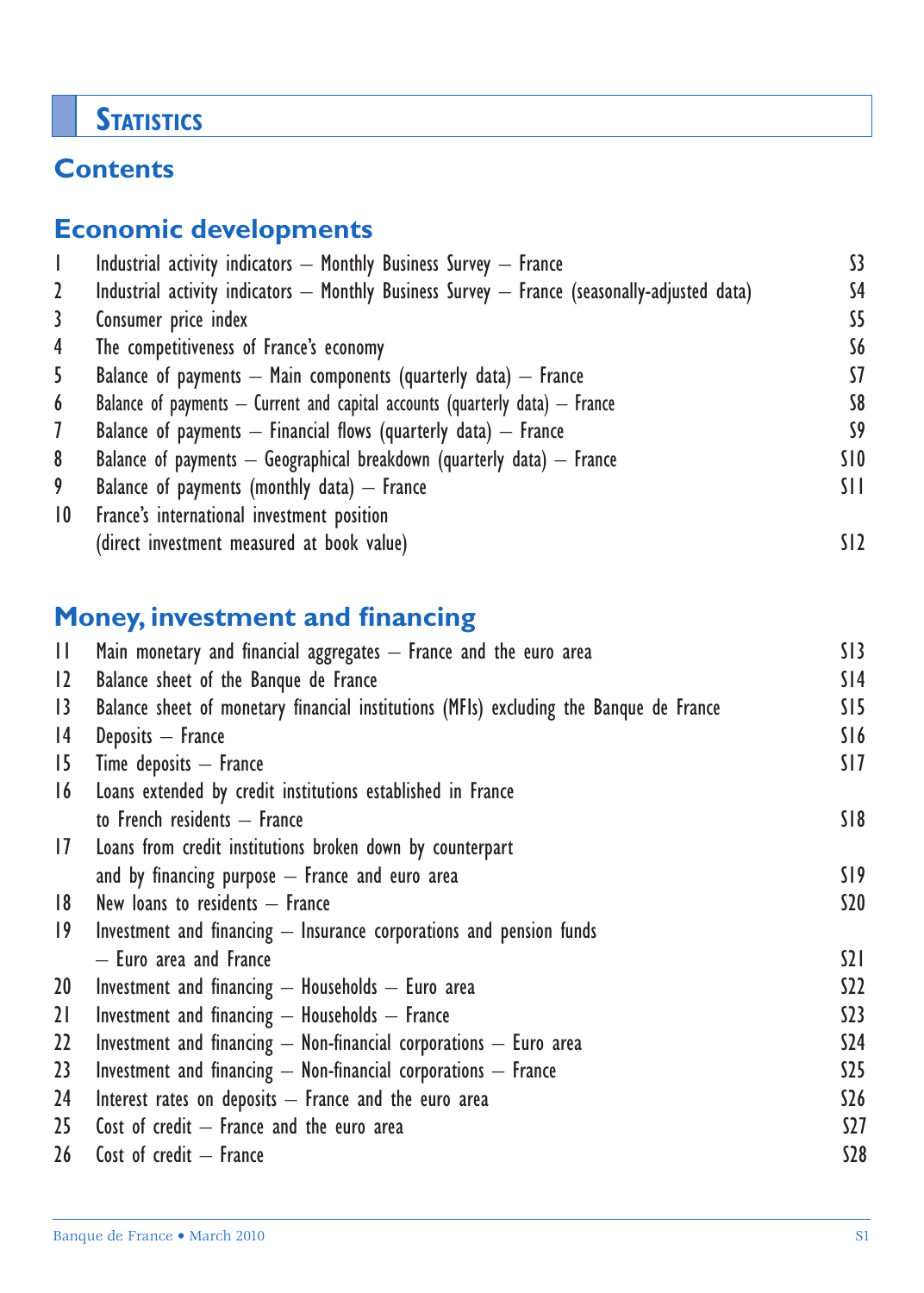#### **STATISTICS** *Contents*

# **Financial markets and interest rates**

| 27 Interest rates                                                          | 529           |
|----------------------------------------------------------------------------|---------------|
| 28 Banking system liquidity and refinancing operations $-$ Euro area       | <b>S30</b>    |
| 29 Eurosystem key rates; minimum reserves                                  | $\frac{1}{3}$ |
| $30/31$ Negotiable debt securities $-$ France                              | \$32/33       |
| 32 Mutual fund shares/units - France                                       | \$34          |
| 33 Debt securities and quoted shares issued by French residents            | \$35          |
| 34 Debt securities and quoted shares issued by French residents, by sector | \$36          |

## **Other statistics**

| $35$ Company failures by economic sector $-$ France |         |
|-----------------------------------------------------|---------|
| 36 Retail payment systems – France                  | \$38    |
| $37/38$ Large-value payment systems $-$ EU          | \$39/40 |
| 39 Large-value payment systems — France             | S4 I    |

Nota bene

*The data in this section are updated on a monthly basis on the Banque de France's website.*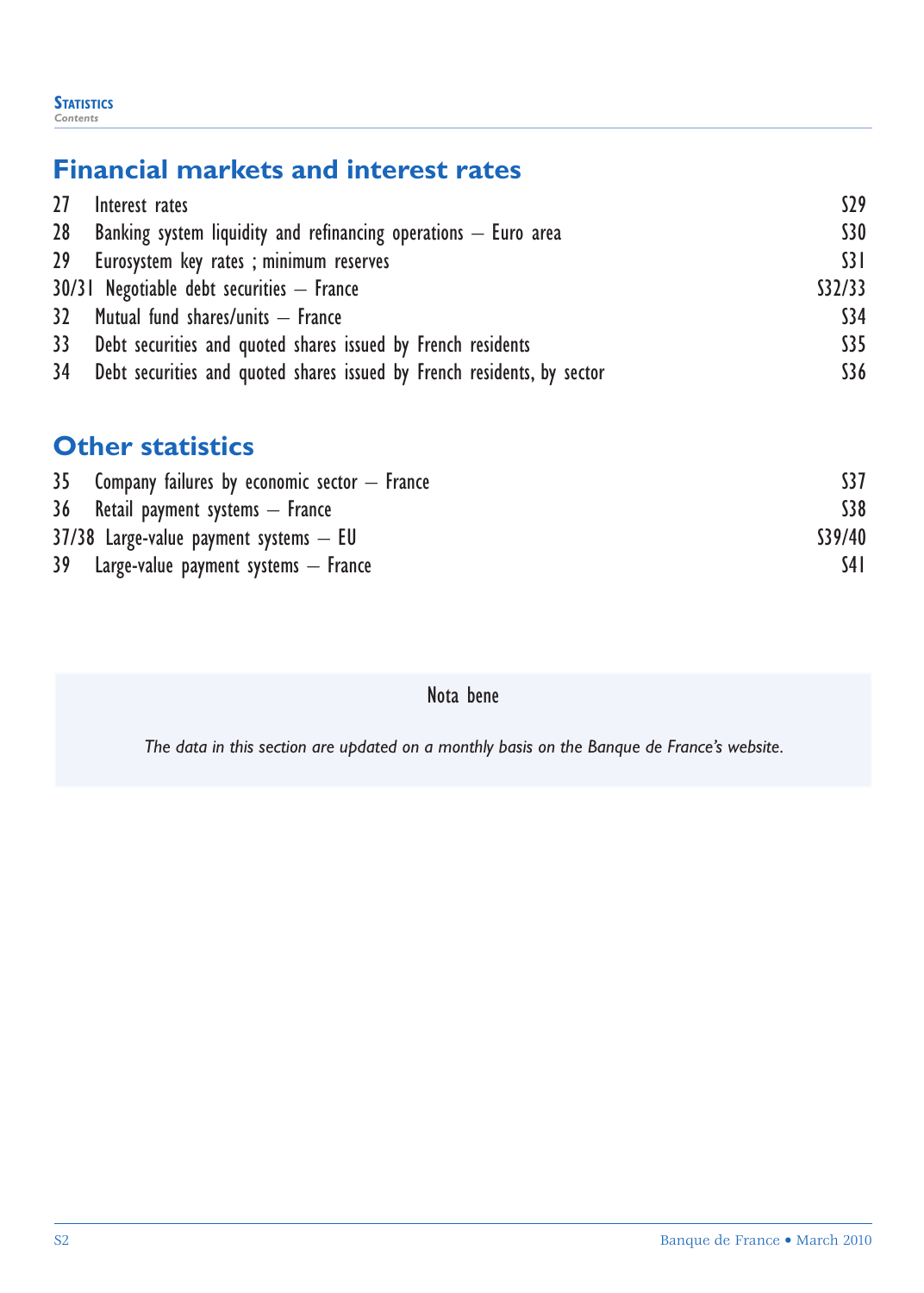**Industrial activity indicators – Monthly Business Survey – France** 

*(seasonally-adjusted data)*

|                                                   | 2009                    |                |                |                |              |              | 2010                    |
|---------------------------------------------------|-------------------------|----------------|----------------|----------------|--------------|--------------|-------------------------|
|                                                   | Aug.                    | Sept.          | Oct.           | Nov.           | Dec.         | Jan.         | Feb.                    |
| Changes in production from the previous month (a) |                         |                |                |                |              |              |                         |
| Total                                             | $\mathbf{I}$            | $\mathbf{2}$   | 7              | 12             | $\mathbf{2}$ | 14           | 5                       |
| Intermediate goods                                | -1                      | 3              | 7              | 3              | -9           | 21           | 8                       |
| Capital goods                                     | -6                      | T              | $-2$           | -1             | -1           | 4            | $-2$                    |
| Automotive industry                               | 3                       | 0              | 15             | 38             | $-2$         | 24           | 16                      |
| Consumer goods                                    | 5                       | 3              | 13             | 4              | 8            | П            | 8                       |
| Agri-food industry                                | $-2$                    | 6              | 4              | 5              | 5            | 20           | $\overline{3}$          |
| Production forecasts (a)                          |                         |                |                |                |              |              |                         |
| Total                                             | -1                      | 2              | 4              | 8              | 7            | 4            | $\overline{\mathbf{z}}$ |
| Intermediate goods                                | -1                      | 3              | $\mathbf{2}$   | $\overline{7}$ | 12           | 8            | П                       |
| Capital goods                                     | $-5$                    | $-7$           | $-4$           | ı              | 3            | $\mathbf 0$  | $\mathbf{2}$            |
| Automotive industry                               | 21                      | 23             | 24             | 25             | 24           | 13           | 10                      |
| Consumer goods                                    | 6                       | 9              | 16             | 17             | 16           | 4            | 18                      |
| Agri-food industry                                | 3                       | 9              | 10             | $\mathbf{H}$   | 10           | 8            | 9                       |
| Changes in orders from the previous month (a)     |                         |                |                |                |              |              |                         |
| Total                                             | 6                       | $-2$           | 12             | 4              | п            | 15           | 9                       |
| Foreign                                           | T                       | $\overline{2}$ | $\overline{7}$ | $\mathbf{H}$   | 9            | $\mathbf{H}$ | 5                       |
| Order books (a)                                   |                         |                |                |                |              |              |                         |
| Total                                             | -36                     | -31            | $-24$          | $-20$          | $-14$        | -9           | -6                      |
| Intermediate goods                                | $-56$                   | $-49$          | $-40$          | $-33$          | $-28$        | -16          | $-12$                   |
| Capital goods                                     | $-18$                   | -18            | -15            | $-13$          | $-7$         | $-2$         | $-1$                    |
| Consumer goods                                    | $-14$                   | -1             | $-2$           | $\mathbf{2}$   | 4            | 4            | 6                       |
| Agri-food industry                                | $-20$                   | $-20$          | $-20$          | $-19$          | -11          | $-14$        | $-10$                   |
| Inventories of finished goods (a)                 |                         |                |                |                |              |              |                         |
| Total                                             | $\overline{\mathbf{4}}$ | 3              | т              | 0              | -1           | $-2$         | $\mathbf 0$             |
| Intermediate goods                                | T                       | $-3$           | $-4$           | $-3$           | -6           | -6           | $-3$                    |
| Capital goods                                     | 8                       | 5              | $\overline{4}$ | $\overline{2}$ | 4            | $-2$         | $-1$                    |
| Automotive industry                               | $\mathbf{2}$            | 8              | $-2$           | $-7$           | ı            | -9           | $-3$                    |
| Consumer goods                                    | 3                       | T              | $\mathbf{2}$   | T              | T            | I            | $\mathbf{I}$            |
| Agri-food industry                                | 12                      | 4              | 8              | 8              | 6            | 8            | 9                       |
| Capacity utilisation rate (b)                     |                         |                |                |                |              |              |                         |
| Total                                             | 71.1                    | 71.8           | 72.3           | 73.0           | 73.1         | 74.I         | 74.4                    |
| Staff levels (a)                                  |                         |                |                |                |              |              |                         |
| Changes from the previous month                   | -1                      | $-2$           | $-2$           | $-2$           | ı            | $-2$         | $-2$                    |
| Forecast for the coming month                     | $-10$                   | -8             | -8             | $-7$           | -8           | $-6$         | $-5$                    |
| <b>Business sentiment indicator (c)</b>           |                         |                |                |                |              |              |                         |
|                                                   | 91                      | 94             | 96             | 100            | 102          | 104          | 102                     |

*(a) Data given as a balance of opinions. Forecast series are adjusted for bias when it is statistically significant.* 

*(b) Data given as a percentage.* 

*(c) The indicator summarises industrial managers' sentiment regarding business conditions. The higher the indicator is, the more positive the*  assessment. The indicator is calculated using a principal component analysis of survey data smoothed over three months. By construction, the *average is 100.* 

*Source: Banque de France. Produced 9 March 2010*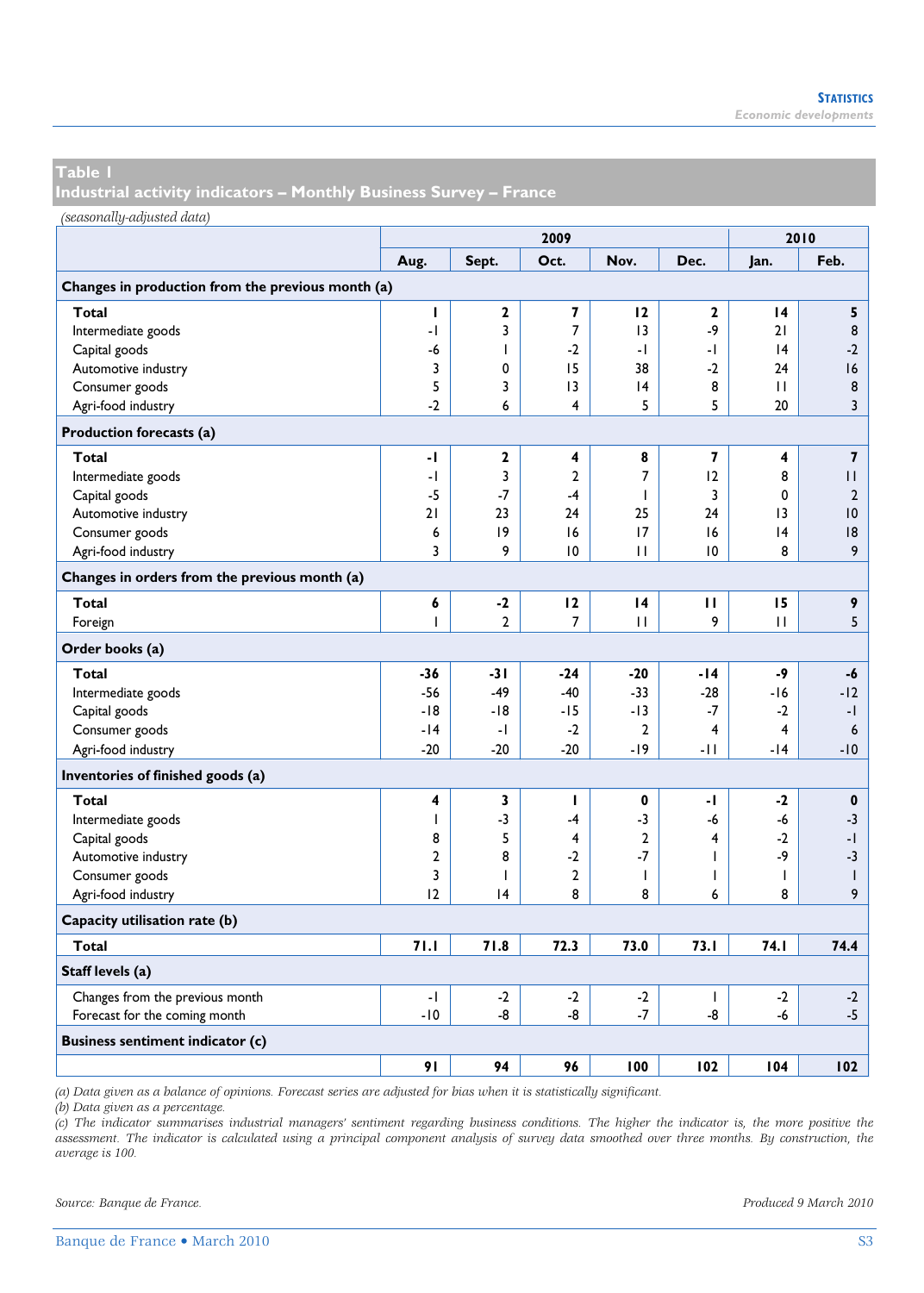**Industrial activity indicators – Monthly Business Survey – France (seasonally-adjusted data)** 









*Source: Banque de France. Produced 9 March 2010* 

#### **Orders (balance of opinions) Production (balance of opinions)**



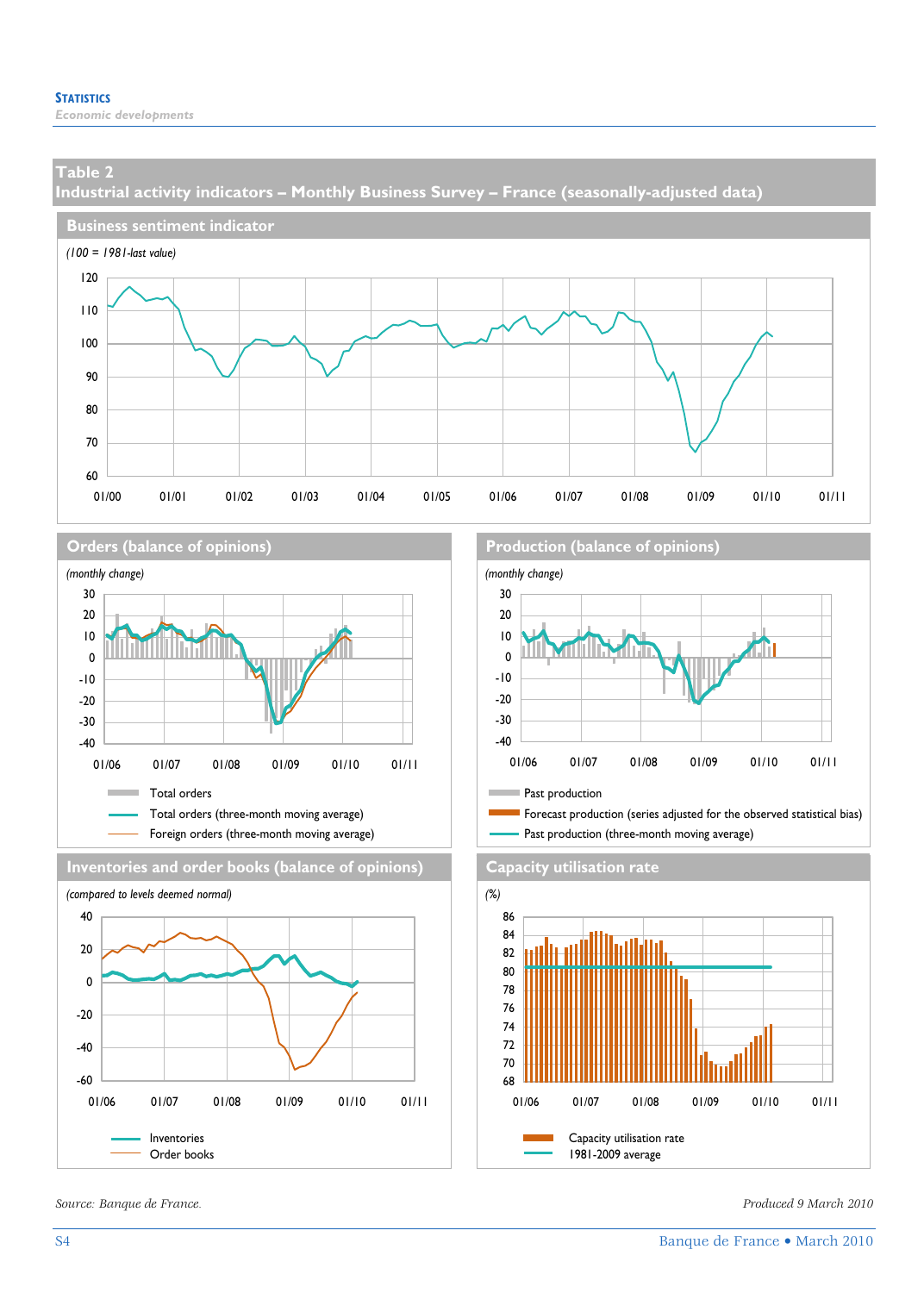**Consumer price index** 

|                      | (annual % change) |        |        |              |        |        |              |        |      |
|----------------------|-------------------|--------|--------|--------------|--------|--------|--------------|--------|------|
|                      |                   |        |        | 2009         |        |        |              | 2010   |      |
|                      | June              | July   | Aug.   | Sept.        | Oct.   | Nov.   | Dec.         | Jan.   | Feb. |
| France               | $-0.6$            | $-0.8$ | $-0.2$ | $-0.4$       | $-0.2$ | 0.5    | 1.0          | 1.2    | na   |
| Germany              | 0.0               | $-0.7$ | $-0.1$ | $-0.5$       | $-0.1$ | 0.3    | 0.8          | 0.8    | 0.3  |
| Italy                | 0.6               | $-0.1$ | 0.1    | 0.4          | 0.3    | 0.8    | $\mathsf{L}$ | 1.3    | IJ   |
| Euro area            | $-0.1$            | $-0.7$ | $-0.2$ | $-0.3$       | $-0.1$ | 0.5    | 0.9          | 1.0    | 0.9  |
| United Kingdom       | 1.8               | 1.8    | 6. ا   | $\mathsf{L}$ | 1.5    | 1.9    | 2.9          | 3.5    | na   |
| European Union       | 0.6               | 0.2    | 0.6    | 0.3          | 0.5    | 1.0    | 1.5          | 1.7    | na   |
| <b>United States</b> | $-1.4$            | $-2.1$ | $-1.5$ | $-1.3$       | $-0.2$ | 1.8    | 2.7          | 2.6    | na   |
| Japan                | -1.8              | $-2.2$ | $-2.2$ | $-2.2$       | $-2.5$ | $-1.9$ | $-1.7$       | $-1.3$ | na   |

*(annual average) (seasonally-adjusted monthly % change)*

|                      | 2007 | 2008            | 2009   |        |        | 2009   |      |      | 2010   |
|----------------------|------|-----------------|--------|--------|--------|--------|------|------|--------|
|                      |      |                 |        | Aug.   | Sept.  | Oct.   | Nov. | Dec. | Jan.   |
| France               | I.6  | 3.2             | 0.1    | 0.3    | 0.0    | 0.2    | 0.3  | 0.3  | 0.1    |
| Germany              | 2.3  | 2.8             | 0.2    | 0.4    | $-0.2$ | 0.2    | 0.3  | 0.4  | $-0.2$ |
| <b>Italy</b>         | 2.0  | 3.5             | 0.8    | 0.3    | 0.3    | 0.1    | 0.3  | 0.2  | 0.0    |
| Euro area            | 2.1  | 3.3             | 0.3    | 0.3    | $-0.1$ | 0.1    | 0.2  | 0.0  | 0.1    |
| United Kingdom       | 2.3  | 3.6             | 2.2    | 0.3    | 0.2    | 0.2    | 0.4  | 0.3  | 0.8    |
| European Union       | 2.4  | 3.7             | 0.1    | na     | na     | na     | na   | na   | na     |
| <b>United States</b> | 2.9  | 3.8             | $-0.4$ | 0.4    | 0.2    | 0.2    | 0.2  | 0.2  | 0.2    |
| Japan                | 0.1  | $\mathsf{I}$ .4 | $-1.4$ | $-0.2$ | $-0.1$ | $-0.3$ | 0.2  | -0.1 | $-0.1$ |







*Harmonised indices except for the United States and Japan.* 

*Amplitude =extreme values of the indices of harmonised prices observed in the euro area (changing composition).*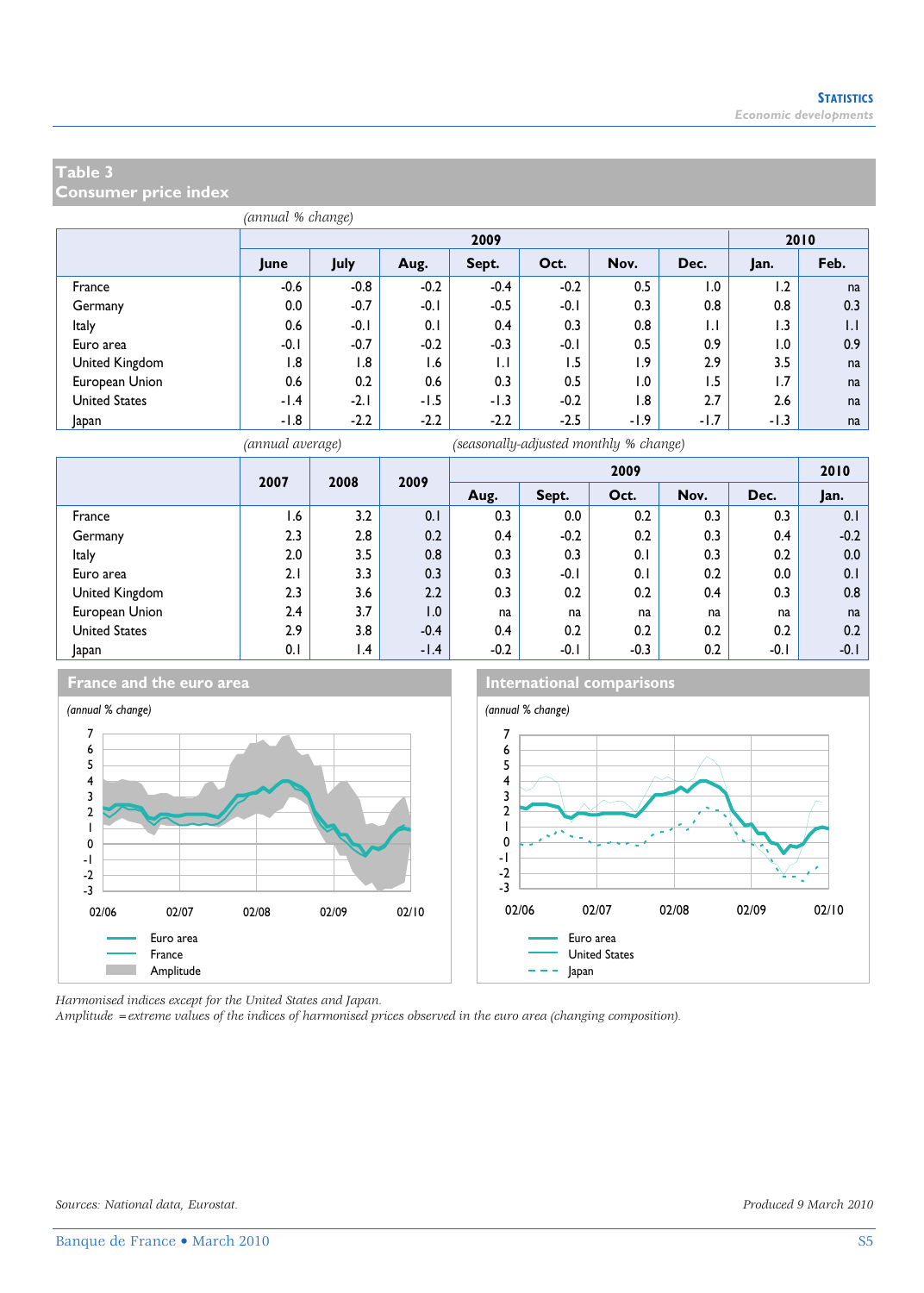

*Grey area: change in competitiveness compared to long-term average less than 5%.* 

*Sources: National data, Banque de France, ECB, IMF, INSEE, OECD, Thomson Financial Datastream.* 

*Calculations: Banque de France. Produced 9 March 2010*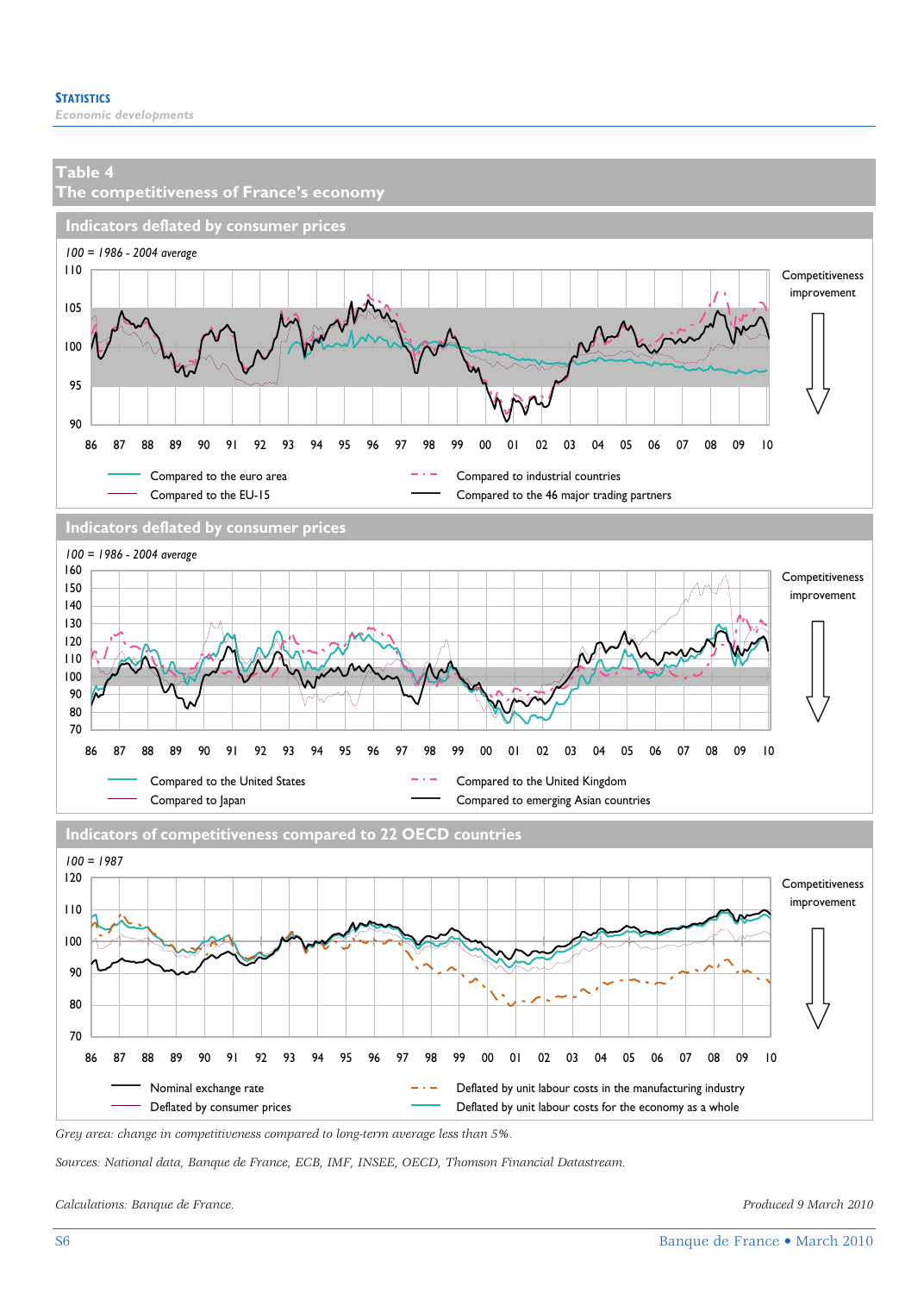**Balance of payments – Main components (quarterly data) – France** 

*(unadjusted data, EUR billions)*

|                                     | 2008     | 2009     | 2008    |         | 2009           |                |                |
|-------------------------------------|----------|----------|---------|---------|----------------|----------------|----------------|
|                                     |          |          | Q4      | QI      | Q <sub>2</sub> | Q <sub>3</sub> | Q <sub>4</sub> |
|                                     | (a)      | (a)      | (a)     | (a)     | (a)            | (a)            | (b)            |
| <b>Current account</b>              | $-44.0$  | $-40.6$  | $-14.4$ | $-6.5$  | $-14.2$        | $-4.5$         | $-15.4$        |
| Goods                               | $-59.1$  | $-47.5$  | $-15.1$ | $-13.7$ | $-10.9$        | $-8.5$         | $-14.4$        |
| <b>Services</b>                     | 14.5     | 11.6     | 1.6     | 0.0     | 3.4            | 6.5            | 1.6            |
| Income                              | 24.8     | 17.7     | 7.9     | 10.8    | $-0.9$         | 3.7            | 4.2            |
| <b>Current transfers</b>            | $-24.2$  | $-22.4$  | $-8.8$  | $-3.6$  | $-5.8$         | $-6.2$         | $-6.8$         |
| Capital account                     | 0.7      | 0.3      | $-0.1$  | 0.0     | 0.3            | 0.0            | 0.0            |
| <b>Financial account</b>            | 78.I     | 6.8      | 56.0    | 35.2    | $-7.5$         | $-25.3$        | 4.4            |
| Direct investment                   | $-70.4$  | $-76.7$  | $-14.4$ | $-28.7$ | $-14.8$        | $-13.9$        | $-19.3$        |
| French direct investment abroad     | $-136.8$ | $-122.9$ | $-17.9$ | $-32.8$ | $-37.8$        | $-21.3$        | $-31.1$        |
| Foreign direct investment in France | 66.3     | 46.2     | 3.5     | 4.1     | 22.9           | 7.4            | 11.8           |
| Portfolio investment                | 89.4     | 217.7    | 92.2    | 102.5   | 82.7           | $-27.0$        | 59.6           |
| Assets                              | $-76.6$  | $-73.4$  | 35.2    | 8.9     | $-30.3$        | $-60.3$        | 8.3            |
| <b>Liabilities</b>                  | 166.1    | 291.1    | 57.0    | 93.5    | 113.1          | 33.3           | 51.2           |
| <b>Financial derivatives</b>        | $-7.0$   | $-2.4$   | $-20.8$ | $-9.0$  | 2.7            | 1.8            | 2.1            |
| Other investment                    | 57.6     | $-135.8$ | $-6.1$  | $-36.8$ | $-76.3$        | 14.6           | $-37.2$        |
| Reserve assets                      | 8.5      | 3.9      | 5.1     | 7.2     | -1.8           | $-0.7$         | $-0.7$         |
| Net errors and omissions            | $-34.8$  | 33.5     | $-41.5$ | $-28.7$ | 21.4           | 29.8           | 11.0           |



*(a) Semi-final figures.*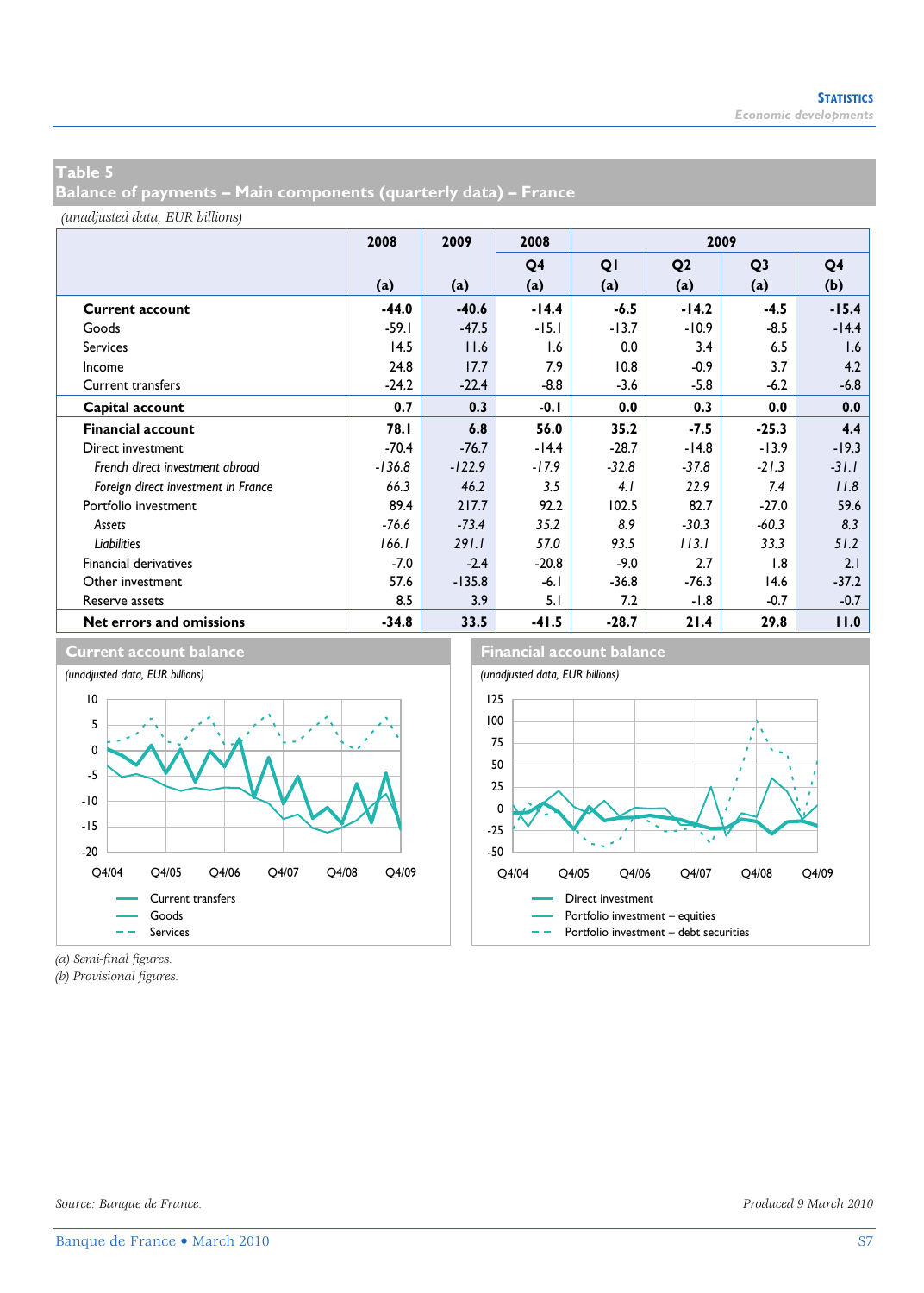*Economic developments* 

## **Table 6**

**Balance of payments – Current and capital accounts (quarterly data) – France** 

*(unadjusted data, EUR billions)*

|                                              | 2008    | 2009    | 2008           |         |                | 2009           |         |
|----------------------------------------------|---------|---------|----------------|---------|----------------|----------------|---------|
|                                              |         |         | Q <sub>4</sub> | QI      | Q <sub>2</sub> | Q <sub>3</sub> | Q4      |
|                                              | (a)     | (a)     | (a)            | (a)     | (a)            | (a)            | (b)     |
| <b>Current account</b>                       | $-44.0$ | $-40.6$ | $-14.4$        | $-6.5$  | $-14.2$        | $-4.5$         | $-15.4$ |
| Goods                                        | $-59.1$ | $-47.5$ | $-15.1$        | $-13.7$ | $-10.9$        | $-8.5$         | $-14.4$ |
| Exports                                      | 410.6   | 338.4   | 96.7           | 83.4    | 83.2           | 83.2           | 88.6    |
| Imports                                      | 469.7   | 386.0   | 111.9          | 97.1    | 94.1           | 91.7           | 103.0   |
| General merchandise                          | $-56.5$ | $-46.2$ | $-14.8$        | $-13.4$ | $-10.5$        | $-8.1$         | $-14.1$ |
| Goods procured in ports by carriers          | $-2.7$  | $-1.5$  | $-0.5$         | $-0.4$  | $-0.3$         | $-0.4$         | $-0.4$  |
| Goods for processing and repairs on goods    | 0.1     | 0.1     | 0.2            | 0.1     | 0.0            | 0.0            | 0.1     |
| <b>Services</b>                              | 14.5    | 11.6    | 1.6            | 0.0     | 3.4            | 6.5            | 1.6     |
| Exports                                      | 111.7   | 101.4   | 25.5           | 22.2    | 26.0           | 29.6           | 23.7    |
| Imports                                      | 97.2    | 89.9    | 23.9           | 22.1    | 22.6           | 23.1           | 22.1    |
| Transportation                               | $-0.9$  | $-0.3$  | $-0.2$         | $-0.5$  | $-0.1$         | 0.2            | 0.2     |
| Travel                                       | 8.5     | 7.5     | $-0.3$         | 0.5     | 2.3            | 5.1            | $-0.3$  |
| Communications services                      | 1.0     | 0.7     | 0.2            | 0.2     | 0.2            | 0.1            | 0.2     |
| <b>Construction services</b>                 | 2.8     | 2.8     | 0.9            | 0.7     | 0.6            | 0.7            | 0.8     |
| Insurance services                           | $-0.8$  | $-0.6$  | $-0.1$         | $-0.5$  | $-0.1$         | 0.2            | $-0.2$  |
| <b>Financial services</b>                    | 0.0     | 0.2     | 0.0            | 0.0     | 0.0            | 0.1            | 0.1     |
| Computer and information services            | $-0.4$  | $-0.3$  | $-0.2$         | 0.0     | $-0.1$         | $-0.1$         | $-0.1$  |
| Royalties and license fees                   | 3.7     | 3.2     | 1.0            | 0.8     | 0.8            | 0.8            | 0.9     |
| Other business services                      | 1.7     | $-0.6$  | 0.6            | $-0.8$  | 0.1            | $-0.3$         | 0.4     |
| Personal, cultural and recreational services | $-1.0$  | $-1.1$  | $-0.2$         | $-0.3$  | $-0.2$         | $-0.2$         | $-0.3$  |
| <b>Government services</b>                   | $-0.1$  | 0.1     | $-0.1$         | 0.0     | 0.0            | 0.1            | 0.0     |
| Income                                       | 24.8    | 17.7    | 7.9            | 10.8    | $-0.9$         | 3.7            | 4.2     |
| Compensation of employees                    | 9.2     | 9.4     | 2.3            | 2.4     | 2.4            | 2.4            | 2.3     |
| Investment income                            | 15.7    | 8.3     | 5.6            | 8.4     | $-3.3$         | 1.3            | 1.8     |
| Direct investment                            | 16.5    | 11.6    | 4.5            | 6.1     | 2.5            | 0.8            | 2.2     |
| Portfolio investment                         | 8.6     | $-0.5$  | 2.6            | 3.2     | $-4.8$         | 1.3            | $-0.2$  |
| Other investment                             | $-9.4$  | $-2.8$  | $-1.5$         | $-0.9$  | $-1.0$         | $-0.7$         | $-0.2$  |
| <b>Current transfers</b>                     | $-24.2$ | $-22.4$ | $-8.8$         | $-3.6$  | $-5.8$         | $-6.2$         | $-6.8$  |
| General government                           | $-15.3$ | $-13.9$ | $-6.5$         | $-1.0$  | $-3.4$         | $-4.3$         | $-5.2$  |
| Other sectors                                | $-8.9$  | $-8.4$  | $-2.3$         | $-2.6$  | $-2.4$         | $-1.9$         | $-1.6$  |
| of which workers' remittances                | $-2.6$  | $-2.1$  | $-0.6$         | $-0.5$  | $-0.5$         | $-0.6$         | $-0.5$  |
| Capital account                              | 0.7     | 0.3     | $-0.1$         | 0.0     | 0.3            | 0.0            | 0.0     |

*(a) Semi-final figures.*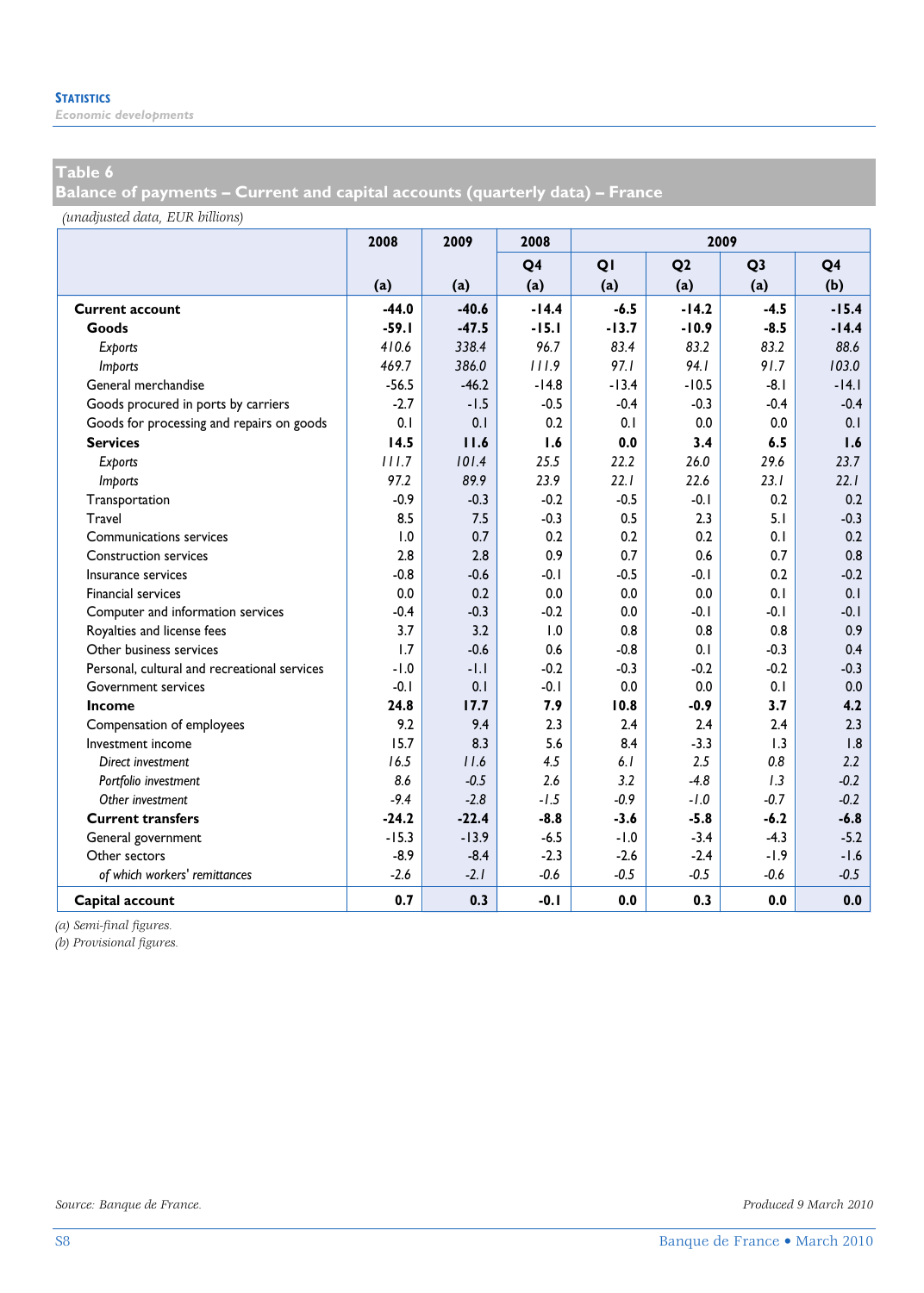**Balance of payments – Financial flows (quarterly data) – France** 

*(unadjusted data, EUR billions)*

|                                                  | 2008     | 2009     | 2008           | 2009    |                |                |                |
|--------------------------------------------------|----------|----------|----------------|---------|----------------|----------------|----------------|
|                                                  |          |          | Q <sub>4</sub> | QI      | Q <sub>2</sub> | Q <sub>3</sub> | Q <sub>4</sub> |
|                                                  | (a)      | (a)      | (a)            | (a)     | (a)            | (a)            | (b)            |
| <b>Financial account</b>                         | 78.I     | 6.8      | 56.0           | 35.2    | $-7.5$         | $-25.3$        | 4.4            |
| Direct investment                                | $-70.4$  | $-76.7$  | $-14.4$        | $-28.7$ | $-14.8$        | $-13.9$        | $-19.3$        |
| French direct investment abroad                  | $-136.8$ | $-122.9$ | $-17.9$        | $-32.8$ | $-37.8$        | $-21.3$        | $-31.1$        |
| of which equity capital and reinvested earnings  | $-65.3$  | $-46.5$  | $-11.4$        | $-4.7$  | $-22.6$        | $-5.7$         | $-13.5$        |
| Foreign direct investment in France              | 66.3     | 46.2     | 3.5            | 4.1     | 22.9           | 7.4            | 11.8           |
| of which equity capital and reinvested earnings  | 22.4     | 16.6     | 8.9            | 2.1     | 9.5            | 3.6            | 1.4            |
| Portfolio investment                             | 89.4     | 217.7    | 92.2           | 102.5   | 82.7           | $-27.0$        | 59.6           |
| Assets                                           | $-76.6$  | $-73.4$  | 35.2           | 8.9     | $-30.3$        | $-60.3$        | 8.3            |
| <b>Equity securities</b>                         | $-9.5$   | $-27.7$  | $-11.8$        | 23.1    | $-0.7$         | $-39.3$        | $-10.8$        |
| Bonds and notes                                  | $-36.5$  | $-21.6$  | 14.9           | 13.0    | $-11.6$        | $-19.0$        | $-3.9$         |
| Money market instruments                         | $-30.6$  | $-24.2$  | 32.2           | $-27.2$ | $-18.0$        | $-2.1$         | 23.1           |
| <b>Liabilities</b>                               | 166.1    | 291.1    | 57.0           | 93.5    | 113.1          | 33.3           | 51.2           |
| <b>Equity securities</b>                         | $-9.9$   | 74.8     | 2.6            | 12.1    | 20.4           | 27.3           | 14.9           |
| Bonds and notes                                  | 125.5    | 152.2    | 46.0           | 55.9    | 67.6           | $-4.8$         | 33.6           |
| Money market instruments                         | 50.5     | 64.2     | 8.4            | 25.6    | 25.0           | 10.8           | 2.7            |
| <b>Financial derivatives</b>                     | $-7.0$   | $-2.4$   | $-20.8$        | $-9.0$  | 2.7            | 1.8            | 2.1            |
| Other investment                                 | 57.6     | $-135.8$ | $-6.1$         | $-36.8$ | $-76.3$        | 14.6           | $-37.2$        |
| of which MFIs excl. Banque de France (net flows) | $-101.3$ | $-74.0$  | $-82.3$        | 0.6     | $-26.7$        | $-18.4$        | $-29.6$        |
| Reserve assets                                   | 8.5      | 3.9      | 5.1            | 7.2     | -1.8           | $-0.7$         | $-0.7$         |
| Net errors and omissions                         | $-34.8$  | 33.5     | $-41.5$        | $-28.7$ | 21.4           | 29.8           | 11.0           |





*(a) Semi-final figures.*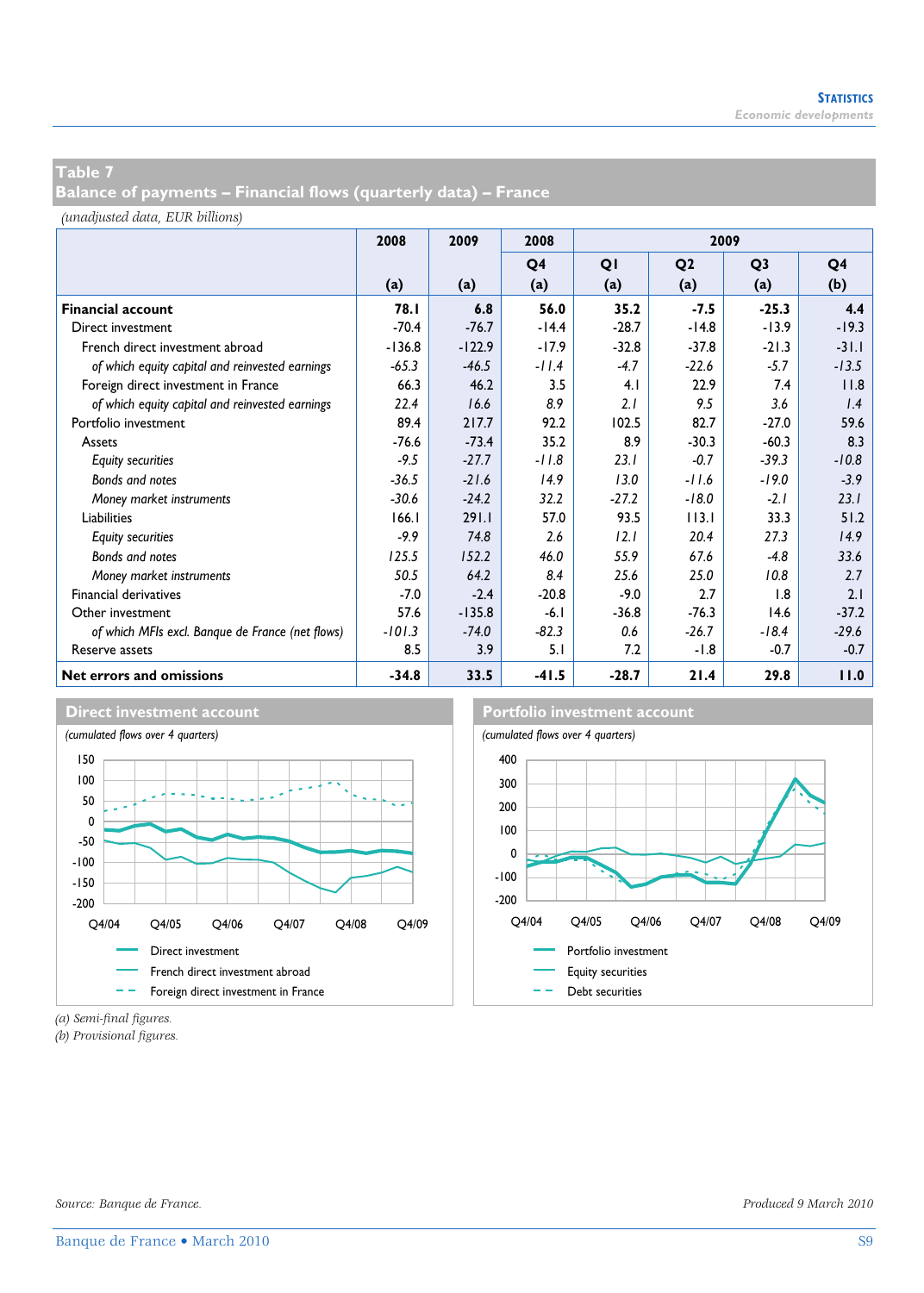*Economic developments* 

#### **Table 8**

**Balance of payments – Geographical breakdown (quarterly data) – France** 

*(unadjusted data, EUR billions)*

|                                                      | 3rd quarter 2009  |                                            |            |        |                    |        |  |  |  |  |
|------------------------------------------------------|-------------------|--------------------------------------------|------------|--------|--------------------|--------|--|--|--|--|
|                                                      | <b>EMU</b><br>(a) | <b>EU-27</b><br>excl.<br><b>EMU</b><br>(b) | <b>USA</b> | Japan  | <b>Switzerland</b> | China  |  |  |  |  |
| <b>Current account</b>                               | na                | na                                         | na         | na     | na                 | na     |  |  |  |  |
| Receipts                                             | 70.3              | 21.8                                       | 10.3       | 2.0    | 5.2                | 3.2    |  |  |  |  |
| Expenditure                                          | na                | na                                         | na         | na     | na                 | na     |  |  |  |  |
| Goods                                                | $-12.8$           | 1.6                                        | 0.3        | 0.3    | $-0.1$             | $-2.5$ |  |  |  |  |
| Receipts                                             | 39.7              | 11.1                                       | 4.8        | 1.2    | 2.4                | 2.1    |  |  |  |  |
| Expenditure                                          | 52.4              | 9.5                                        | 4.5        | 0.9    | 2.5                | 4.6    |  |  |  |  |
| Services                                             | 2.1               | 1.8                                        | 0.9        | 0.0    | 0.2                | 0.5    |  |  |  |  |
| Receipts                                             | 11.7              | 4.7                                        | 2.9        | 0.3    | 1.2                | 1.0    |  |  |  |  |
| Expenditure                                          | 9.6               | 3.0                                        | 2.0        | 0.3    | 1.0                | 0.5    |  |  |  |  |
| Income                                               | na                | na                                         | na         | na     | na                 | na     |  |  |  |  |
| Receipts                                             | 18.2              | 4.5                                        | 2.4        | 0.4    | 1.5                | 0.1    |  |  |  |  |
| Expenditure                                          | na                | na                                         | na         | na     | na                 | na     |  |  |  |  |
| <b>Current Transfers</b>                             | $-1.3$            | $-2.5$                                     | $-0.1$     | 0.0    | $-0.5$             | 0.0    |  |  |  |  |
| <b>Financial account</b>                             | na                | na                                         | na         | na     | na                 | na     |  |  |  |  |
| Direct investment                                    | $-12.8$           | $-1.2$                                     | $-1.2$     | 0.1    | 0.8                | $-0.4$ |  |  |  |  |
| French direct investment abroad                      | $-14.0$           | $-5.3$                                     | 0.1        | 0.0    | $-0.7$             | $-0.4$ |  |  |  |  |
| Foreign direct investment in France                  | 1.1               | 4.1                                        | $-1.3$     | 0.2    | 1.5                | 0.1    |  |  |  |  |
| Portfolio investment (c)                             | na                | na                                         | na         | na     | na                 | na     |  |  |  |  |
| Assets                                               | $-54.1$           | $-13.8$                                    | $-2.6$     | 14.3   | $-1.9$             | $-0.4$ |  |  |  |  |
| <b>Equity securities</b>                             | $-22.6$           | $-6.4$                                     | $-1.5$     | $-3.2$ | $-1.7$             | $-0.4$ |  |  |  |  |
| Bonds and notes                                      | $-15.7$           | $-5.4$                                     | $-2.9$     | 5.4    | 0.0                | 0.0    |  |  |  |  |
| Money market instruments                             | $-15.8$           | $-1.9$                                     | 1.8        | 12.1   | $-0.2$             | 0.0    |  |  |  |  |
| Other investment                                     | 40.7              | $-13.7$                                    | $-4.5$     | $-4.2$ | $-1.4$             | $-3.4$ |  |  |  |  |
| of which MFIs excluding Banque de France (net flows) | $-3.8$            | $-13.5$                                    | $-2.5$     | $-5.7$ | 0.1                | $-3.0$ |  |  |  |  |

*(a) 16 Member States (including Slovakia as of 1 January 2009).* 

*(b) Denmark, United Kingdom, Sweden, European Institutions and New Member States (Czech Republic, Estonia, Hungary, Latvia, Lithuania, Poland, Bulgaria, Romania).* 

*(c) The geographical breakdown is not available for liabilities.*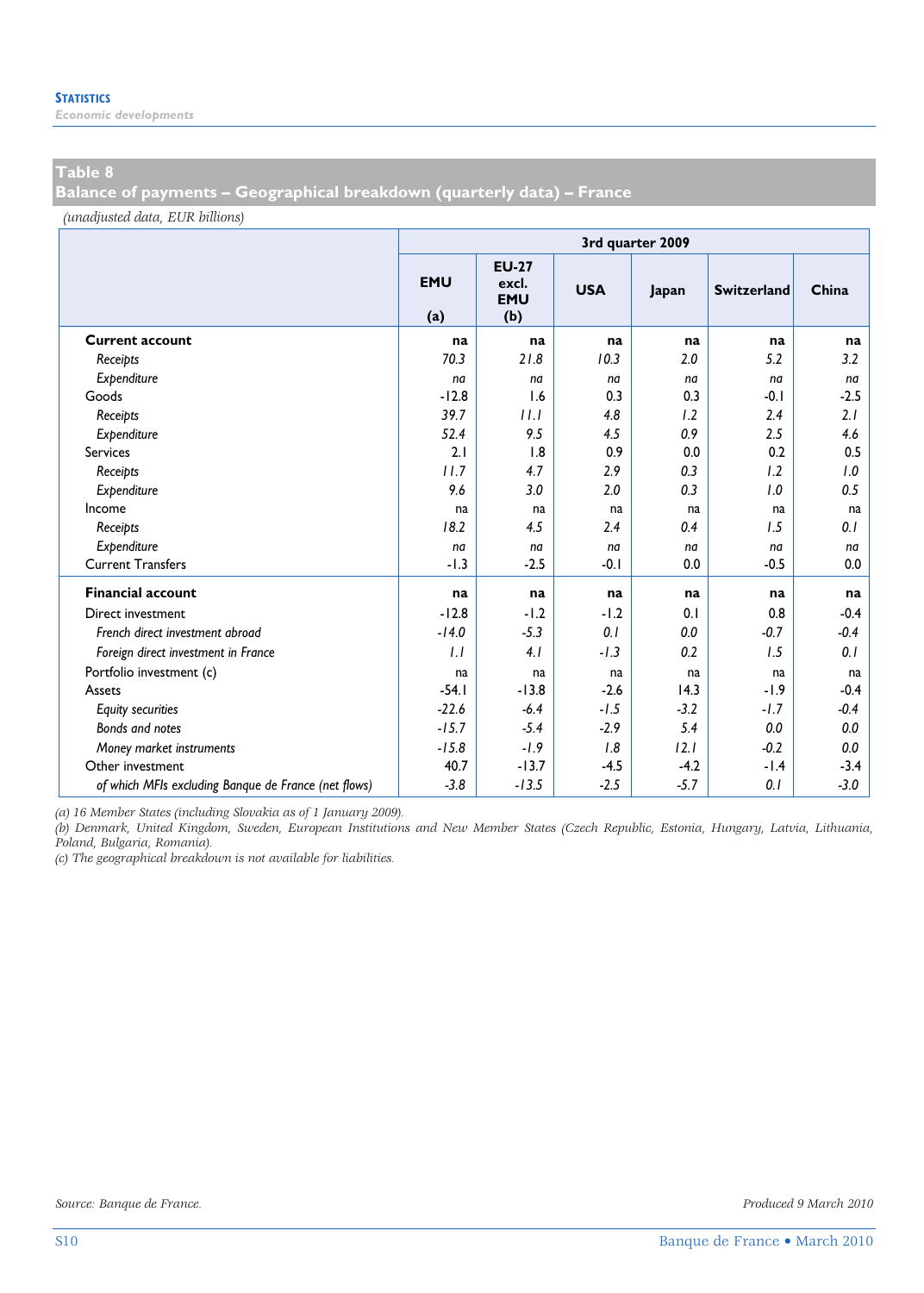**Balance of payments (monthly data) – France** 

*(unadjusted data, EUR billions)*

|                                                  |         |         |         | 12-month total |          |          |
|--------------------------------------------------|---------|---------|---------|----------------|----------|----------|
|                                                  | 2008    |         | 2009    |                | 2008     | 2009     |
|                                                  | Dec.    | Oct.    | Nov.    | Dec.           | Dec.     | Dec.     |
|                                                  | (a)     | (a)     | (b)     | (b)            | (a)      | (b)      |
| <b>Current account</b>                           | $-0.3$  | $-6.6$  | $-7.2$  | $-1.7$         | $-44.0$  | $-40.6$  |
| Goods                                            | $-2.7$  | $-3.9$  | $-5.7$  | $-4.8$         | $-59.1$  | $-47.5$  |
| <b>Services</b>                                  | 1.1     | $-0.2$  | 0.6     | 1.2            | 14.5     | 11.6     |
| Income                                           | 4.6     | 1.4     | 0.4     | 2.3            | 24.8     | 17.7     |
| Current transfers                                | $-3.4$  | $-3.9$  | $-2.4$  | $-0.4$         | $-24.2$  | $-22.4$  |
| Capital account                                  | $-0.1$  | 0.1     | 0.1     | $-0.1$         | 0.7      | 0.3      |
| <b>Financial account</b>                         | 4.2     | 3.0     | 37.8    | $-36.4$        | 78.I     | 6.8      |
| Direct investment                                | $-8.9$  | $-4.8$  | $-7.1$  | $-7.5$         | $-70.4$  | $-76.7$  |
| French direct investment abroad                  | $-12.9$ | $-9.7$  | $-9.4$  | $-12.0$        | $-136.8$ | $-122.9$ |
| Equity capital                                   | $-0.6$  | $-0.6$  | $-5.5$  | $-4.6$         | $-52.7$  | $-35.1$  |
| Reinvested earnings                              | $-1.1$  | $-1.0$  | $-1.0$  | $-1.0$         | $-12.6$  | $-11.4$  |
| Other capital                                    | $-11.2$ | $-8.2$  | $-2.9$  | $-6.4$         | $-71.5$  | $-76.4$  |
| Foreign direct investment in France              | 4.0     | 5.0     | 2.3     | 4.5            | 66.3     | 46.2     |
| Equity capital                                   | 6.0     | 0.6     | $-1.8$  | 1.3            | 15.4     | 11.4     |
| Reinvested earnings                              | 0.6     | 0.4     | 0.4     | 0.4            | 7.0      | 5.2      |
| Other capital                                    | $-2.6$  | 3.9     | 3.7     | 2.8            | 43.9     | 29.6     |
| Portfolio investment                             | 36.9    | 6.2     | 13.3    | 40.1           | 89.4     | 217.7    |
| Assets                                           | 19.4    | $-17.3$ | $-7.0$  | 32.6           | $-76.6$  | $-73.4$  |
| <b>Equity securities</b>                         | $-0.6$  | $-3.0$  | $-4.0$  | $-3.8$         | $-9.5$   | $-27.7$  |
| Bonds and notes                                  | $-0.7$  | $-9.6$  | $-2.2$  | 7.8            | $-36.5$  | $-21.6$  |
| Money market instruments                         | 20.7    | $-4.7$  | $-0.9$  | 28.6           | $-30.6$  | $-24.2$  |
| <b>Liabilities</b>                               | 17.5    | 23.5    | 20.3    | 7.5            | 166.1    | 291.1    |
| <b>Equity securities</b>                         | 1.9     | 3.4     | 5.7     | 5.9            | $-9.9$   | 74.8     |
| <b>Bonds and notes</b>                           | 12.9    | 5.8     | 15.2    | 12.5           | 125.5    | 152.2    |
| Money market instruments                         | 2.7     | 14.3    | $-0.6$  | $-10.9$        | 50.5     | 64.2     |
| <b>Financial derivatives</b>                     | $-13.8$ | 2.9     | $-1.5$  | 0.8            | $-7.0$   | $-2.4$   |
| Other investment                                 | $-13.2$ | $-1.5$  | 33.7    | $-69.4$        | 57.6     | $-135.8$ |
| of which MFIs excl. Banque de France (net flows) | $-14.1$ | 3.6     | 23.1    | $-56.3$        | $-101.3$ | $-74.0$  |
| Reserve assets                                   | 3.1     | 0.2     | $-0.6$  | $-0.3$         | 8.5      | 3.9      |
| Net errors and omissions                         | $-3.7$  | 3.5     | $-30.7$ | 38.2           | $-34.8$  | 33.5     |

*(a) Semi-final figures.*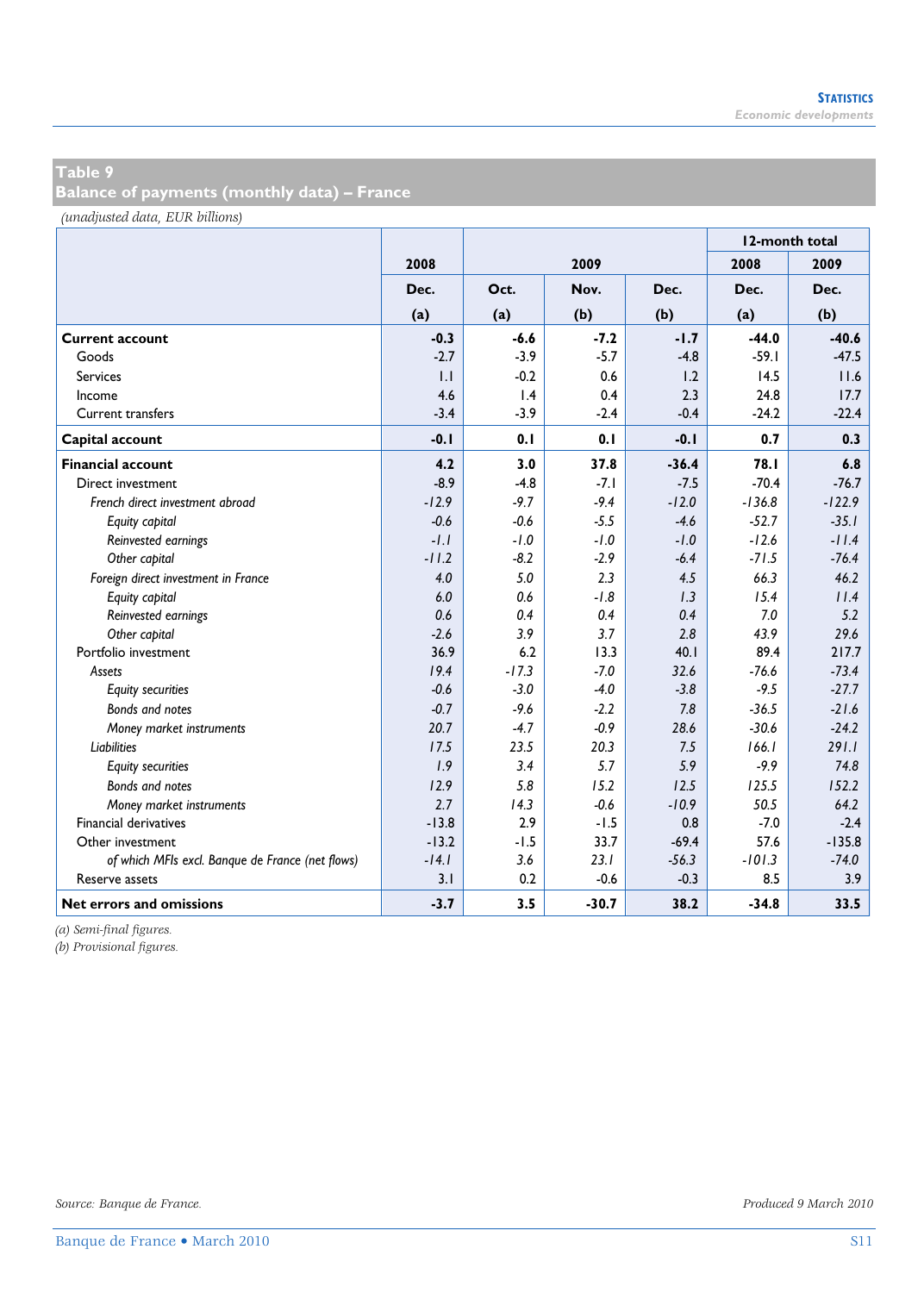*Economic developments* 

#### **Table 10**

**France's international investment position (direct investment measured at book value)** 

*(EUR billions)*

|                                             | 2004        | 2005       | 2006        | 2007       | 2008       | 2009           |
|---------------------------------------------|-------------|------------|-------------|------------|------------|----------------|
|                                             | Dec.        | Dec.       | Dec.        | Dec.       | Dec.       | Q <sub>3</sub> |
| <b>Assets</b>                               | 2,883.5     | 3,573.4    | 4,061.1     | 4,541.8    | 4,408.3    | 4,557.4        |
| French direct investment abroad             | 620.6       | 736.2      | 793.0       | 877.4      | 1.003.8    | 1.090.4        |
| Equity capital and reinvested earnings      | 418.0       | 491.3      | 548.8       | 595.7      | 649.3      | 679.7          |
| Other capital                               | 202.6       | 244.8      | 244.3       | 281.7      | 354.5      | 410.7          |
| Portfolio investment                        | 1,285.3     | 1,587.9    | 1,870.9     | 2,036.0    | 1.817.2    | 1,978.9        |
| (foreign securities held by residents)      |             |            |             |            |            |                |
| MFIs (resident security-holding sector)     | 562.3       | 6659       | 755.0       | 7431       | 718.5      | 751.1          |
| Non-MFIs (resident security-holding sector) | 722.8       | 922.0      | 1,115.9     | 1,292.9    | 1,098.8    | 1,227.8        |
| <b>Financial derivatives</b>                | 116.9       | 124.5      | 159.2       | 229.7      | 237.8      | 214.5          |
| Other investment                            | 803.9       | 1,061.8    | 1.163.3     | 1.320.1    | 1.275.5    | 1,189.2        |
| <b>MFIs</b>                                 | 578.9       | 840.7      | 945.6       | 1,094.7    | 1,058.6    | 971.8          |
| Non-MFIs                                    | 225.0       | 221.1      | 217.7       | 225.4      | 216.9      | 217.4          |
| Reserve assets                              | 56.8        | 63.0       | 74.6        | 78.6       | 74.0       | 84.4           |
| <b>Liabilities</b>                          | $-2,961.2$  | $-3,641.3$ | $-4, 188.3$ | $-4,685.6$ | $-4,685.6$ | $-4,826.0$     |
| Foreign direct investment in France         | $-471.2$    | $-532.4$   | $-578.7$    | $-645.6$   | $-712.3$   | $-745.3$       |
| Equity capital and reinvested earnings      | $-295.2$    | $-325.0$   | $-348.7$    | $-378.2$   | $-400.6$   | $-415.8$       |
| Other capital                               | $-176.0$    | $-207.3$   | $-230.0$    | $-267.4$   | $-311.8$   | $-329.5$       |
| Portfolio investment                        | -1,459.8    | $-1,764.8$ | $-1,963.0$  | $-1,987.9$ | $-1,896.2$ | $-2,216.1$     |
| (French securities held by non-residents)   |             |            |             |            |            |                |
| MFIs (resident security-issuing sector)     | $-325.5$    | $-414.5$   | $-484.4$    | $-505.4$   | $-502.9$   | $-492.5$       |
| Non-MFIs (resident security-issuing sector) | $-1, 134.3$ | $-1,350.3$ | $-1,478.6$  | $-1,482.5$ | $-1,393.3$ | $-1,723.6$     |
| <b>Financial derivatives</b>                | $-136.6$    | $-147.4$   | $-188.9$    | $-304.2$   | $-305.3$   | $-277.6$       |
| Other investment                            | $-893.7$    | $-1.196.8$ | $-1.457.7$  | $-1.748.0$ | $-1,771.7$ | $-1,587.1$     |
| <b>MFIs</b>                                 | $-740.4$    | $-1,016.1$ | $-1,245.0$  | $-1,465.6$ | $-1,345.2$ | $-1,206.7$     |
| Non-MFIs                                    | $-153.3$    | $-180.6$   | $-212.7$    | $-282.4$   | $-426.5$   | $-380.5$       |
| <b>Net position</b>                         | $-77.8$     | $-67.9$    | $-127.2$    | $-143.8$   | $-277.3$   | $-268.7$       |





*Source: Banque de France. Produced 9 March 2010*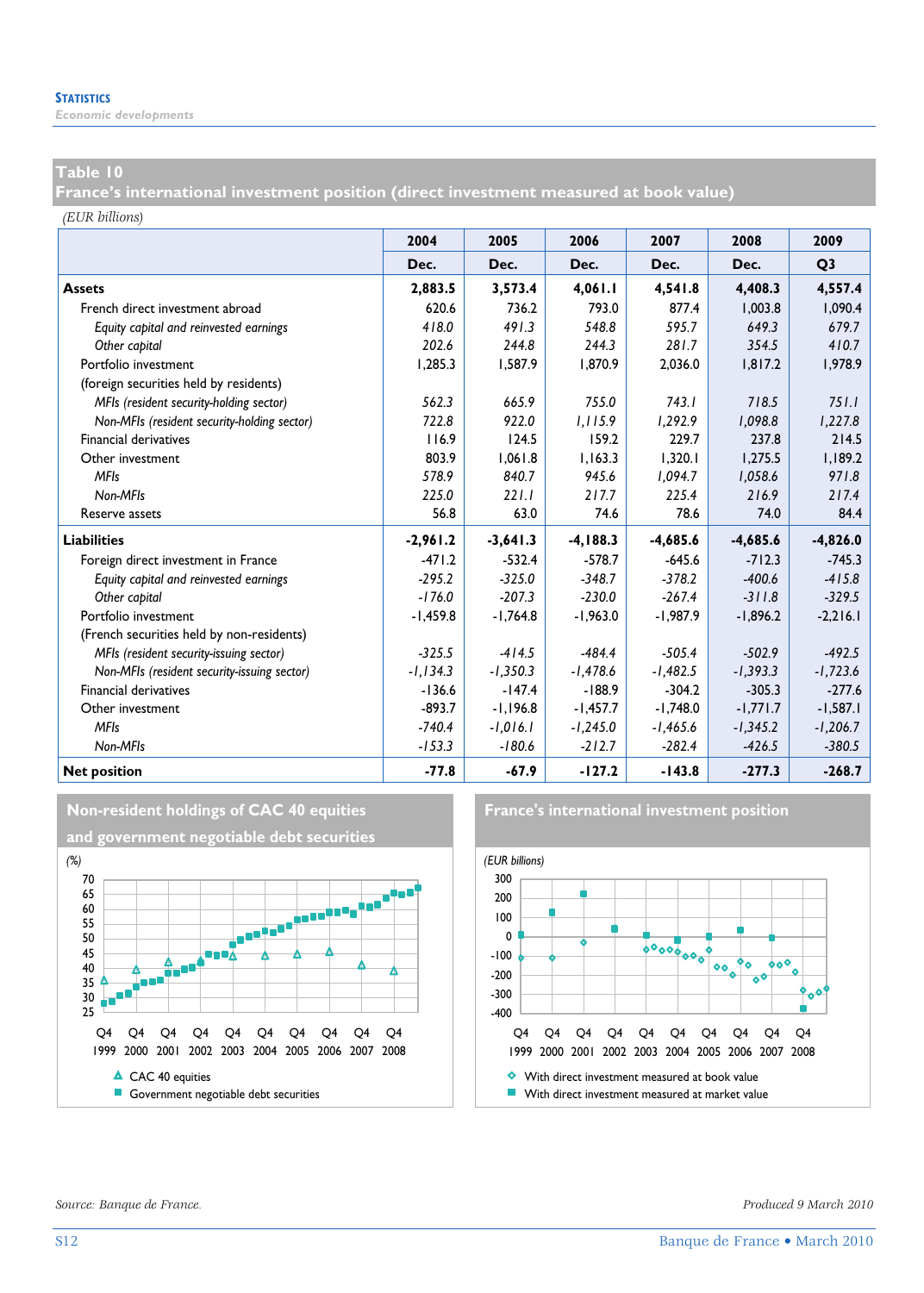**Main monetary and financial aggregates – France and the euro area** 

#### *(annual percentage growth rate)*

|                             | 2007 | 2008 | 2009   | 2009   | 2009   |      |        |        |        |        | 2010   |
|-----------------------------|------|------|--------|--------|--------|------|--------|--------|--------|--------|--------|
|                             | Dec. | Dec. | Dec.   | Jan.   | July   | Aug. | Sept.  | Oct.   | Nov.   | Dec.   | Jan.   |
| M <sub>1</sub>              |      |      |        |        |        |      |        |        |        |        |        |
| Euro area (a)               | 4.0  | 3.3  | 12.3   | 5.2    | 12. I  | 13.4 | 12.8   | 11.8   | 12.5   | 12.3   | 11.5   |
| France (contribution)       | 6.0  | 0.1  | 6.6    | $-0.5$ | 4.9    | 5.8  | 4.9    | 6.1    | 6.6    | 6.6    | 8.6    |
| M <sub>2</sub>              |      |      |        |        |        |      |        |        |        |        |        |
| Euro area (a)               | 10.1 | 8.3  | 1.5    | 7.6    | 4.6    | 4.5  | 3.6    | 2.3    | 1.8    | 1.5    | 1.9    |
| France (contribution)       | 13.9 | 8.1  | 0.0    | 4.6    | 1.7    | 2.2  | 1.3    | 0.4    | 0.2    | 0.0    | 3.6    |
| M <sub>3</sub>              |      |      |        |        |        |      |        |        |        |        |        |
| Euro area (a)               | 11.6 | 7.6  | $-0.3$ | 6.0    | 2.9    | 2.4  | 1.8    | 0.3    | $-0.3$ | $-0.3$ | 0.1    |
| France (contribution)       | 15.7 | 5.3  | $-4.2$ | 2.3    | $-0.8$ | -1.4 | $-2.6$ | $-4.8$ | $-4.6$ | $-4.2$ | $-1.6$ |
| Loans to the private sector |      |      |        |        |        |      |        |        |        |        |        |
| Euro area (a)               | 11.2 | 5.7  | $-0.1$ | 5.1    | 0.6    | 0.1  | $-0.3$ | $-0.8$ | $-0.7$ | $-0.1$ | $-0.6$ |
| France (b)                  | 14.9 | 7.0  | $-0.4$ | 5.8    | 0.2    | 0.1  | $-0.4$ | $-1.2$ | $-1.6$ | $-0.4$ | 0.1    |



**M3 Loans to the private sector** -5 0 5 10 15 20 01/04 01/05 01/06 01/07 01/08 01/09 01/10







*(a) Seasonal and calendar effect adjusted data.* 

*(b) Loans extended by MFIs resident in France to euro area residents excluding MFIs and central government. Sources: Banque de France, European Central Bank. Produced 9 March 2010*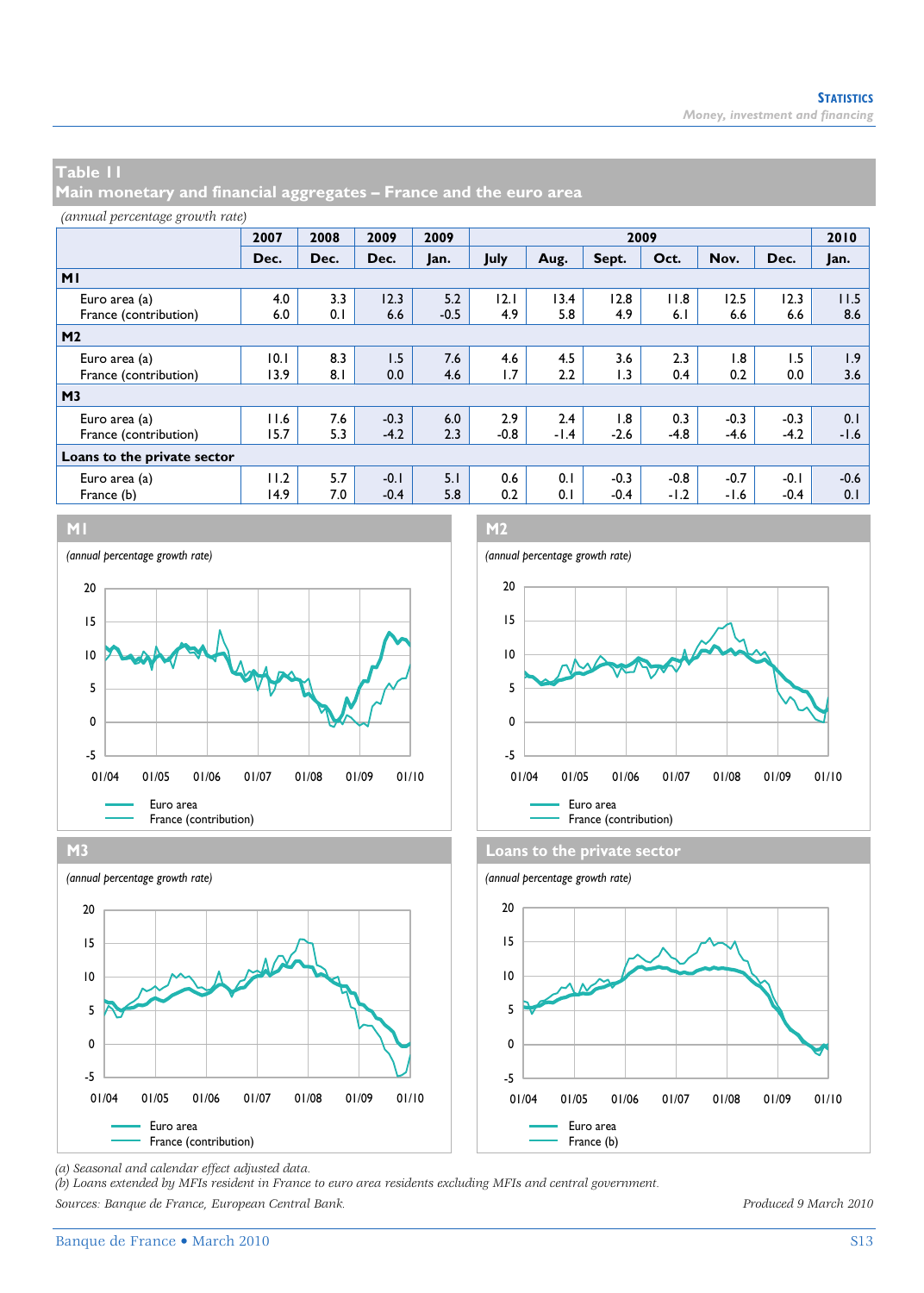*Money, investment and financing* 

#### **Table 12**

**Balance sheet of the Banque de France** 

*(outstanding amounts at the end of the period, EUR billions)*

|                                          | 2007  | 2008  | 2009  | 2009  |       | 2009  |       | 2010  |
|------------------------------------------|-------|-------|-------|-------|-------|-------|-------|-------|
|                                          | Dec.  | Dec.  | Dec.  | Jan.  | Oct.  | Nov.  | Dec.  | Jan.  |
| <b>Assets</b>                            |       |       |       |       |       |       |       |       |
| National territory                       | 101.6 | 266.5 | 206.4 | 227.4 | 180.3 | 182.8 | 206.4 | 202.6 |
| Loans                                    | 87.3  | 199.0 | 139.0 | 157.3 | 112.8 | 115.2 | 139.0 | 135.9 |
| <b>MFIs</b>                              | 87.1  | 198.8 | 138.8 | 157.2 | 112.6 | 115.0 | 138.8 | 135.8 |
| Central government                       | 0.0   | 0.0   | 0.0   | 0.0   | 0.0   | 0.0   | 0.0   | 0.0   |
| Private sector                           | 0.2   | 0.2   | 0.1   | 0.2   | 0.1   | 0.1   | 0.1   | 0.1   |
| Securities other than shares             | 14.3  | 67.5  | 67.4  | 70.1  | 67.6  | 67.6  | 67.4  | 66.6  |
| <b>MFIs</b>                              | 0.0   | 0.0   | 0.0   | 0.0   | 0.0   | 0.0   | 0.0   | 0.0   |
| Central government                       | 14.3  | 67.5  | 67.4  | 70.1  | 67.6  | 67.6  | 67.4  | 66.6  |
| Private sector                           | 0.0   | 0.0   | 0.0   | 0.0   | 0.0   | 0.0   | 0.0   | 0.0   |
| Money market instruments                 | 0.0   | 0.0   | 0.0   | 0.0   | 0.0   | 0.0   | 0.0   | 0.0   |
| Shares and other equity                  | 0.0   | 0.0   | 0.0   | 0.0   | 0.0   | 0.0   | 0.0   | 0.0   |
| Other euro area countries                | 9.1   | 9.1   | 9.0   | 9.0   | 9.0   | 9.0   | 9.0   | 9.0   |
| Rest of the world                        | 57.1  | 102.6 | 95.3  | 107.0 | 91.3  | 94.3  | 95.3  | 93.0  |
| Gold                                     | 47.6  | 49.8  | 60.0  | 57.4  | 54.8  | 61.2  | 60.0  | 60.4  |
| Not broken down by geographical area (a) | 148.5 | 129.0 | 139.3 | 118.9 | 121.9 | 120.3 | 139.3 | 136.1 |
| Total                                    | 363.8 | 557.1 | 510.1 | 519.7 | 457.4 | 467.6 | 510.1 | 501.0 |
| <b>Liabilities</b>                       |       |       |       |       |       |       |       |       |
| National territory - Deposits            | 53.4  | 82.0  | 58.3  | 43.3  | 42.1  | 44.7  | 58.3  | 54.0  |
| <b>MFIs</b>                              | 52.4  | 71.2  | 38.1  | 42.7  | 40.9  | 43.5  | 38.1  | 52.8  |
| Central government                       | 0.3   | 10.3  | 18.0  | 0.3   | 0.3   | 0.1   | 18.0  | 0.3   |
| Other sectors (overnight deposits)       | 0.7   | 0.5   | 2.2   | 0.4   | 0.9   | 1.1   | 2.2   | 0.9   |
| Other euro area countries - Deposits     | 11.9  | 117.7 | 62.0  | 107.2 | 81.5  | 81.5  | 62.0  | 77.9  |
| <b>MFIs</b>                              | 11.9  | 117.7 | 62.0  | 107.2 | 81.5  | 81.5  | 62.0  | 77.9  |
| Other sectors                            | 0.0   | 0.0   | 0.0   | 0.0   | 0.0   | 0.0   | 0.0   | 0.0   |
| Rest of the world - Deposits             | 73.5  | 99.0  | 112.9 | 109.8 | 94.9  | 103.4 | 112.9 | 110.9 |
| Not broken down by geographical area     | 225.0 | 258.5 | 276.8 | 259.4 | 238.8 | 238.1 | 276.8 | 258.2 |
| Currency in circulation (b)              | 131.1 | 147.3 | 153.7 | 141.1 | 147.1 | 148.0 | 153.7 | 149.4 |
| Debt securities issued                   | 0.0   | 0.0   | 0.0   | 0.0   | 0.0   | 0.0   | 0.0   | 0.0   |
| Money market instruments                 | 0.0   | 0.0   | 0.0   | 0.0   | 0.0   | 0.0   | 0.0   | 0.0   |
| Capital and reserves                     | 55.2  | 58.6  | 70.6  | 57.7  | 63.7  | 63.7  | 70.6  | 71.6  |
| Other                                    | 38.7  | 52.6  | 52.6  | 60.6  | 28.0  | 26.3  | 52.6  | 37.2  |
| Total                                    | 363.8 | 557.I | 510.1 | 519.7 | 457.4 | 467.6 | 510.1 | 501.0 |

*(a) Including adjustments for the new accounting method for banknotes on the liability side of the Banque de France balance sheet since January 2002. (b) Since January 2002, banknotes in circulation have been treated according to specific euro area accounting conventions. 8% of the total value of euro banknotes in circulation is allocated to the European Central Bank. The remaining 92% is broken down between the NCBs in proportion to their share in the paid-up capital of the ECB.*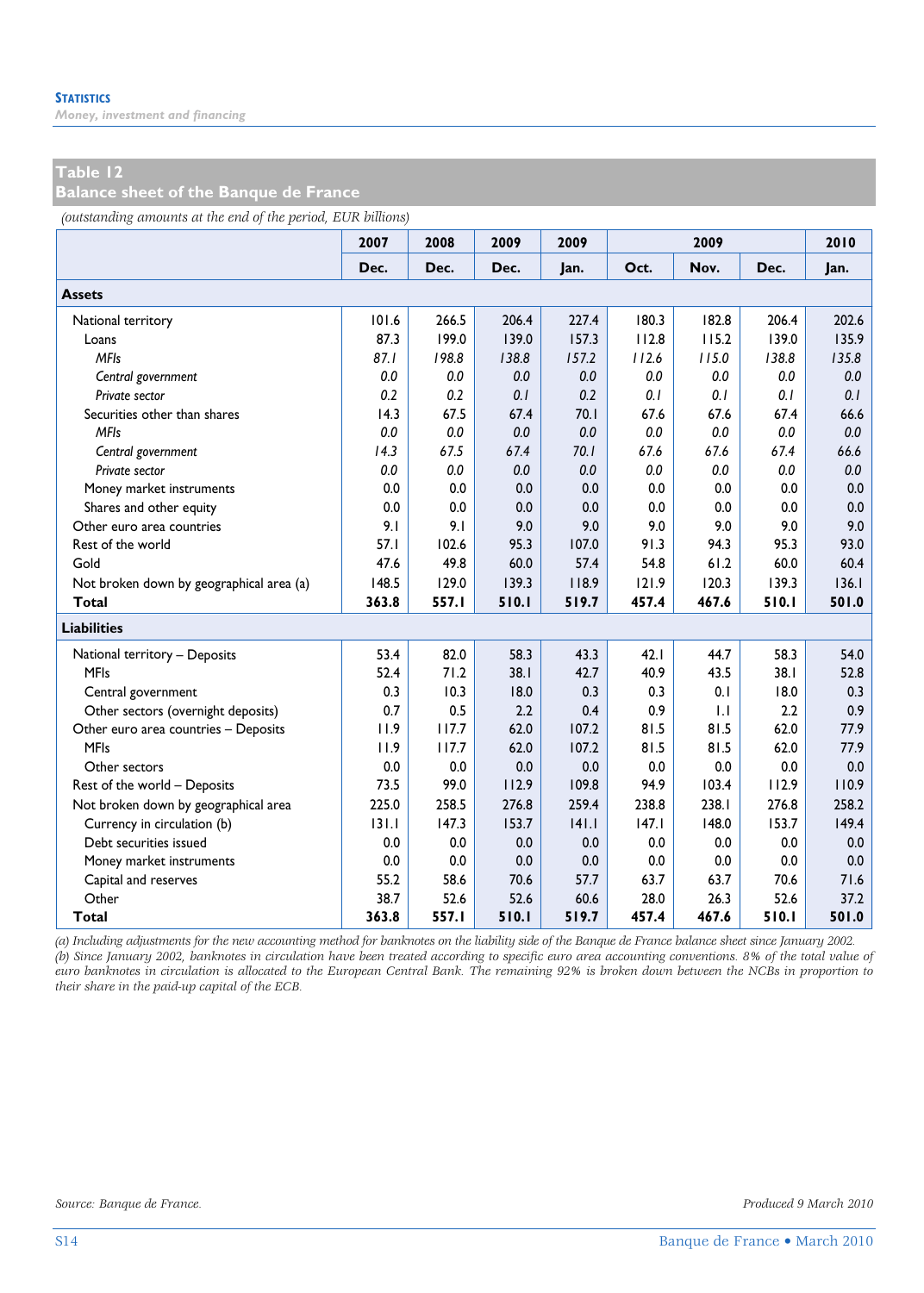**Balance sheet of monetary financial institutions (MFIs) excluding the Banque de France** 

*(outstanding amounts at the end of the period in EUR billions)*

|                                               | 2007    | 2008    | 2009    | 2009    |         | 2009    |         | 2010    |
|-----------------------------------------------|---------|---------|---------|---------|---------|---------|---------|---------|
|                                               | Dec.    | Dec.    | Dec.    | Jan.    | Oct.    | Nov.    | Dec.    | Jan.    |
| <b>Assets</b>                                 |         |         |         |         |         |         |         |         |
| National territory                            | 4,128.8 | 4,517.7 | 4,527.5 | 4,565.8 | 4,498.2 | 4,534.1 | 4,527.5 | 4,575.8 |
| Loans                                         | 3,211.3 | 3,493.6 | 3,512.1 | 3,514.3 | 3,477.2 | 3,501.5 | 3,512.1 | 3,548.9 |
| <b>MFIs</b>                                   | 1,310.6 | 1,480.2 | 1,488.0 | 1,487.5 | 1,471.2 | 1,488.1 | 1,488.0 | 1,498.3 |
| General government                            | 168.5   | 173.8   | 196.0   | 180.5   | 184.4   | 189.7   | 196.0   | 196.7   |
| Private sector                                | 1,732.2 | 1,839.6 | 1,828.2 | 1,846.2 | 1,821.7 | 1,823.7 | 1,828.2 | 1,853.9 |
| Securities other than shares                  | 535.2   | 636.2   | 620.9   | 660.3   | 626.1   | 633.0   | 620.9   | 627.0   |
| MFIs $\leq$ 2 years                           | 207.3   | 242.6   | 229.8   | 271.7   | 221.3   | 225.7   | 229.8   | 230.0   |
| $MFIs > 2$ years                              | 75.8    | 121.8   | 111.9   | 116.4   | 108.6   | 111.2   | 111.9   | 117.0   |
| General government                            | 150.0   | 149.7   | 159.2   | 153.1   | 172.2   | 170.6   | 159.2   | 156.4   |
| Private sector                                | 102.2   | 122.1   | 119.9   | 119.1   | 123.9   | 125.5   | 119.9   | 123.7   |
| Money market fund shares/units                | 81.4    | 90.3    | 79.0    | 92.2    | 82.7    | 81.9    | 79.0    | 80.8    |
| Shares and other equity                       | 300.8   | 297.7   | 315.4   | 299.0   | 312.2   | 317.8   | 315.4   | 319.1   |
| Other euro area countries                     | 1,011.5 | 1,006.4 | 1,034.8 | 1,042.0 | 1,050.3 | 1,047.5 | 1,034.8 | 1,055.3 |
| Rest of the world                             | 1,004.3 | 926.0   | 854.7   | 1,005.1 | 872.I   | 878.5   | 854.7   | 922.6   |
| Not broken down by geographical area          | 975.8   | 1,260.4 | 1,234.7 | 1,345.5 | 1,304.3 | 1,352.4 | 1,234.7 | 1,282.2 |
| Total                                         | 7,120.4 | 7,710.6 | 7,651.7 | 7,958.4 | 7,724.8 | 7,812.6 | 7,651.7 | 7,835.9 |
| <b>Liabilities</b>                            |         |         |         |         |         |         |         |         |
| National territory - Deposits                 | 2,649.7 | 3,043.5 | 3,101.6 | 3,039.4 | 3,044.4 | 3,071.6 | 3,101.6 | 3,128.3 |
| <b>MFIs</b>                                   | 1,303.2 | 1,605.1 | 1,574.9 | 1,590.5 | 1,554.2 | 1,572.0 | 1,574.9 | 1,585.9 |
| Central government                            | 16.3    | 23.4    | 28.3    | 39.4    | 28.3    | 39.3    | 28.3    | 33.9    |
| Other sectors                                 | 1,330.2 | 1,415.0 | 1,498.4 | 1,409.5 | 1,462.0 | 1,460.4 | 1,498.4 | 1,508.5 |
| Overnight deposits                            | 445.8   | 434.4   | 463.0   | 417.8   | 442.0   | 439.1   | 463.0   | 454.1   |
| Deposits with agreed maturity $\leq 2$ years  | 127.8   | 185.3   | 131.4   | 145.1   | 130.2   | 129.7   | 131.4   | 138.0   |
| Deposits with agreed maturity > 2 years       | 277.2   | 260.9   | 362.4   | 291.6   | 351.4   | 353.5   | 362.4   | 363.7   |
| Deposits redeemable at notice $\leq$ 3 months | 437.6   | 486.0   | 500.2   | 504.3   | 498.6   | 494.3   | 500.2   | 502.4   |
| Repos                                         | 41.7    | 48.5    | 41.4    | 50.7    | 39.8    | 43.8    | 41.4    | 50.3    |
| Other euro area countries - Deposits          | 396.1   | 377.6   | 339.6   | 384.4   | 352.6   | 359.3   | 339.6   | 338.4   |
| <b>MFIs</b>                                   | 296.9   | 277.6   | 230.4   | 288.0   | 234.8   | 239.8   | 230.4   | 228.5   |
| Other sectors                                 | 99.2    | 100.1   | 109.2   | 96.4    | 117.8   | 119.5   | 109.2   | 109.9   |
| Rest of the world - Deposits                  | 1,088.4 | 985.3   | 880.5   | 1,074.6 | 903.6   | 920.4   | 880.5   | 941.9   |
| Not broken down by geographical area          | 2,986.2 | 3,304.1 | 3,329.9 | 3,460.0 | 3,424.3 | 3,461.4 | 3,329.9 | 3,427.3 |
| Debt securities issued $\leq$ 2 years         | 447.5   | 458.6   | 381.4   | 489.9   | 374.4   | 375.5   | 381.4   | 389.2   |
| Debt securities issued > 2 years              | 604.I   | 689.3   | 715.2   | 695.1   | 706.8   | 709.2   | 715.2   | 734.3   |
| Money market fund shares/units                | 428.5   | 483.3   | 479.2   | 513.6   | 503.5   | 497.2   | 479.2   | 486.2   |
| Capital and reserves                          | 392.5   | 416.1   | 450.8   | 422.6   | 448.3   | 448.0   | 450.8   | 452.0   |
| Other                                         | 1,113.5 | 1,256.8 | 1,303.3 | 1,338.8 | 1,391.2 | 1,431.5 | 1,303.3 | 1,365.6 |
| Total                                         | 7,120.4 | 7,710.6 | 7,651.7 | 7,958.4 | 7,724.8 | 7,812.6 | 7,651.7 | 7,835.9 |

*NB: Since July 2003, financial transactions carried out by La Poste have been accounted for in the balance sheet of monetary financial institutions. This has resulted in an increase in the item "Shares and other equity" in Assets, and in "Overnight deposits" and "Capital and reserves" in Liabilities.*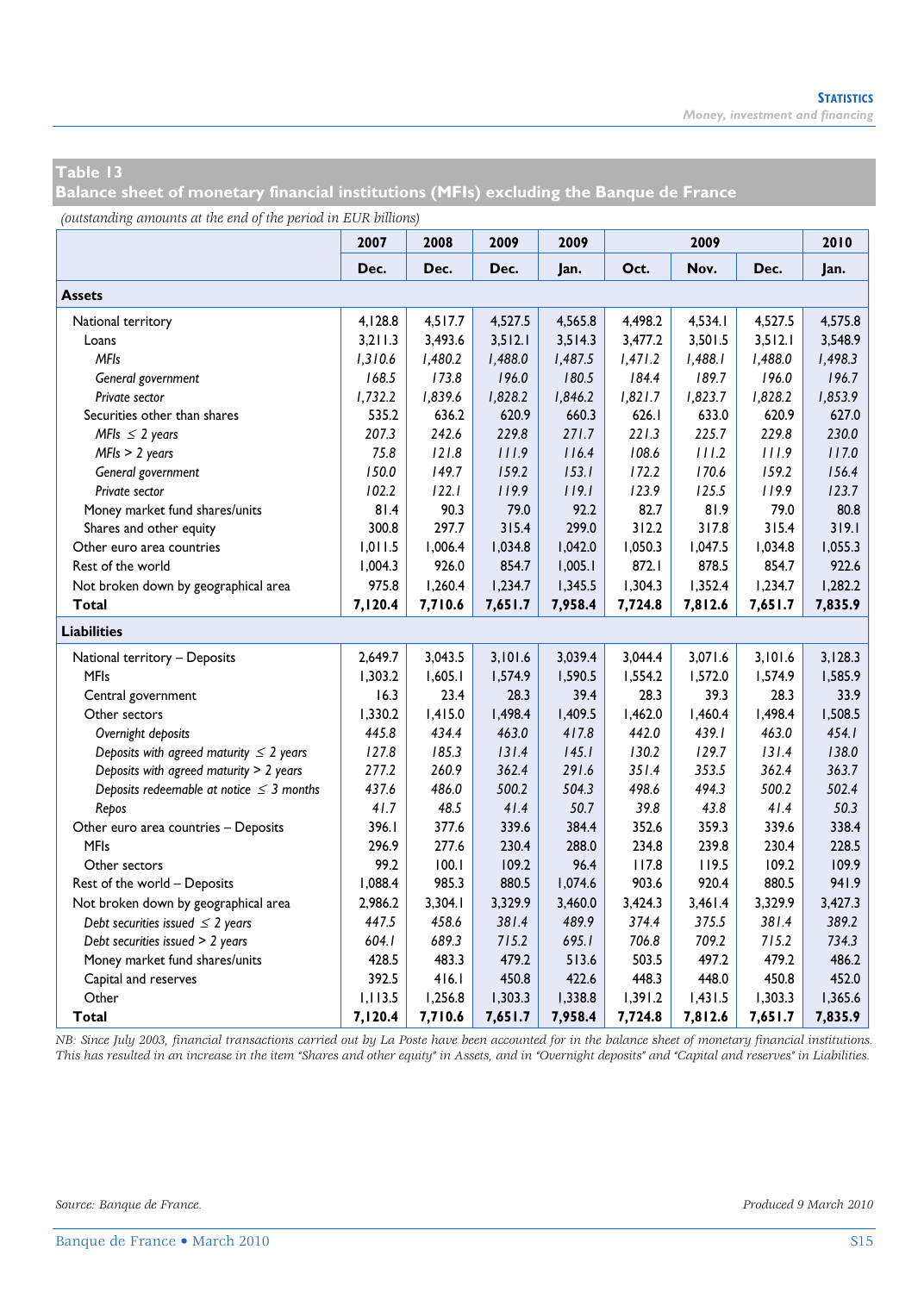*Money, investment and financing* 

#### **Table 14**

**Deposits – France** 

*(outstanding amounts at the end of the period in EUR billions – % growth)*

|                                               | 2007  | 2008   | 2009  | 2009   |       | 2009  |       | 2010   |
|-----------------------------------------------|-------|--------|-------|--------|-------|-------|-------|--------|
|                                               | Dec.  | Dec.   | Dec.  | Jan.   | Oct.  | Nov.  | Dec.  | Jan.   |
| <b>Overnight deposits</b>                     |       |        |       |        |       |       |       |        |
| Total non-financial sectors                   | 463.3 | 447.8  | 481.5 | 421.2  | 449.7 | 443.5 | 481.5 | 461.5  |
| (excluding central government)                |       |        |       |        |       |       |       |        |
| Households and similar                        | 246.8 | 243.7  | 263.9 | 241.0  | 258.1 | 252.1 | 263.9 | 265.4  |
| Non-financial corporations                    | 159.7 | 154.5  | 165.9 | 138.9  | 148.0 | 149.1 | 165.9 | 149.6  |
| General government (excl. central government) | 56.8  | 49.6   | 51.7  | 41.2   | 43.6  | 42.3  | 51.7  | 46.5   |
| Other sectors                                 | 37.2  | 33.6   | 32.1  | 34.4   | 32.5  | 34.9  | 32.1  | 35.4   |
| Total - Outstanding amounts                   | 500.4 | 481.4  | 513.6 | 455.6  | 482.2 | 478.4 | 513.6 | 496.9  |
| Total - Growth rate                           | 6.0   | $-3.8$ | 6.8   | $-3.7$ | 6.4   | 6.3   | 6.8   | 9.3    |
| Passbook savings accounts                     |       |        |       |        |       |       |       |        |
| "A" and "Blue" passbooks                      | 140.8 | 164.4  | 183.4 | 181.6  | 181.7 | 180.4 | 183.4 | 185.2  |
| Housing savings accounts                      | 38.1  | 36.7   | 36.5  | 37.0   | 36.5  | 36.2  | 36.5  | 36.7   |
| Sustainable development passbook accounts     | 63.1  | 70.2   | 69.1  | 72.3   | 69.1  | 68.4  | 69.1  | 69.8   |
| People's savings passbooks                    | 60.6  | 62.0   | 58.3  | 61.7   | 59.3  | 58.8  | 58.3  | 57.2   |
| Youth passbooks                               | 7.1   | 7.4    | 7.2   | 7.6    | 7.3   | 7.3   | 7.2   | 7.I    |
| Taxable passbooks                             | 128.0 | 145.4  | 145.6 | 144.2  | 144.7 | 143.3 | 145.6 | 146.4  |
| <b>Total - Outstanding amounts</b>            | 437.6 | 486.0  | 500.2 | 504.3  | 498.6 | 494.3 | 500.2 | 502.4  |
| Total - Growth rate                           | 5.0   | 11.1   | 2.9   | 13.4   | 7.0   | 5.6   | 2.9   | $-0.4$ |



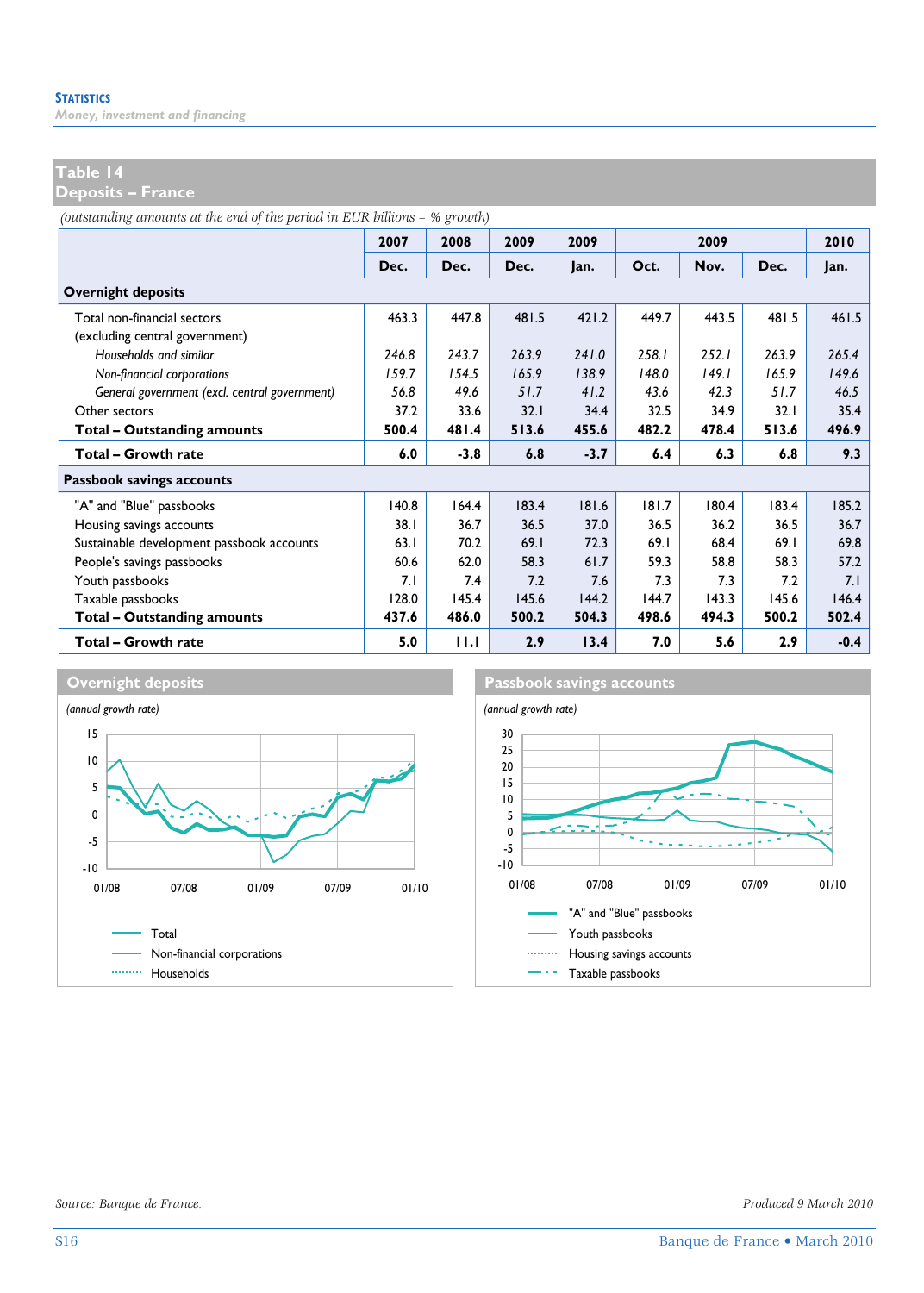**Time deposits – France** 

*(outstanding amounts at the end of the period in EUR billions – % growth)*

|                                                        | 2007   | 2008   | 2009    | 2009  |         | 2009    |         | 2010   |
|--------------------------------------------------------|--------|--------|---------|-------|---------|---------|---------|--------|
|                                                        | Dec.   | Dec.   | Dec.    | Jan.  | Oct.    | Nov.    | Dec.    | Jan.   |
| Deposits with agreed maturity up to two years          |        |        |         |       |         |         |         |        |
| Total non-financial sectors (excl. central government) | 94.0   | 121.9  | 86.3    | 113.0 | 85.0    | 84.8    | 86.3    | 87.0   |
| Households and similar                                 | 48.2   | 62.4   | 30.5    | 53.6  | 32.2    | 31.0    | 30.5    | 30.5   |
| Non-financial corporations                             | 45.1   | 58.8   | 55.1    | 58.3  | 52.3    | 53.1    | 55.1    | 55.8   |
| General government (excl. central government)          | 0.6    | 0.8    | 0.6     | 1.1   | 0.6     | 0.6     | 0.6     | 0.7    |
| Other sectors                                          | 33.8   | 63.4   | 45.2    | 32.1  | 45.2    | 44.9    | 45.2    | 51.0   |
| Total - Outstanding amounts                            | 127.8  | 185.3  | 131.4   | 145.1 | 130.2   | 129.7   | 131.4   | 138.0  |
| Total - Growth rate                                    | 100.4  | 45.1   | $-27.3$ | 9.7   | $-27.8$ | $-27.1$ | $-27.3$ | $-2.5$ |
| Deposits with agreed maturity of over two years        |        |        |         |       |         |         |         |        |
| Total non-financial sectors (excl. central government) | 255.0  | 236.5  | 264.4   | 242.4 | 256.3   | 257.6   | 264.4   | 265.9  |
| Households and similar                                 | 245.2  | 223.2  | 241.4   | 227.4 | 235.0   | 235.4   | 241.4   | 242.2  |
| PEL                                                    | 190.4  | 168.7  | 173.8   | 169.1 | 168.3   | 168.7   | 173.8   | 174.6  |
| <b>PEP</b>                                             | 32.4   | 29.3   | 29.0    | 29.9  | 28.5    | 28.4    | 29.0    | 28.9   |
| Other                                                  | 22.4   | 25.1   | 38.6    | 28.4  | 38.2    | 38.3    | 38.6    | 38.7   |
| Non-financial corporations                             | 9.8    | 13.3   | 22.6    | 14.9  | 20.9    | 21.8    | 22.6    | 23.2   |
| General government (excl. central government)          | 0.0    | 0.1    | 0.4     | 0.1   | 0.4     | 0.4     | 0.4     | 0.4    |
| Other sectors                                          | 22.2   | 24.4   | 98.0    | 49.2  | 95.1    | 95.9    | 98.0    | 97.8   |
| Total - Outstanding amounts                            | 277.2  | 260.9  | 362.4   | 291.6 | 351.4   | 353.5   | 362.4   | 363.7  |
| Total - Growth rate                                    | $-6.7$ | $-5.9$ | 38.1    | 5.7   | 36.9    | 36.6    | 38.1    | 23.8   |



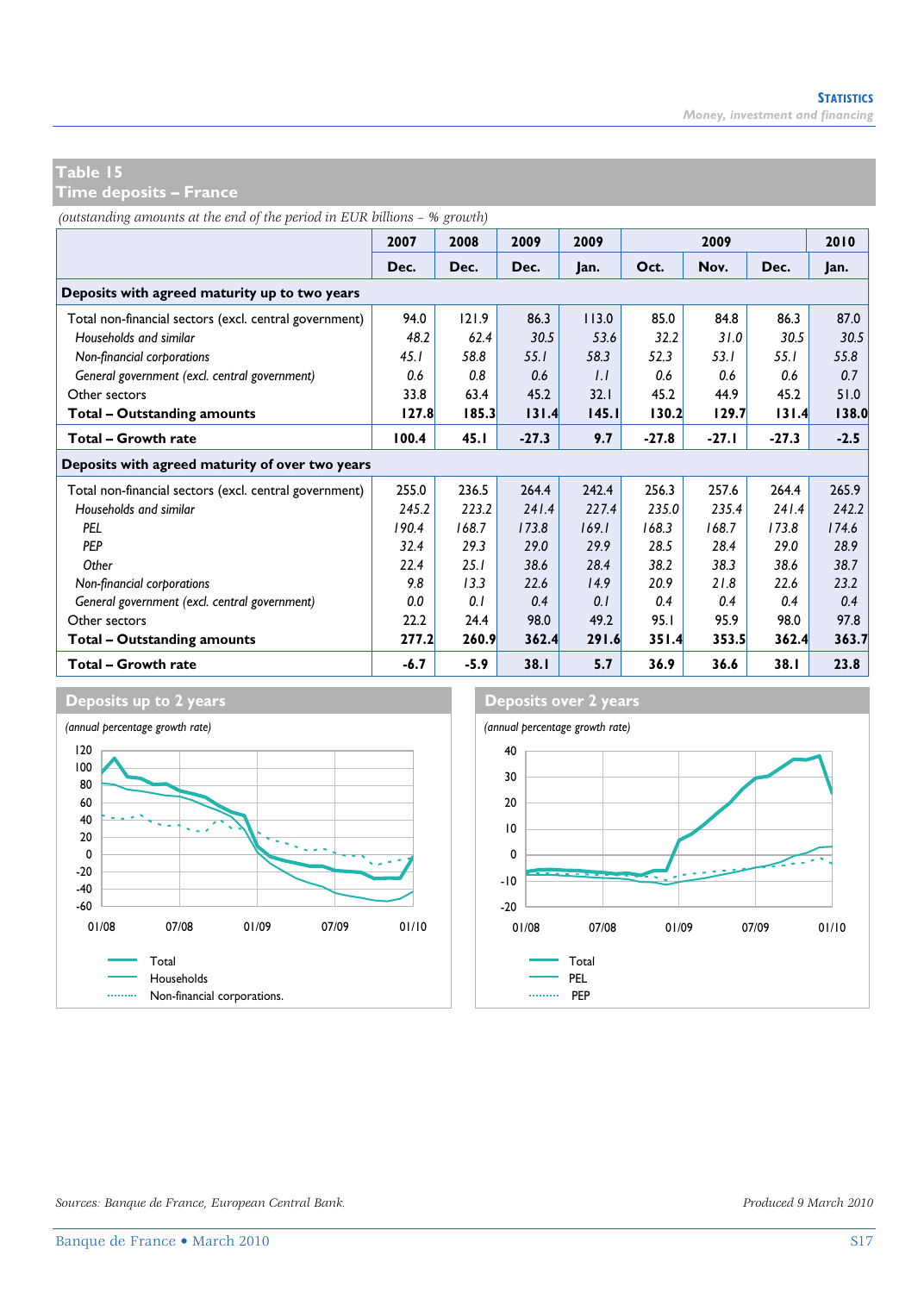*Money, investment and financing* 

#### **Table 16**

**Loans extended by credit institutions established in France to French residents – France** 

*(outstanding amounts at the end of the period in EUR billions – % growth)*

|                                                              | 2007    | 2008    | 2009    | 2009    |         |         | 2009    |         | 2010    |
|--------------------------------------------------------------|---------|---------|---------|---------|---------|---------|---------|---------|---------|
|                                                              | Dec.    | Dec.    | Dec.    | lan.    | Sept.   | Oct.    | Nov.    | Dec.    | Jan.    |
| Loans from monetary financial institutions                   |         |         |         |         |         |         |         |         |         |
| Private sector                                               | 1.732.4 | 1.839.8 | 1.828.3 | 1.846.4 | 1.824.7 | 1.821.8 | 1.823.9 | 1.828.3 | 1.854.0 |
| General government                                           | 168.5   | 173.8   | 196.0   | 180.5   | 179.9   | 184.4   | 189.7   | 196.0   | 196.7   |
| <b>Total - Outstanding amounts</b>                           | 1,900.9 | 2,013.5 | 2,024.3 | 2,026.9 | 2,004.6 | 2,006.2 | 2,013.6 | 2,024.3 | 2,050.7 |
| Private sector                                               | 14.0    | 6.2     | $-0.3$  | 5.0     | $-0.8$  | $-1.5$  | $-1.7$  | $-0.3$  | $-0.1$  |
| General government                                           | 8.2     | 3.1     | 12.2    | 3.8     | $-3.9$  | $-2.3$  | $-0.1$  | 12.2    | 8.4     |
| Total - Growth rate                                          | 13.5    | 5.9     | 0.8     | 4.9     | $-1.1$  | $-1.6$  | $-1.5$  | 0.8     | 0.7     |
| Loans from credit institutions to non-financial corporations |         |         |         |         |         |         |         |         |         |
| <b>Fixed investment</b>                                      | 279.5   | 312.6   | 325.2   | 316.8   | 320.3   | 321.0   | 320.8   | 325.2   | 324.0   |
| Inventories and working capital                              | 199.1   | 216.2   | 184.9   | 217.7   | 185.1   | 186.3   | 184.5   | 184.9   | 183.5   |
| Other lending                                                | 234.7   | 252.9   | 260.3   | 255.9   | 256.6   | 257.6   | 257.4   | 260.3   | 261.2   |
| <b>Total - Outstanding amounts</b>                           | 713.3   | 781.6   | 770.4   | 790.4   | 762.0   | 765.0   | 762.7   | 770.4   | 768.7   |
| Total - Growth rate                                          | 13.7    | 9.5     | $-0.9$  | 9.1     | $-0.7$  | $-1.7$  | $-2.4$  | $-0.9$  | $-2.1$  |
| Loans from credit institutions to households                 |         |         |         |         |         |         |         |         |         |
| Loans for house purchase                                     | 652.9   | 710.0   | 735.6   | 710.3   | 725.0   | 726.2   | 728.3   | 735.6   | 737.9   |
| Consumer loans                                               | 141.2   | 145.5   | 152.1   | 143.7   | 148.2   | 148.2   | 149.2   | 152.1   | 149.5   |
| Other lending                                                | 83.0    | 84.7    | 83.9    | 85.1    | 84.4    | 83.7    | 84.4    | 83.9    | 84.2    |
| <b>Total - Outstanding amounts</b>                           | 877.I   | 940.I   | 971.6   | 939.2   | 957.6   | 958.I   | 962.0   | 971.6   | 971.5   |
| Total - Growth rate                                          | 11.0    | 7.3     | 4.0     | 6.7     | 3.5     | 3.4     | 3.6     | 4.0     | 4.2     |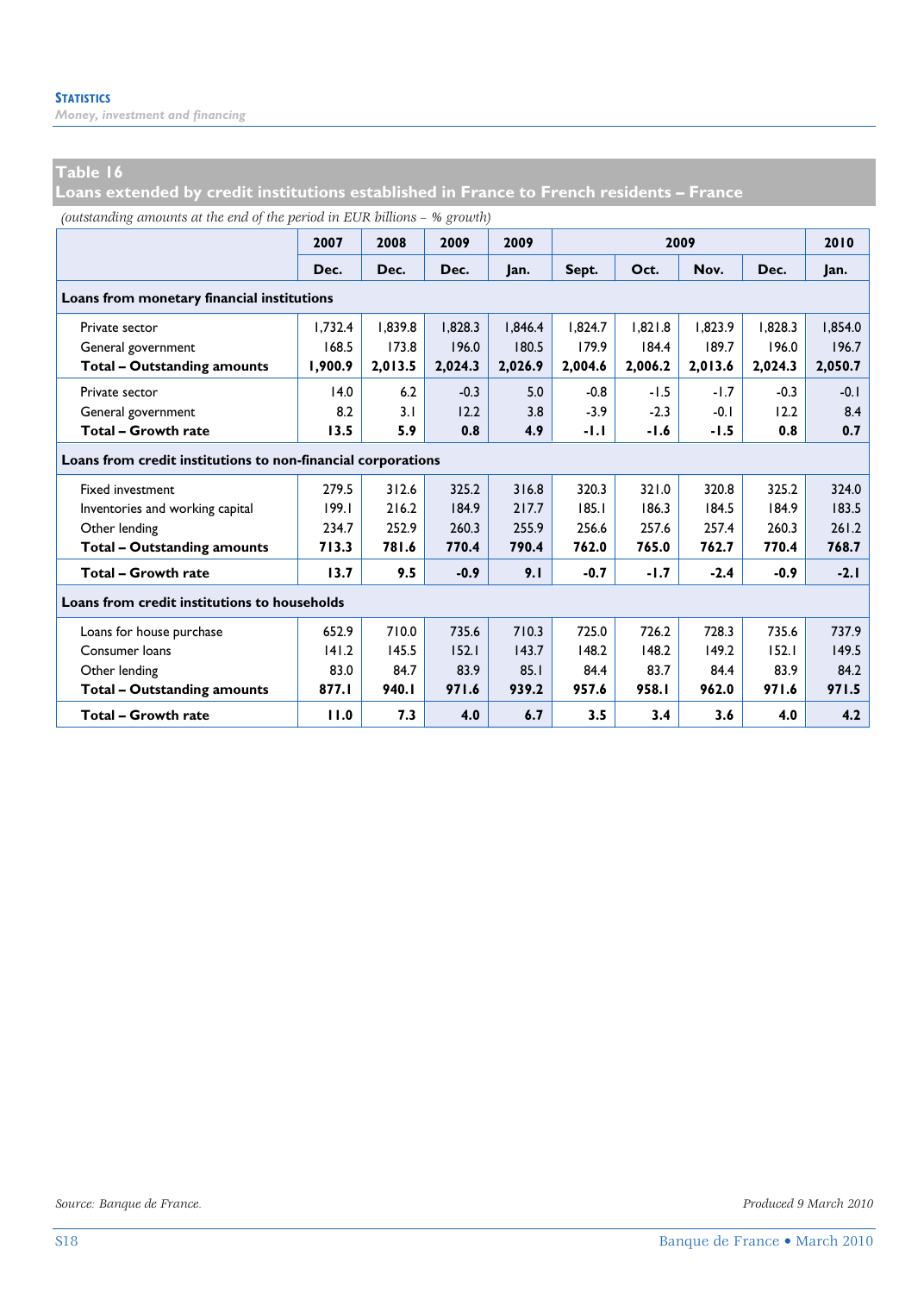**Loans from credit institutions broken down by counterpart and by financing purpose – France (a) and euro area** 



*(a) Loans extended by credit institutions established in France to French residents.*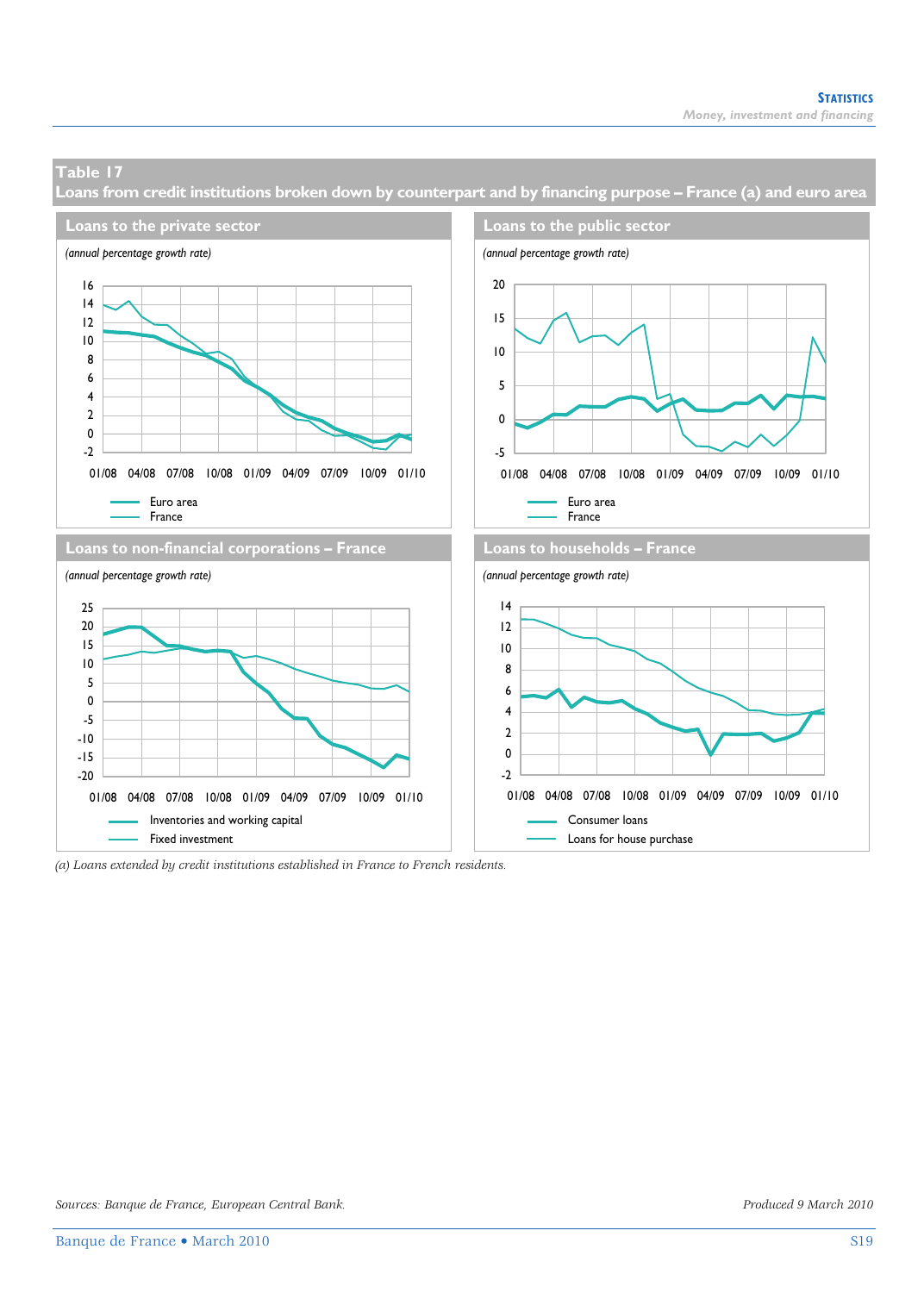*Money, investment and financing* 

#### **Table 18**

**New loans to residents – France** 

*(excl. overdrafts, cumulative amounts over 12 months in EUR billions)*

|                                                         | 2008  |       | 2009  | 2009  | 2010  |       |
|---------------------------------------------------------|-------|-------|-------|-------|-------|-------|
|                                                         | Nov.  | Dec.  | Jan.  | Nov.  | Dec.  | Jan.  |
| Total – new loans                                       | 464.9 | 454.8 | 440.3 | 366.9 | 373.2 | 375.6 |
| <b>Loans to households</b>                              | 165.5 | 160.9 | 154.1 | 135.8 | 141.1 | 146.9 |
| Consumer loans (excl. overdrafts)                       | 53.3  | 52.8  | 52.2  | 51.6  | 52.1  | 52.0  |
| Loans for house purchase with an IRFP $\leq$ 1 year (a) | 13.0  | 11.9  | 10.7  | 8.9   | 10.0  | 10.8  |
| Loans for house purchase with an IRFP $> 1$ year (a)    | 99.3  | 96.3  | 91.2  | 75.3  | 79.0  | 84.1  |
| Loans to non-financial corporations                     | 299.5 | 293.9 | 286.3 | 231.1 | 232.1 | 228.7 |
| Loans with an IRFP $\leq$ I year (excl. overdrafts) (a) | 196.0 | 192.5 | 189.9 | 157.3 | 157.4 | 152.7 |
| Loans with an IRFP $> 1$ year (a)                       | 103.5 | 101.4 | 96.4  | 73.8  | 74.7  | 76.0  |









**Loans to households Loans to non-financial corporations**





*Data revised over the entire period.* 

*(a) IRFP: initial rate fixation period i.e. the period for which the rate of a loan is fixed.* 

 *IRFP* ≤ *1 year: loans for which the rate is adjusted at least once a year + fixed-rate loans with an initial maturity of up to 1 year. IRFP > 1 year: loans for which the rate is adjusted less than once a year + fixed-rate loans with an initial maturity of over 1 year.* 

*Sources: Banque de France, European Central Bank. Produced 9 March 2010*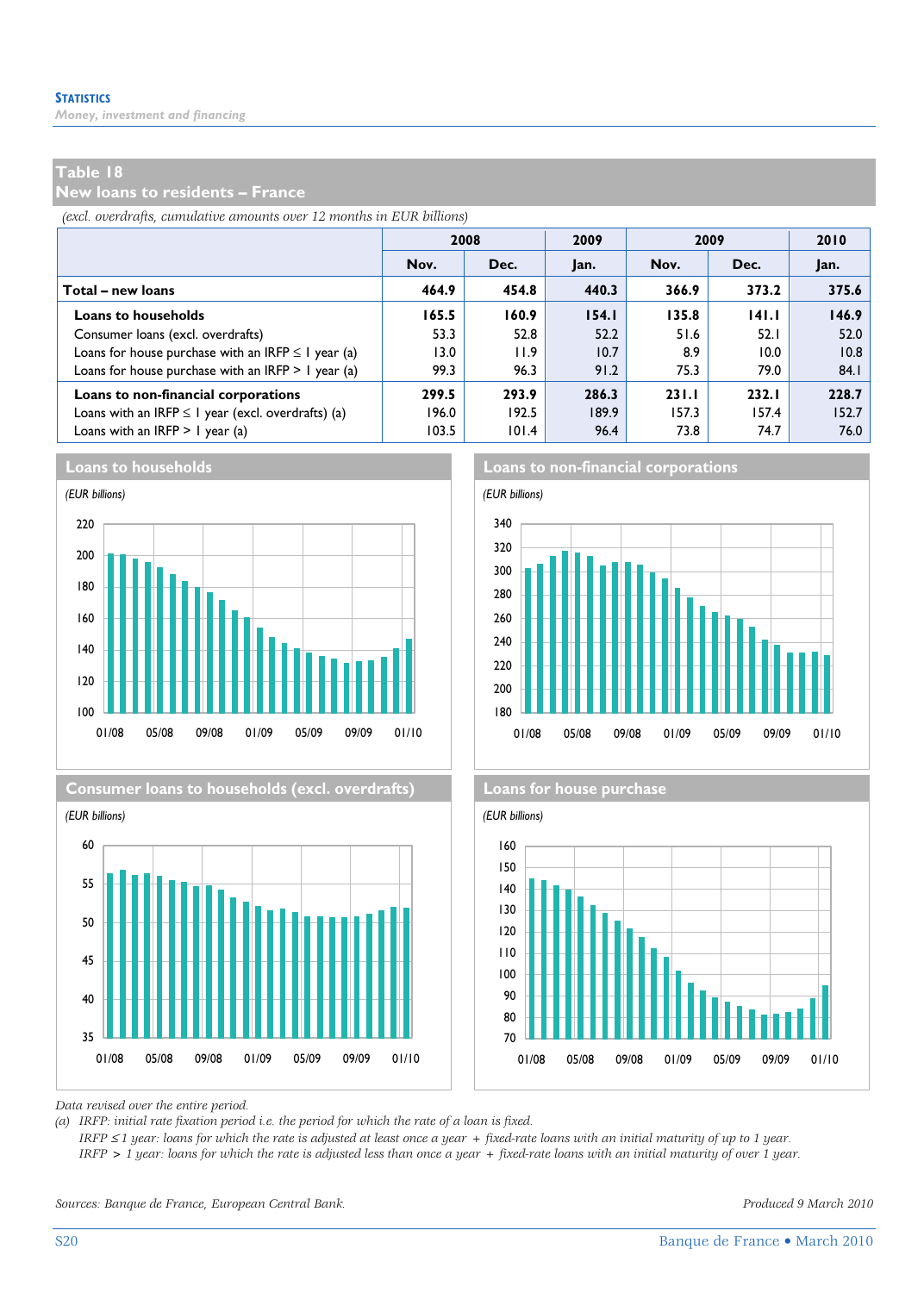**Investment and financing – Insurance corporations and pension funds – Euro area and France**  *(EUR billions)*

**Euro area**

|                                      |                | <b>Cumulated transaction flows over 4 quarters</b> | Outstanding<br>amounts |                |                |         |
|--------------------------------------|----------------|----------------------------------------------------|------------------------|----------------|----------------|---------|
|                                      |                | 2008                                               |                        | 2009           |                |         |
|                                      | Q <sub>3</sub> | Q4                                                 | QI                     | Q <sub>2</sub> | Q <sub>3</sub> | Sept.   |
| <b>Financial assets</b>              |                |                                                    |                        |                |                |         |
| Currency and deposits                | 38.6           | 59.1                                               | 27.5                   | 21.7           | 17.8           | 845.1   |
| of which deposits included in M3 (a) | 32.3           | 56.9                                               | 18.3                   | 11.7           | $-0.8$         | 188.9   |
| Short-term debt securities           | 16.7           | 14.7                                               | 5.9                    | 4.1            | 14.5           | 349.1   |
| Long-term debt securities            | 101.1          | 78.9                                               | 92.9                   | 54.7           | 51.9           | 2,108.4 |
| Loans                                | 16.0           | 25.1                                               | $-1.5$                 | $ 2.1\rangle$  | 11.6           | 425.0   |
| Shares and other equity              | 51.9           | 37.7                                               | 26.7                   | 79.7           | 110.5          | 2,172.8 |
| of which quoted shares               | $-10.8$        | $-15.7$                                            | $-13.2$                | $-16.5$        | $-85.4$        | 403.6   |
| Remaining net assets                 | 13.6           | 39.0                                               | 17.5                   | 33.0           | 14.2           | 237.0   |
| <b>Financing</b>                     |                |                                                    |                        |                |                |         |
| Debt securities                      | 5.5            | 9.3                                                | 9.9                    | 7.0            | 7.3            | 41.0    |
| Loans                                | $-12.3$        | 22.4                                               | 0.1                    | 13.0           | 10.0           | 259.6   |
| Shares and other equity              | $-9.4$         | $-0.6$                                             | 2.9                    | 2.8            | 5.3            | 477.5   |
| Insurance technical reserves         | 238.5          | 182.1                                              | 165.2                  | 177.4          | 190.4          | 5,512.4 |
| Life insurance                       | 221.1          | 174.1                                              | 160.1                  | 171.9          | 186.6          | 4,798.7 |
| Non-life insurance                   | 17.4           | 8.0                                                | 5.0                    | 5.6            | 3.8            | 713.7   |
| Net lending/net borrowing (B9B)      | 15.7           | 41.3                                               | $-9.2$                 | 5.0            | 7.5            |         |

#### *(EUR billions)*

| <b>France</b>                        |                |                                                    |                        |                |                |         |
|--------------------------------------|----------------|----------------------------------------------------|------------------------|----------------|----------------|---------|
|                                      |                | <b>Cumulated transaction flows over 4 quarters</b> | Outstanding<br>amounts |                |                |         |
|                                      |                | 2008                                               |                        | 2009           |                |         |
|                                      | Q <sub>3</sub> | Q4                                                 | QI                     | Q <sub>2</sub> | Q <sub>3</sub> | Sept.   |
| <b>Financial assets</b>              |                |                                                    |                        |                |                |         |
| Currency and deposits                | $-0.1$         | 3.1                                                | 1.3                    | $-0.3$         | 0.5            | 20.0    |
| of which deposits included in M3 (a) | 0.5            | 2.4                                                | 0.1                    | $-1.2$         | $-1.4$         | 9.9     |
| Short-term debt securities           | 13.8           | 13.3                                               | 9.4                    | 11.4           | 23.5           | 315.9   |
| Long-term debt securities            | 42.3           | 28.7                                               | 22.2                   | 37.9           | 47.0           | 670.0   |
| Loans                                | $-0.5$         | 0.0                                                | $-0.2$                 | 2.5            | 4.6            | 41.2    |
| Shares and other equity              | 20.2           | 21.4                                               | 13.8                   | 1.3            | 15.9           | 646.0   |
| of which quoted shares               | 0.8            | 1.2                                                | 0.3                    | $-1.1$         | 5.9            | 67.0    |
| Remaining net assets                 | $-5.6$         | 3.5                                                | $-1.9$                 | 3.2            | 1.1            | 12.5    |
| Financing                            |                |                                                    |                        |                |                |         |
| Debt securities                      | 3.7            | 8.2                                                | 6.9                    | 5.2            | 4.0            | 25.4    |
| Loans                                | $-15.0$        | $-6.4$                                             | $-14.2$                | $-8.2$         | 0.3            | 53.2    |
| Shares and other equity              | 0.5            | 1.7                                                | 2.0                    | 1.9            | 2.4            | 138.8   |
| Insurance technical reserves         | 80.5           | 72.4                                               | 74.3                   | 78.8           | 86.3           | 1,499.4 |
| Life insurance                       | 73.9           | 65.7                                               | 67.7                   | 72. I          | 79.5           | 1,340.8 |
| Non-life insurance                   | 6.6            | 6.6                                                | 6.7                    | 6.7            | 6.8            | 158.6   |
| Net lending/net borrowing (B9B)      | 0.4            | $-5.9$                                             | $-24.5$                | $-21.8$        | $-0.4$         |         |

*(a) Deposits with agreed maturity up to 2 years and redeemable at notice up to 3 months of insurance corporations held with MFIs and central government. Sources: Banque de France, European Central Bank. Produced 9 March 2010*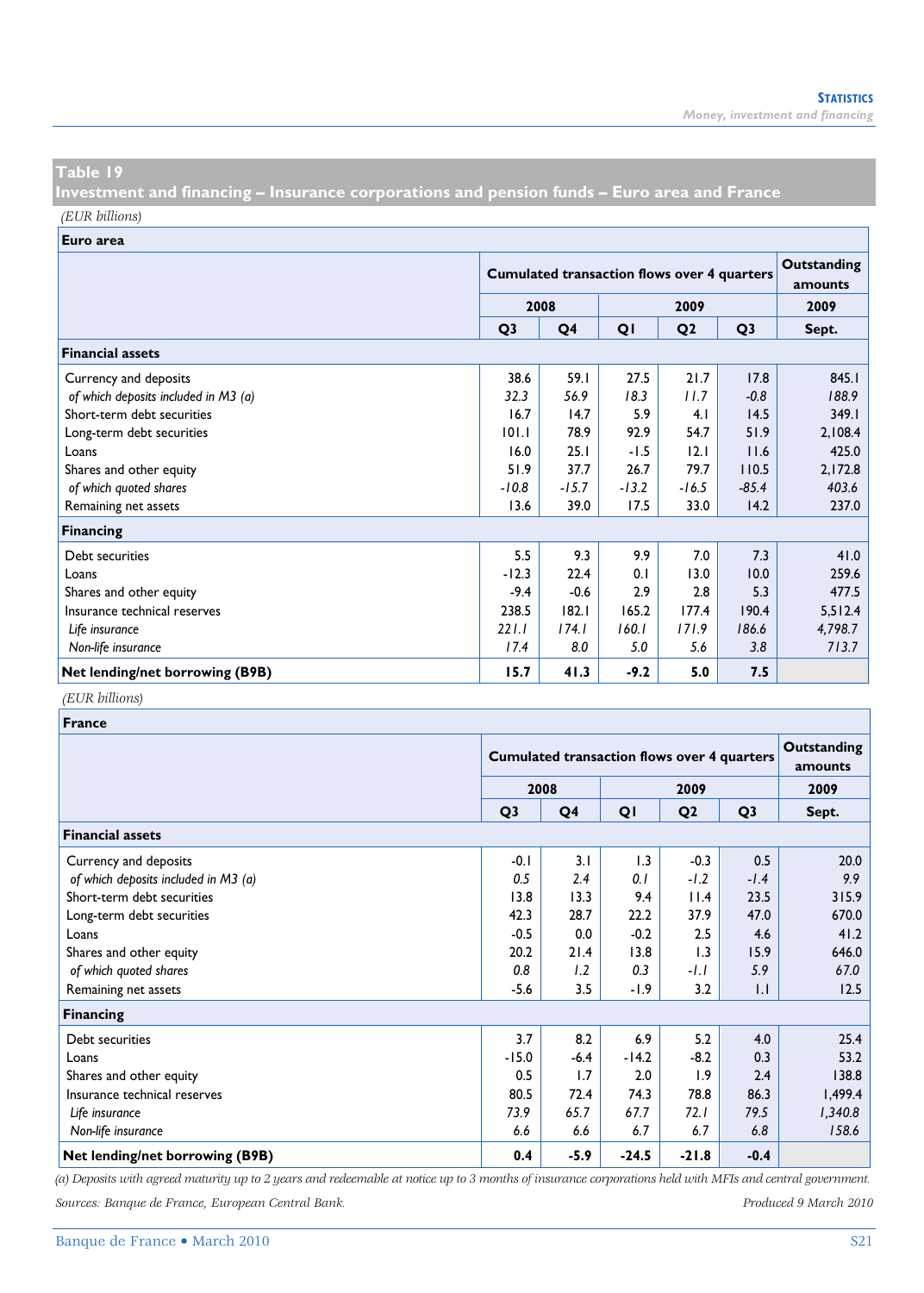*Money, investment and financing* 

#### **Table 20**

**Investment and financing – Households – Euro area** 

*(EUR billions)*

|                                        |                | <b>Cumulated transaction flows over 4 quarters</b> |            |                |                |          |  |  |  |
|----------------------------------------|----------------|----------------------------------------------------|------------|----------------|----------------|----------|--|--|--|
|                                        | 2008           |                                                    |            | 2009           |                | 2009     |  |  |  |
|                                        | O <sub>3</sub> | Q4                                                 | QI         | Q <sub>2</sub> | Q <sub>3</sub> | Sept.    |  |  |  |
| <b>Financial assets</b>                |                |                                                    |            |                |                |          |  |  |  |
| Currency and deposits                  | 357.6          | 412.3                                              | 386.9      | 352.7          | 314.4          | 6.300.9  |  |  |  |
| of which deposits included in M3 (a)   | 361.7          | 384.4                                              | 344.8      | 284.4          | 206.6          | 4,874.2  |  |  |  |
| Short-term debt securities             | 15.3           | 4.3                                                | $-12.9$    | $-24.9$        | $-33.1$        | 41.4     |  |  |  |
| Long-term debt securities              | 70.0           | 52.7                                               | 50.2       | 34.6           | 42.1           | 1,434.4  |  |  |  |
| Shares and other equity                | $-183.0$       | $-166.7$                                           | $-113.3$   | $-55.6$        | 5.4            | 4,161.7  |  |  |  |
| <b>Ouoted shares</b>                   | $-50.6$        | $-20.8$                                            | 3.4        | 18.4           | 33.7           | 733.7    |  |  |  |
| Unquoted shares and other equity       | 1.5            | 9.7                                                | 3.7        | 19.5           | 15.6           | 2,016.5  |  |  |  |
| Mutual fund shares                     | $-133.9$       | $-155.6$                                           | $-120.5$   | $-93.5$        | $-44.0$        | 1,411.4  |  |  |  |
| of which money market fund shares      | 13.5           | $-9.1$                                             | $-4.0$     | $-24.9$        | $-22.7$        | 315.6    |  |  |  |
| Insurance technical reserves           | 228.1          | 190.4                                              | 181.3      | 188.8          | 198.9          | 5,450.9  |  |  |  |
| Remaining net assets                   | 14.9           | 12.1                                               | $-17.2$    | $-8.3$         | $-25.4$        | $-351.7$ |  |  |  |
| <b>Financing</b>                       |                |                                                    |            |                |                |          |  |  |  |
| Loans                                  | 238.7          | 200.4                                              | 149.6      | 119.9          | 98.5           | 5,756.6  |  |  |  |
| of which from euro area MFIs           | 184.2          | 82.6                                               | 19.9       | 10.1           | $-15.8$        | 4,916.2  |  |  |  |
| <b>Revaluation of financial assets</b> |                |                                                    |            |                |                |          |  |  |  |
| Shares and other equity                | $-998.2$       | $-1,352.4$                                         | $-1,037.2$ | $-601.1$       | $-16.1$        |          |  |  |  |
| Insurance technical reserves           | $-192.0$       | $-266.5$                                           | $-209.4$   | $-112.2$       | 37.4           |          |  |  |  |
| Other flows                            | $-6.4$         | 7.0                                                | 24.1       | 63.4           | 84.5           |          |  |  |  |
| Change in net financial worth          | $-932.2$       | $-1,307.1$                                         | $-897.3$   | $-282.4$       | 509.7          |          |  |  |  |







*(a) Deposits with agreed maturity up to 2 years and redeemable at notice up to 3 months of households held with MFIs and central government.*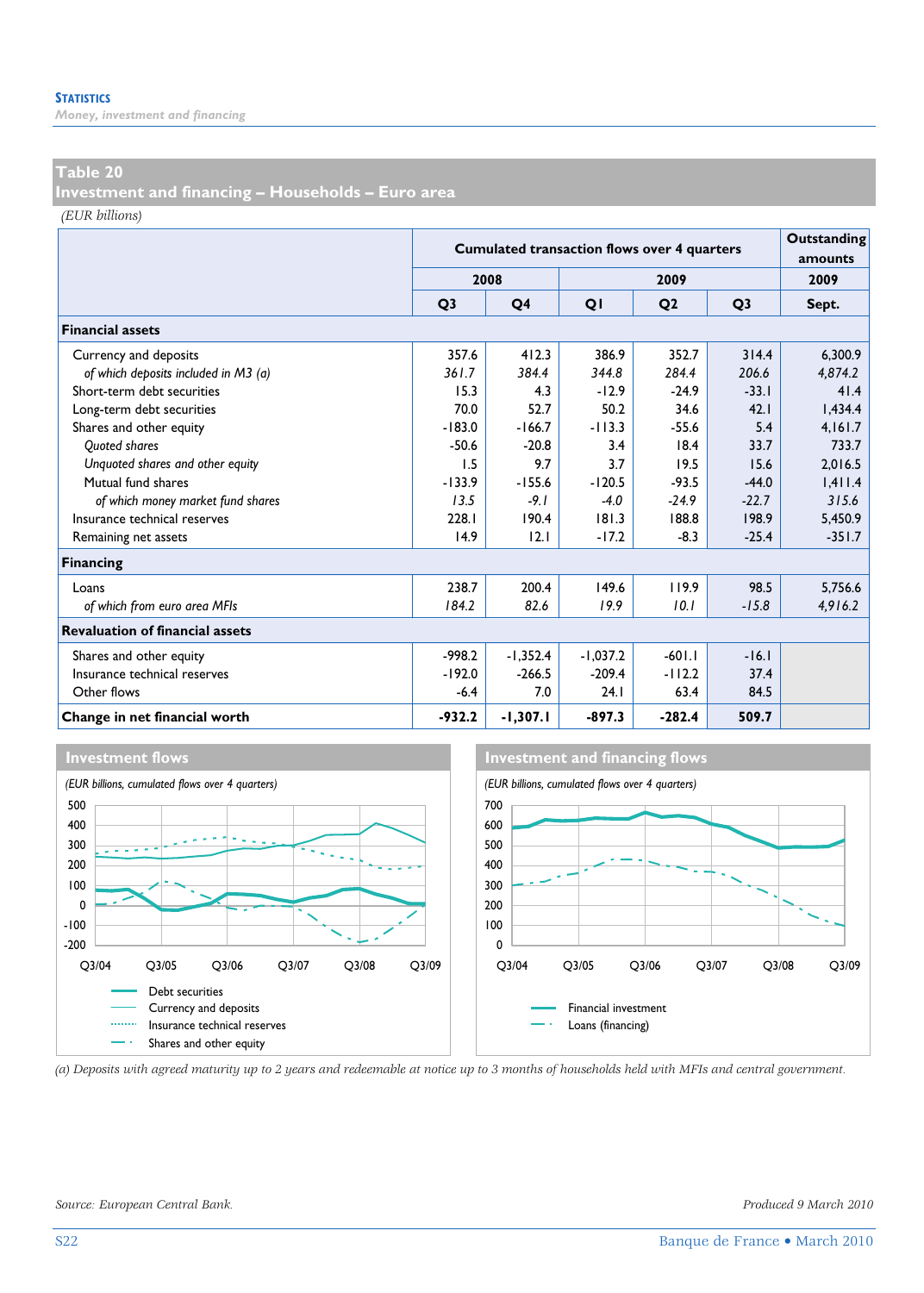**Investment and financing – Households – France** 

*(EUR billions)*

|                                        |                | <b>Cumulated transaction flows over 4 quarters</b> |          |                |                |         |  |  |
|----------------------------------------|----------------|----------------------------------------------------|----------|----------------|----------------|---------|--|--|
|                                        | 2008           |                                                    |          | 2009           |                | 2009    |  |  |
|                                        | O <sub>3</sub> | Q <sub>4</sub>                                     | QI       | Q <sub>2</sub> | O <sub>3</sub> | Sept.   |  |  |
| <b>Financial assets</b>                |                |                                                    |          |                |                |         |  |  |
| Currency and deposits                  | 45.8           | 49.6                                               | 44.7     | 36.5           | 28.8           | 1,111.3 |  |  |
| of which deposits included in M3 (a)   | 59.4           | 63.9                                               | 50.0     | 33.1           | 18.9           | 828.9   |  |  |
| Short-term debt securities             | 2.5            | 2.1                                                | 1.6      | 1.8            | 0.5            | 23.1    |  |  |
| Long-term debt securities              | 1.5            | $-1.8$                                             | $-1.2$   | 5.4            | 7.6            | 48.0    |  |  |
| Shares and other equity                | $-12.5$        | $-11.5$                                            | 0.3      | 6.1            | 7.3            | 907.2   |  |  |
| Ouoted shares                          | $-4.7$         | $-2.6$                                             | 3.7      | 5.8            | 6.2            | 129.6   |  |  |
| Unquoted shares and other equity       | 4.9            | 6.9                                                | 14.7     | 16.8           | 17.7           | 472.5   |  |  |
| Mutual fund shares                     | $-12.7$        | $-15.9$                                            | $-18.0$  | $-16.5$        | $-16.6$        | 305.1   |  |  |
| of which money market fund shares      | 10.9           | 7.2                                                | 0.7      | $-4.3$         | $-7.6$         | 61.7    |  |  |
| Insurance technical reserves           | 79.9           | 71.8                                               | 73.8     | 78.2           | 85.7           | 1.474.8 |  |  |
| Remaining net assets                   | 37.9           | 17.9                                               | $-0.2$   | $-9.7$         | $-9.3$         | $-67.3$ |  |  |
| <b>Financing</b>                       |                |                                                    |          |                |                |         |  |  |
| Loans                                  | 74.3           | 65.8                                               | 50.7     | 40.3           | 33.1           | 1,007.5 |  |  |
| of which from resident MFIs            | 71.3           | 52.0                                               | 36.8     | 25.7           | 18.2           | 954.4   |  |  |
| <b>Revaluation of financial assets</b> |                |                                                    |          |                |                |         |  |  |
| Shares and other equity                | $-164.8$       | $-247.0$                                           | $-207.8$ | $-110.6$       | 10.9           |         |  |  |
| Insurance technical reserves           | $-42.3$        | $-57.1$                                            | $-42.2$  | $-25.3$        | 3.3            |         |  |  |
| Other flows                            | 47.6           | 1.1                                                | 0.4      | 2.7            | $-1.6$         |         |  |  |
| Change in net financial worth          | $-78.6$        | $-240.8$                                           | $-181.4$ | $-55.1$        | 100.1          |         |  |  |



*(a) Deposits with agreed maturity up to 2 years and redeemable at notice up to 3 months of households held with MFIs and central government.*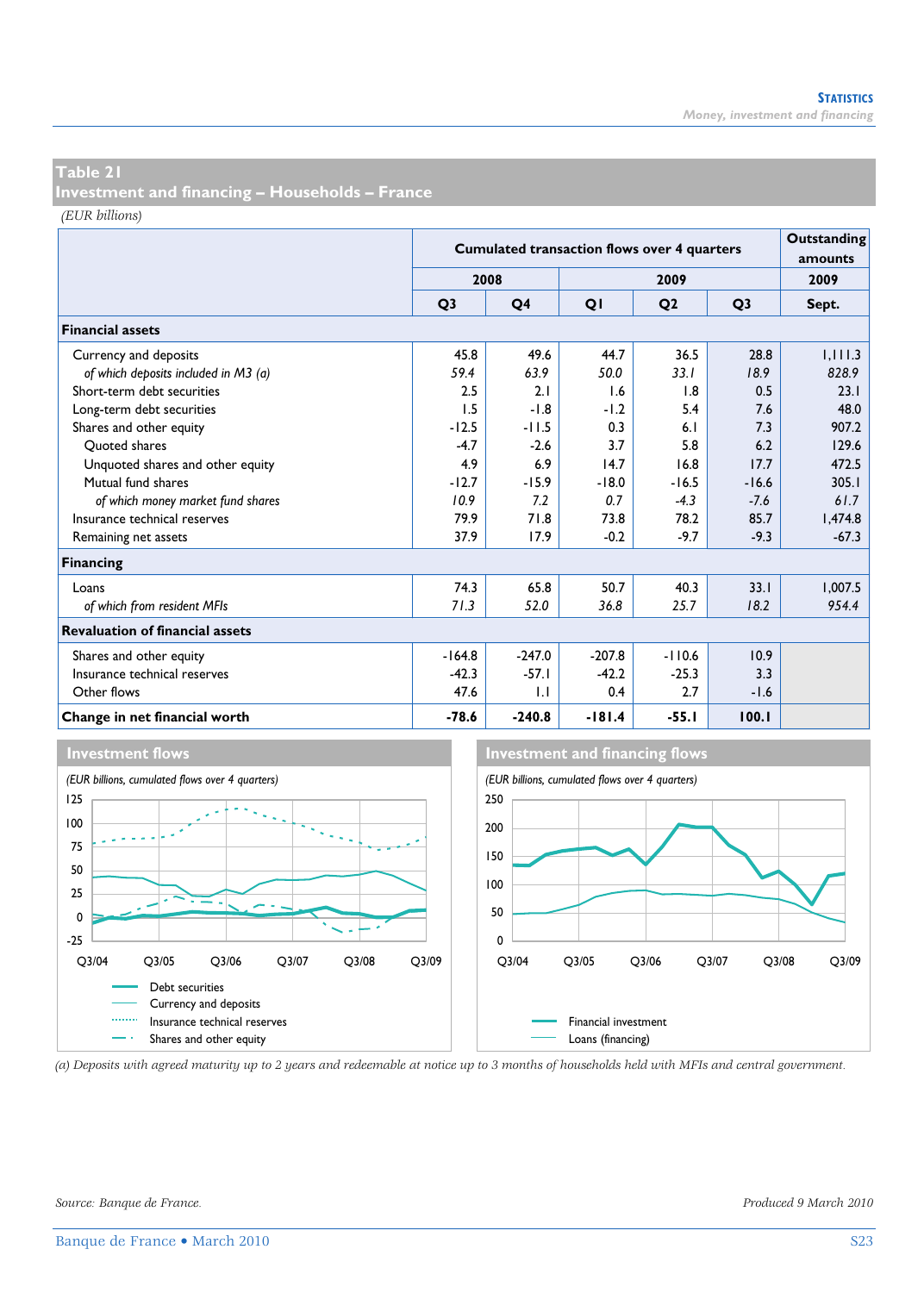*Money, investment and financing* 

#### **Table 22**

**Investment and financing – Non-financial corporations – Euro area** 

*(EUR billions)*

|                                      | <b>Cumulated transaction flows over 4 quarters</b> |          |          |                |                | Outstanding<br>amounts |
|--------------------------------------|----------------------------------------------------|----------|----------|----------------|----------------|------------------------|
|                                      |                                                    | 2008     |          | 2009           |                | 2009                   |
|                                      | Q <sub>3</sub>                                     | Q4       | QI       | Q <sub>2</sub> | Q <sub>3</sub> | Sept.                  |
| <b>Financial assets</b>              |                                                    |          |          |                |                |                        |
| Currency and deposits                | 104.1                                              | 24.9     | 13.9     | 39.3           | 55.7           | 1,759.6                |
| of which deposits included in M3 (a) | 81.9                                               | 3.6      | $-17.9$  | 0.0            | 25.8           | 1,477.0                |
| Debt securities                      | $-60.2$                                            | $-40.1$  | $-31.3$  | $-62.6$        | $-80.9$        | 239.7                  |
| Loans                                | 317.1                                              | 316.9    | 258.2    | 222.9          | 163.4          | 2,848.9                |
| Shares and other equity              | 403.0                                              | 411.3    | 413.3    | 375.4          | 348.0          | 7,206.6                |
| Insurance technical reserves         | 4.8                                                | 2.5      | $-1.6$   | 0.0            | 0.3            | 142.9                  |
| Remaining net assets                 | $-44.2$                                            | $-64.1$  | $-153.5$ | $-116.6$       | $-99.7$        | 173.3                  |
| <b>Financing</b>                     |                                                    |          |          |                |                |                        |
| Debt                                 | 791.8                                              | 729.1    | 560.9    | 409.3          | 220.1          | 9,475.6                |
| Loans                                | 747.7                                              | 677.7    | 495.3    | 327.7          | 130.2          | 8,308.5                |
| of which from euro area MFIs         | 513.2                                              | 419.5    | 280.0    | 126.7          | $-10.2$        | 4,742.5                |
| Debt securities                      | 41.7                                               | 49.7     | 63.9     | 79.9           | 87.9           | 834.5                  |
| Pension fund reserves                | 2.5                                                | 1.7      | 1.8      | 1.8            | 2.0            | 332.5                  |
| Shares and other equity              | 283.0                                              | 281.3    | 253.5    | 284.0          | 298.8          | 11,878.2               |
| Quoted shares                        | $-2.5$                                             | 2.6      | 13.2     | 45.5           | 56.8           | 3,269.2                |
| Unquoted shares and other equity     | 285.5                                              | 278.7    | 240.4    | 238.5          | 242.0          | 8,609.1                |
| Net lending/net borrowing (B9B)      | $-350.3$                                           | $-359.2$ | $-315.4$ | $-234.9$       | $-132.0$       |                        |



*(a) Deposits with agreed maturity up to 2 years and redeemable at notice up to 3 months of non-financial corporations held with MFIs and central government.*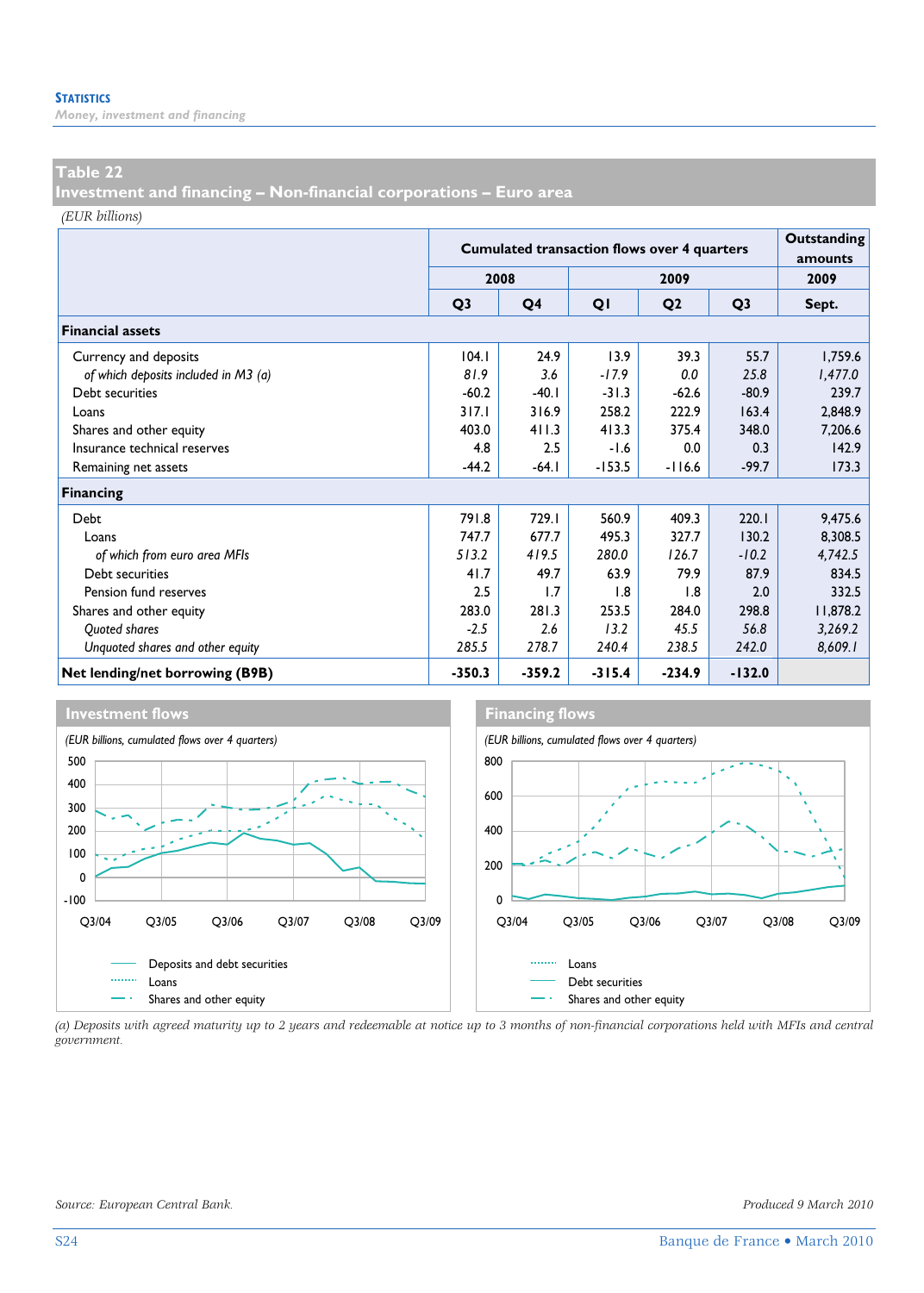**Investment and financing – Non-financial corporations – France** 

*(EUR billions)*

|                                      | <b>Cumulated transaction flows over 4 quarters</b> |                |         |                |                | Outstanding<br>amounts |
|--------------------------------------|----------------------------------------------------|----------------|---------|----------------|----------------|------------------------|
|                                      |                                                    | 2008           |         | 2009           |                | 2009                   |
|                                      | Q <sub>3</sub>                                     | Q <sub>4</sub> | QI      | Q <sub>2</sub> | Q <sub>3</sub> | Sept.                  |
| <b>Financial assets</b>              |                                                    |                |         |                |                |                        |
| Currency and deposits                | 15.5                                               | 20.0           | 6.4     | 15.0           | 21.7           | 278.9                  |
| of which deposits included in M3 (a) | 13.0                                               | 10.1           | 0.3     | 2.7            | 6.2            | 215.2                  |
| Debt securities                      | $-3.0$                                             | $-10.0$        | $-18.7$ | $-6.7$         | $-5.1$         | 73.9                   |
| Loans                                | 129.3                                              | 116.8          | 110.3   | 120.2          | 116.5          | 922.8                  |
| Shares and other equity              | 61.7                                               | 75.4           | 85.5    | 85.4           | 91.0           | 2,536.4                |
| Insurance technical reserves         | 0.6                                                | 0.5            | 0.5     | 0.5            | 0.5            | 19.8                   |
| Remaining net assets                 | 5.8                                                | $-28.9$        | 5.8     | $-20.9$        | $-29.2$        | 84.8                   |
| Financing                            |                                                    |                |         |                |                |                        |
| Debt                                 | 197.9                                              | 178.1          | 173.1   | 131.6          | 100.2          | 2,060.3                |
| Loans                                | 195.1                                              | 161.2          | 138.7   | 89.9           | 44.3           | 1,696.6                |
| of which from resident MFIs          | 84.3                                               | 68.I           | 46.8    | 16.8           | $-4.6$         | 771.5                  |
| Debt securities                      | 2.8                                                | 16.9           | 34.4    | 41.7           | 55.9           | 363.7                  |
| Shares and other equity              | 62.6                                               | 67.5           | 81.3    | 98.6           | 112.7          | 3,700.2                |
| Quoted shares                        | 9.6                                                | 5.3            | 5.6     | 17.7           | 16.8           | 1,029.2                |
| Unquoted shares and other equity     | 53.0                                               | 62.2           | 75.7    | 80.9           | 95.9           | 2,670.9                |
| Net lending/net borrowing (B9B)      | $-50.6$                                            | $-71.6$        | $-64.6$ | $-36.6$        | $-17.5$        |                        |





*(a) Deposits with agreed maturity up to 2 years and redeemable at notice up to 3 months of non-financial corporations held with MFIs and central government.*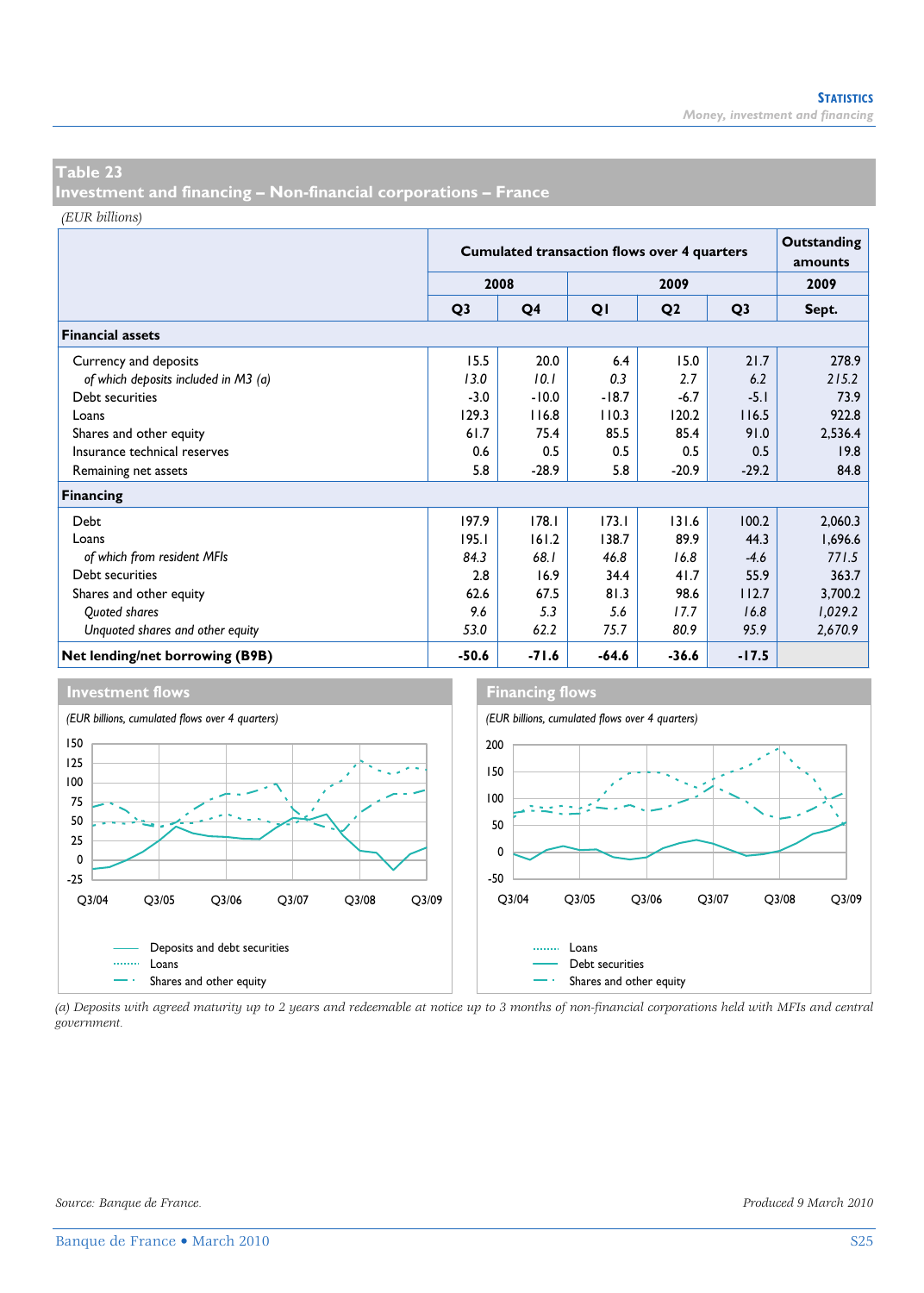*Money, investment and financing* 

## **Table 24**

**Interest rates on deposits – France and the euro area** 

*(average monthly rates – %)*

|                                                                                 | 2008 | 2009 | 2009 | 2009  |      |      |      | 2010 |
|---------------------------------------------------------------------------------|------|------|------|-------|------|------|------|------|
|                                                                                 | Dec. | Dec. | Jan. | Sept. | Oct. | Nov. | Dec. | lan. |
| Euro area                                                                       |      |      |      |       |      |      |      |      |
| Overnight deposits - households                                                 | 1.16 | 0.45 | 1.02 | 0.49  | 0.46 | 0.46 | 0.45 | 0.43 |
| Deposits redeemable at notice up to 3 months - households                       | 2.95 | 1.53 | 2.88 | 60. ا | 1.55 | 1.52 | 1.53 | 1.47 |
| Time deposits with agreed maturity over 2 years -<br>non-financial corporations | 4.08 | 2.53 | 3.76 | 2.74  | 2.72 | 2.92 | 2.53 | 2.51 |
| <b>France</b>                                                                   |      |      |      |       |      |      |      |      |
| "A" passbooks (end of period)                                                   | 4.00 | 1.25 | 4.00 | 1.25  | 1.25 | 1.25 | 1.25 | 1.25 |
| Regulated savings deposits                                                      | 3.96 | 1.28 | 3.96 | 1.28  | 1.28 | 1.28 | 1.28 | 1.28 |
| Market rate savings deposits                                                    | 3.73 | 1.37 | 3.55 | 1.39  | 1.35 | 1.37 | 1.37 | 1.29 |
| Deposits with agreed maturity up to 2 years                                     | 4.44 | 2.39 | 4.15 | 2.71  | 2.59 | 2.45 | 2.39 | 2.31 |
| Deposits with agreed maturity over 2 years                                      | 3.50 | 3.41 | 3.55 | 3.53  | 3.46 | 3.51 | 3.41 | 3.31 |





*Sources: Banque de France, European Central Bank. Produced 9 March 2010*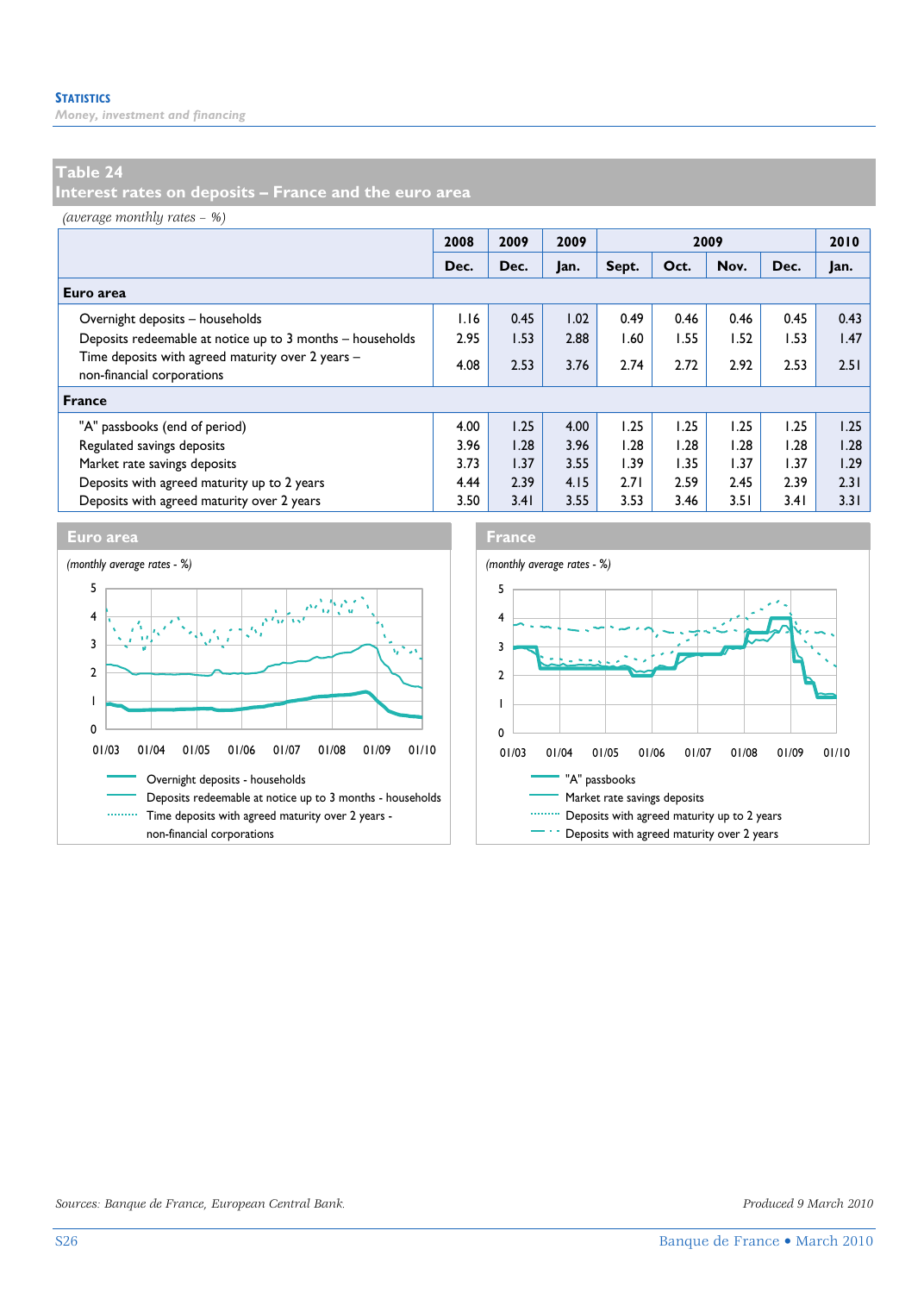**Cost of credit – France and the euro area** 

*(average monthly rate – %)*

|                                            |      |                  |      |      |      | 2009 |      |       |      |      |      | 2010 |
|--------------------------------------------|------|------------------|------|------|------|------|------|-------|------|------|------|------|
|                                            |      | Feb. March April |      | May  | June | July | Aug. | Sept. | Oct. | Nov. | Dec. | Jan. |
| Euro area                                  |      |                  |      |      |      |      |      |       |      |      |      |      |
| <b>Consumer loans</b>                      |      |                  |      |      |      |      |      |       |      |      |      |      |
| Floating rate and IRFP of up to 1 year (a) | 8.06 | 7.51             | 7.43 | 7.87 | 7.30 | 7.67 | 7.96 | 7.69  | 7.32 | 7.03 | 6.42 | 6.81 |
| Loans for house purchase                   |      |                  |      |      |      |      |      |       |      |      |      |      |
| Floating rate and IRFP of between          | 4.54 | 4.34             | 4.21 | 4.15 | 4.12 | 4.09 | 4.10 | 4.05  | 4.02 | 3.97 | 3.96 | 3.93 |
| I and 5 years                              |      |                  |      |      |      |      |      |       |      |      |      |      |
| Non financial corporations                 |      |                  |      |      |      |      |      |       |      |      |      |      |
| of over EUR 1 million                      |      |                  |      |      |      |      |      |       |      |      |      |      |
| IRFP of up to $\overline{1}$ year (a)      | 3.12 | 2.85             | 2.54 | 2.48 | 2.57 | 2.37 | 2.31 | 2.06  | 2.14 | 2.22 | 2.19 | 2.03 |
| <b>France</b>                              |      |                  |      |      |      |      |      |       |      |      |      |      |
| <b>Consumer loans</b>                      | 7.26 | 7.01             | 6.96 | 6.92 | 6.68 | 6.77 | 6.78 | 6.58  | 6.46 | 6.44 | 6.34 | 6.52 |
| Loans for house purchase                   |      |                  |      |      |      |      |      |       |      |      |      |      |
| IRFP of up to $\overline{1}$ year (a)      | 4.65 | 4.49             | 4.13 | 3.98 | 3.85 | 3.65 | 3.59 | 3.49  | 3.49 | 3.33 | 3.33 | 3.33 |
| IRFP of over $\vert$ year (a)              |      | 4.71             | 4.55 | 4.35 | 4.27 | 4.17 | 4.14 | 4.13  | 4.06 | 3.99 | 3.91 | 3.88 |
| Non-financial corporations                 |      |                  |      |      |      |      |      |       |      |      |      |      |
| IRFP of up to $\overline{I}$ year (a)      | 2.78 | 2.56             | 2.16 | 2.18 | 2.15 | 1.96 | 1.88 | 1.84  | 1.85 | 1.83 | 2.00 | 1.86 |
| IRFP of over 1 year (a)                    | 4.68 | 4.40             | 4.30 | 4.10 | 3.82 | 3.94 | 3.70 | 3.67  | 3.61 | 3.46 | 3.51 | 3.50 |



*(a) IRFP: initial rate fixation period i.e. the period for which the rate of a loan is fixed.* 

*IRFP* ≤ *1 year: loans for which the rate is adjusted at least once a year + fixed-rate loans with an initial maturity of up to 1 year.*

*IRFP > 1 year: loans for which the rate is adjusted less than once a year + fixed-rate loans with an initial maturity of over 1 year.*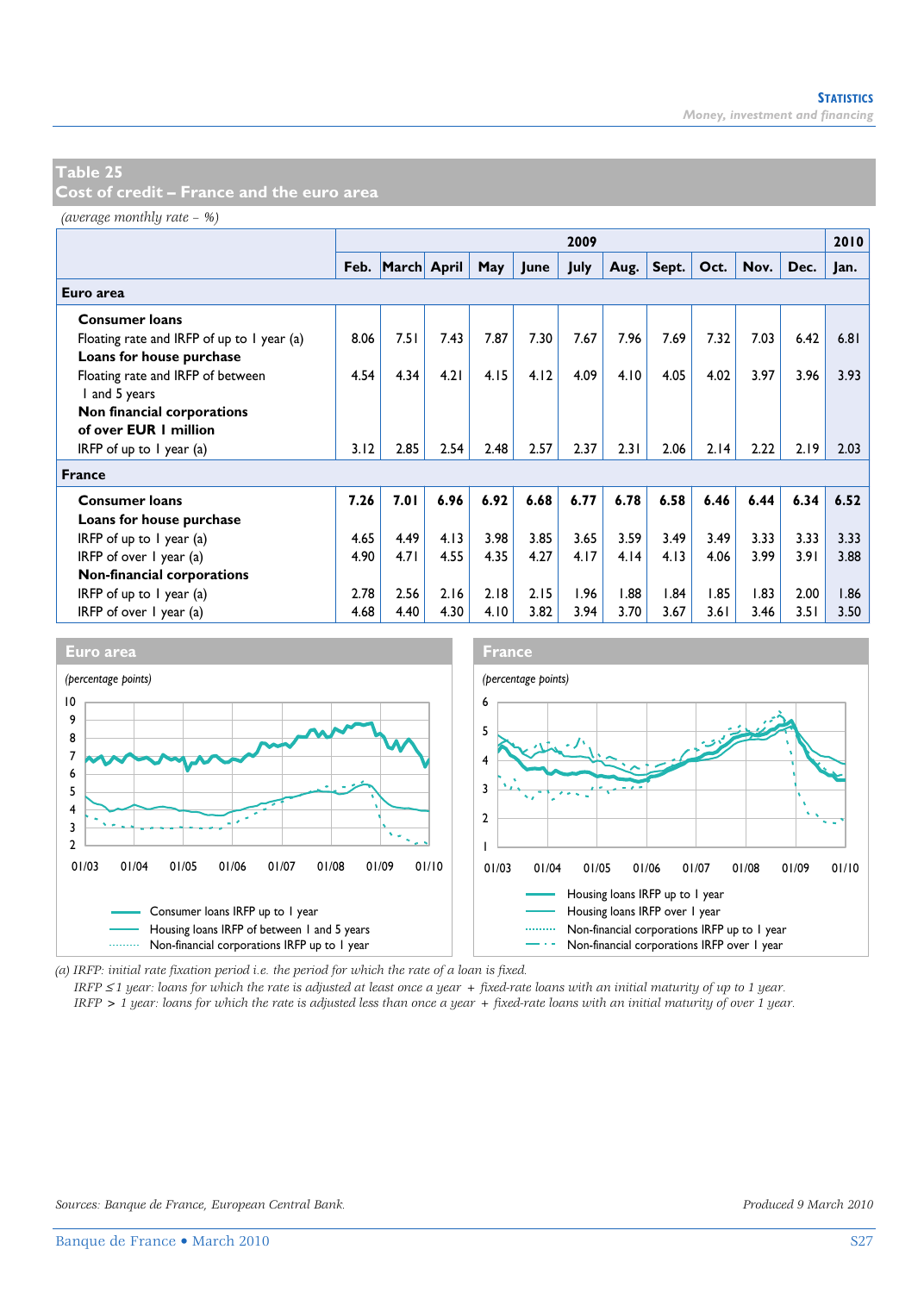*Money, investment and financing* 

## **Table 26**

**Cost of credit – France** 

*(%)*

| (70)                                                               | 2008         | 2009         |                |                |              |
|--------------------------------------------------------------------|--------------|--------------|----------------|----------------|--------------|
|                                                                    | Q4           | QI           | Q <sub>2</sub> | Q <sub>3</sub> | Q4           |
| Households - Average overall effective interest rate               |              |              |                |                |              |
| <b>Consumer loans</b>                                              |              |              |                |                |              |
| Overdrafts, revolving loans and instalment plans of over EUR 1,524 | 15.83        | 15.69        | 15.47          | 15.15          | 14.78        |
| Personal loans over EUR 1,524                                      | 7.44         | 7.53         | 7.07           | 6.90           | 6.66         |
| Loans for house purchase                                           |              |              |                |                |              |
| Fixed-rate loans                                                   | 5.85         | 5.87         | 5.26           | 5.04           | 4.93         |
| Floating-rate loans                                                | 5.85         | 5.95         | 5.27           | 4.59           | 4.44         |
|                                                                    |              | 2009         |                |                | 2010         |
| Usury ceilings in effect from the 1st day of the mentioned period  | Jan.         | <b>April</b> | July           | Oct.           | Jan.         |
| Households - Usury rate                                            |              |              |                |                |              |
| <b>Consumer loans</b>                                              |              |              |                |                |              |
| Overdrafts, revolving loans and instalment plans of over EUR 1,524 | 21.11        | 20.92        | 20.63          | 20.20          | 19.71        |
| Personal loans over EUR 1,524                                      | 9.92         | 10.04        | 9.43           | 9.20           | 8.88         |
| Loans for house purchase                                           |              |              |                |                |              |
| Fixed-rate loans                                                   | 7.80         | 7.83         | 7.01           | 6.72           | 6.57         |
| Floating-rate loans                                                | 7.80         | 7.93         | 7.03           | 6.12           | 5.92         |
|                                                                    | 2008         | 2009         |                |                |              |
|                                                                    | Q4           | QI           | Q <sub>2</sub> | Q <sub>3</sub> | Q4           |
| <b>Business credit, loans to enterprises</b>                       |              |              |                |                |              |
| <b>Discount</b>                                                    |              |              |                |                |              |
| up to 15,245 EUR                                                   | 6.69         | 4.12         | 3.10           | 1.75           | 1.52         |
| EUR 15,245 to EUR 45,735                                           | 7.27         | 5.64         | 4.47           | 2.90           | 2.37         |
| EUR 45,735 to EUR 76,225                                           | 6.77         | 4.67         | 3.81           | 2.79           | 2.34         |
| EUR 76,225 to EUR 304,898                                          | 6.38         | 4.26         | 3.37           | 2.81           | 2.28         |
| EUR 304,898 to EUR 1,524,490                                       | 5.54         | 3.36         | 2.45           | 2.12           | 1.81         |
| over EUR 1,524,490                                                 | 5.18         | 3.06         | 1.98           | 1.48           | 1.19         |
| <b>Overdrafts</b>                                                  |              |              |                |                |              |
| up to 15,245 EUR                                                   | 10.54        | 10.52        | 9.74           | 9.77           | 9.82         |
| EUR 15,245 to EUR 45,735                                           | 8.62         | 8.02         | 6.93           | 7.21           | 6.85         |
| EUR 45,735 to EUR 76,225                                           | 7.41         | 5.98         | 4.92           | 4.42           | 4.19         |
| EUR 76,225 to EUR 304,898                                          | 6.22         | 4.88         | 3.55           | 3.06           | 2.76         |
| EUR 304,898 to EUR 1,524,490                                       | 5.71         | 4.03         | 2.78           | 2.15           | 1.81         |
| over EUR 1,524,490                                                 | 5.40         | 3.45         | 2.46           | 1.82           | 1.56         |
| Other short-term loans                                             |              |              |                |                |              |
| up to 15,245 EUR                                                   | 5.90         | 5.69         | 4.52           | 4.03           | 3.84         |
| EUR 15,245 to EUR 45,735                                           | 6.17         | 5.50         | 3.72           | 3.91           | 3.46         |
| EUR 45,735 to EUR 76,225                                           | 6.63         | 5.02         | 3.63           | 3.50           | 3.17         |
| EUR 76,225 to EUR 304,898                                          | 6.28         | 4.24         | 3.26           | 2.75           | 2.59         |
| EUR 304,898 to EUR 1,524,490                                       | 5.82<br>5.58 | 3.54         | 2.50<br>2.09   | 2.02           | 1.80         |
| over EUR 1,524,490                                                 |              | 3.11         |                | 1.67           | 1.43         |
| Medium and long-term loans                                         |              |              |                |                |              |
| up to 15,245 EUR                                                   | 5.72         | 5.29<br>5.20 | 4.48           | 4.06<br>4.11   | 3.95         |
| EUR 15,245 to EUR 45,735<br>EUR 45,735 to EUR 76,225               | 5.57<br>5.42 | 5.10         | 4.38<br>4.39   | 4.12           | 3.81<br>3.82 |
| EUR 76,225 to EUR 304,898                                          | 5.34         | 5.03         | 4.41           | 4.04           | 3.86         |
| EUR 304,898 to EUR 1,524,490                                       | 5.36         | 4.63         | 3.88           | 3.70           | 3.40         |
| over EUR 1,524,490                                                 | 5.50         | 3.74         | 2.83           | 2.81           | 2.64         |

*Source: Banque de France. Produced 9 March 2010*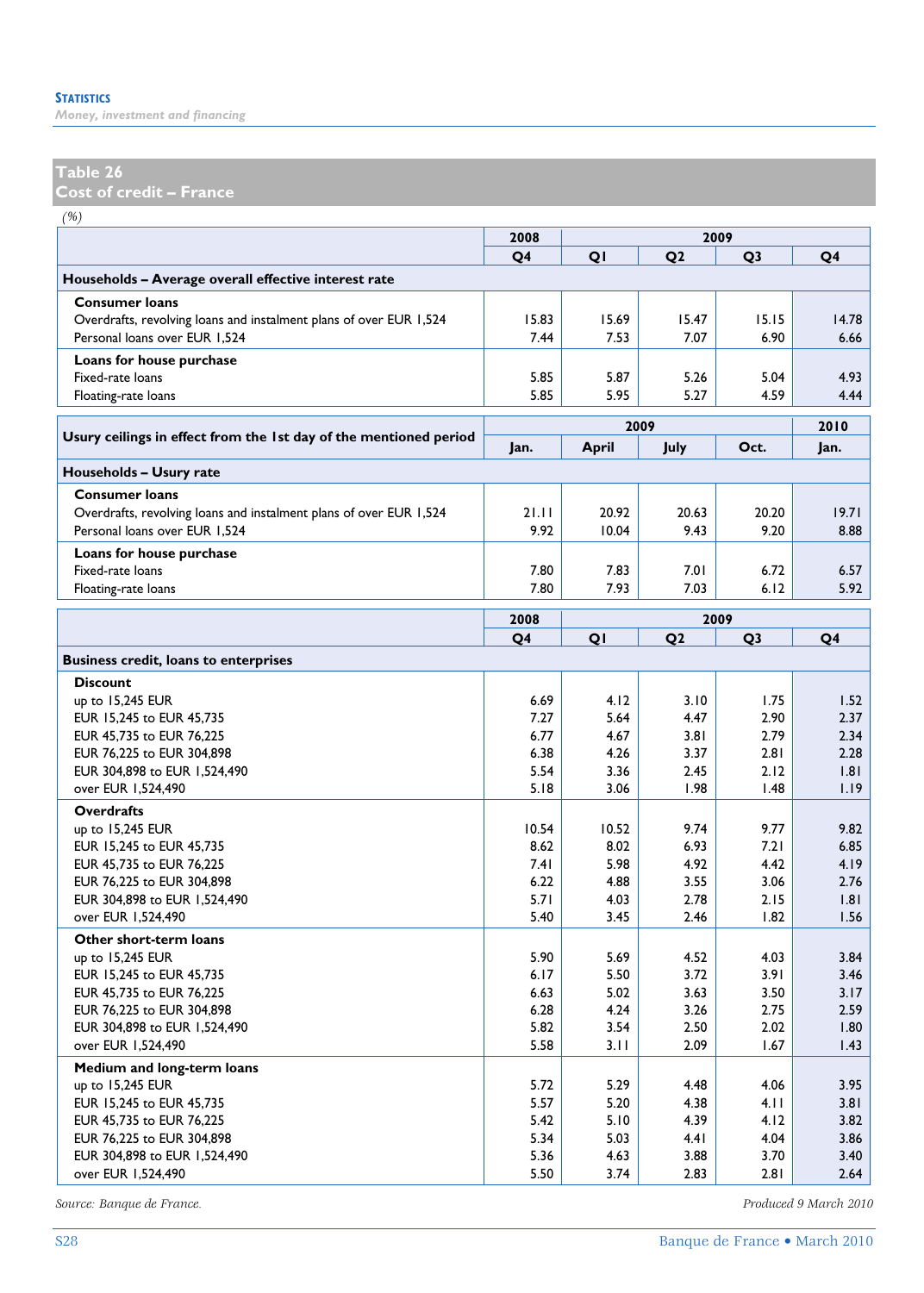#### **Table 27 Interest rates**

*(%)*

|                                          |      | Monthly average (a) |      |      |       |      |      |      |      |      | Key      |
|------------------------------------------|------|---------------------|------|------|-------|------|------|------|------|------|----------|
|                                          |      |                     |      |      | 2009  |      |      |      |      | 2010 | interest |
|                                          | May  | June                | July | Aug. | Sept. | Oct. | Nov. | Dec. | Jan. | Feb. | rates at |
| Short-term interbank interest rates      |      |                     |      |      |       |      |      |      |      |      | 05/03/10 |
| Euro                                     |      |                     |      |      |       |      |      |      |      |      | 1.00     |
| Overnight                                | 0.72 | 0.64                | 0.30 | 0.31 | 0.34  | 0.34 | 0.37 | 0.35 | 0.35 | 0.34 |          |
| 3-month                                  | 1.28 | 1.23                | 0.96 | 0.86 | 0.69  | 0.63 | 0.61 | 0.59 | 0.56 | 0.51 |          |
| l-year                                   | 1.63 | 1.59                | .4   | 1.35 | 1.19  | 1.18 | 1.16 | 1.16 | 1.18 | 1.14 |          |
| <b>Pound sterling</b>                    |      |                     |      |      |       |      |      |      |      |      | 0.50     |
| Overnight                                | 0.44 | 0.48                | 0.50 | 0.48 | 0.47  | 0.50 | 0.50 | 0.49 | 0.48 | 0.48 |          |
| 3-month                                  | 1.17 | 1.04                | 0.94 | 0.73 | 0.68  | 0.65 | 0.71 | 0.68 | 0.68 | 0.68 |          |
| l-year                                   | 1.76 | 1.74                | 1.63 | 1.45 | 1.34  | 1.38 | 1.38 | 1.44 | 1.32 | 1.15 |          |
| <b>Dollar</b>                            |      |                     |      |      |       |      |      |      |      |      | 0.25     |
| Overnight                                | 0.22 | 0.25                | 0.24 | 0.22 | 0.20  | 0.20 | 0.18 | 0.19 | 0.18 | 0.19 |          |
| 3-month                                  | 1.03 | 0.92                | 0.88 | 0.74 | 0.55  | 0.52 | 0.43 | 0.37 | 0.36 | 0.41 |          |
| I-year                                   | 1.60 | 1.59                | 1.48 | 1.40 | 1.27  | 1.08 | 1.01 | 0.98 | 0.97 | 0.93 |          |
| Yen                                      |      |                     |      |      |       |      |      |      |      |      | 0.10     |
| Overnight                                | 0.37 | 0.29                | 0.34 | 0.32 | 0.31  | 0.23 | 0.20 | 0.26 | 0.20 | 0.22 |          |
| 3-month                                  | 0.59 | 0.49                | 0.49 | 0.45 | 0.41  | 0.40 | 0.38 | 0.30 | 0.27 | 0.29 |          |
| l-year                                   | 0.84 | 0.73                | 0.77 | 0.73 | 0.71  | 0.69 | 0.64 | 0.61 | 0.54 | 0.56 |          |
| 10-year benchmark government bond yields |      |                     |      |      |       |      |      |      |      |      |          |
| France                                   | 3.80 | 3.90                | 3.73 | 3.59 | 3.59  | 3.56 | 3.56 | 3.48 | 3.52 | 3.50 |          |
| Germany                                  | 3.44 | 3.55                | 3.37 | 3.34 | 3.29  | 3.23 | 3.28 | 3.22 | 3.28 | 3.19 |          |
| Euro area                                | 4.14 | 4.32                | 4.09 | 3.89 | 3.86  | 3.80 | 3.83 | 3.88 | 4.10 | 4.11 |          |
| United Kingdom                           | 3.62 | 3.82                | 3.81 | 3.69 | 3.66  | 3.54 | 3.71 | 3.83 | 3.97 | 4.03 |          |
| <b>United States</b>                     | 3.33 | 3.75                | 3.58 | 3.62 | 3.43  | 3.39 | 3.43 | 3.60 | 3.74 | 3.71 |          |
| Japan                                    | 1.44 | 1.47                | 1.35 | 1.38 | 1.32  | 1.33 | 1.36 | 1.27 | 1.34 | 1.34 |          |







*(a) Short-term: the interbank average of rates situated in the middle of the range between bid and ask rates. Quotes taken from Reuters, posted at 4.30pm for the euro and 11.30am for other currencies. Benchmark bonds: rates posted by Reuters at 4.30pm.* 

*Sources: Banque de France, European Central Bank. Produced 9 March 2010*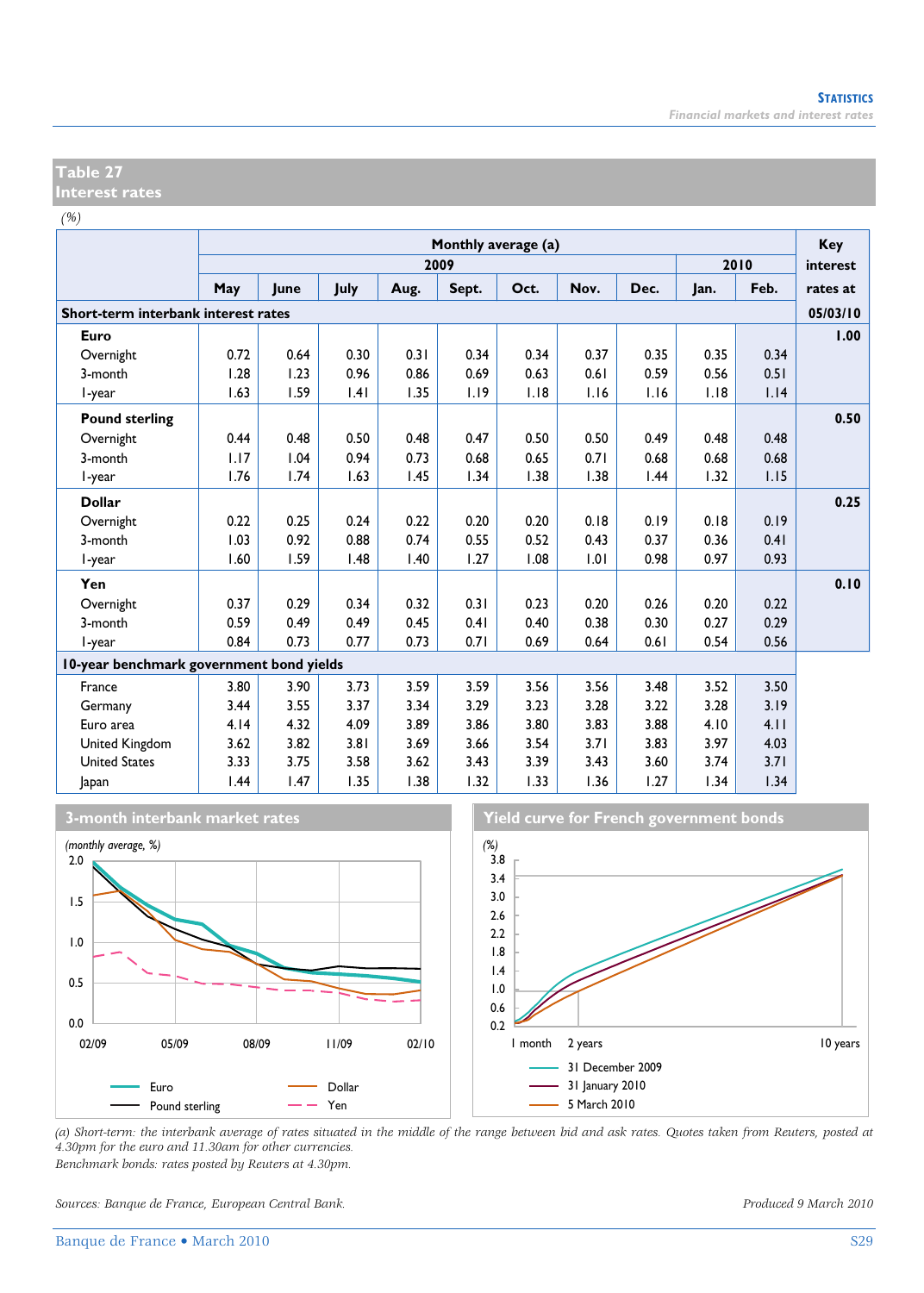*Financial markets and interest rates* 

#### **Table 28**

**Banking system liquidity and refinancing operations – Euro area** 

*(EUR billions, daily average for the reserve maintenance period from 8 December 2009 to 19 January 2010)*

|                                                            | Liquidity<br>providing | Liauidity<br>absorbing | <b>Net</b><br>contribution |  |  |  |  |  |
|------------------------------------------------------------|------------------------|------------------------|----------------------------|--|--|--|--|--|
| Contribution to banking system liquidity                   |                        |                        |                            |  |  |  |  |  |
| (a) Eurosystem monetary policy operations                  | 737.8                  | 155.0                  | 582.8                      |  |  |  |  |  |
| Main refinancing operations                                | 60.6                   |                        | 60.6                       |  |  |  |  |  |
| Longer-term refinancing operations                         | 648.4                  |                        | 648.4                      |  |  |  |  |  |
| <b>Standing facilities</b>                                 | 0.4                    | 147.0                  | $-146.6$                   |  |  |  |  |  |
| Other                                                      | 28.4                   | 8 <sub>1</sub>         | 20.4                       |  |  |  |  |  |
| (b) Other factors affecting banking system liquidity       | 545.0                  | 916.6                  | $-371.5$                   |  |  |  |  |  |
| Banknotes in circulation                                   |                        | 796.8                  | $-796.8$                   |  |  |  |  |  |
| Government deposits with the Eurosystem                    |                        | 119.8                  | $-119.8$                   |  |  |  |  |  |
| Net foreign assets (including gold)                        | 413.0                  |                        | 413.0                      |  |  |  |  |  |
| Other factors (net)                                        | 132.1                  |                        | 132.1                      |  |  |  |  |  |
| (c) Reserves maintained by credit institutions (a) $+$ (b) |                        |                        | 211.3                      |  |  |  |  |  |
| including reserve requirements                             |                        |                        | 210.1                      |  |  |  |  |  |

**Net contribution to banking system liquidity**

*(EUR billions, daily average for the reserve maintenance period from 8 December 2009 to 19 January 2010)* Eurosystem monetary policy operations Other factors affecting banking system liquidity 800 liquidity 600 providing 400 200 0 -200 -400 -600 -800 liquidity ,,,,,,,,,,,, absorbing -1,000 Main refinancing operations **Bank notes in circulation** Bank notes in circulation Longer-term refinancing operations **CAL** Government deposits with the Eurosystem **THE Standing facilities** Standing facilities Net foreign assets (including gold) **EXECUTE:** Other operations **Other factors** (net)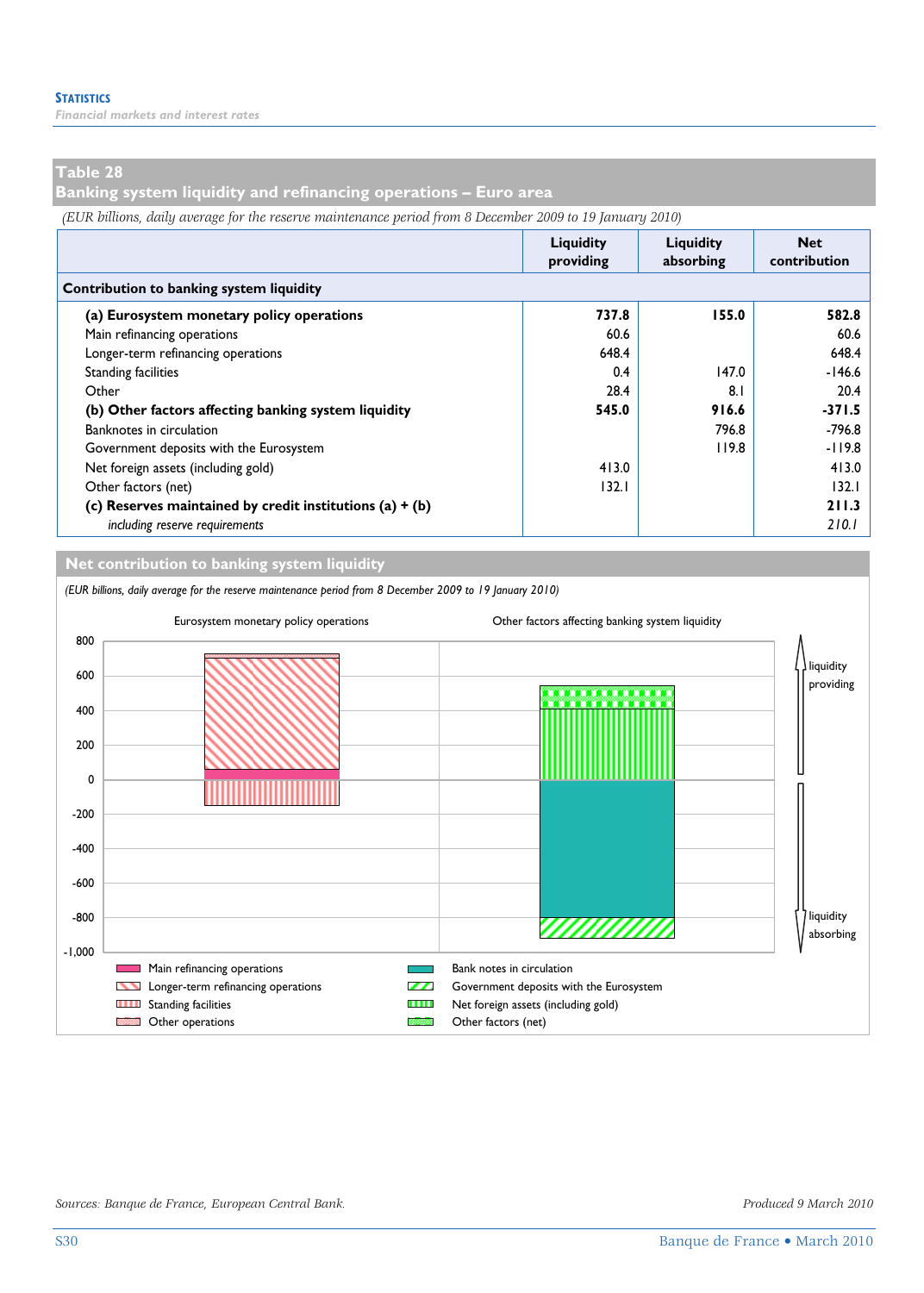**Eurosystem key rates; minimum reserves** 

#### *(%)*

| Key rates for the Eurosystem (latest changes) |                             |                   |          |                            |                |          |  |  |  |  |
|-----------------------------------------------|-----------------------------|-------------------|----------|----------------------------|----------------|----------|--|--|--|--|
|                                               | Main refinancing operations |                   |          | <b>Standing facilities</b> |                |          |  |  |  |  |
|                                               | Date of                     | <b>Fixed rate</b> | Date of  |                            |                | Marginal |  |  |  |  |
| decision                                      | settlement                  |                   | decision | settlement                 | <b>Deposit</b> | lending  |  |  |  |  |
| 05/03/09                                      | 1/03/09                     | I .50             | 05/03/09 | 1/03/09                    | 0.50           | 2.50     |  |  |  |  |
| 02/04/09                                      | 08/04/09                    | I.25              | 02/04/09 | 08/04/09                   | 0.25           | 2.25     |  |  |  |  |
| 07/05/09                                      | 3/05/09                     | 00. ا             | 07/05/09 | 13/05/09                   | 0.25           | 1.75     |  |  |  |  |
|                                               |                             |                   |          |                            |                |          |  |  |  |  |

#### *(%)*

|      | <b>Main refinancing operations</b> |               | Longer-term refinancing operations |      |             |                      |
|------|------------------------------------|---------------|------------------------------------|------|-------------|----------------------|
|      |                                    | Marginal rate | Weighted average rate              |      |             | <b>Marginal rate</b> |
| 2010 | 27 January (a)                     | 1.00          | .00                                | 2009 | 8 December  | .00                  |
|      | 3 February                         | 1.00          | 00.1                               |      | 10 December | .00                  |
|      | 10 February                        | 00. ا         | .00                                |      | 17 December | .00                  |
|      | 17 February                        | 1.00          | 1.00                               | 2010 | 20 January  | 1.00                 |
|      | 24 February                        | 1.00          | 0.00                               |      | 28 January  | .00                  |
|      | 3 March                            | 00. ا         | .00                                |      | 10 February | .00                  |

*(EUR billions – rates as a %)*

#### **Minimum reserves (daily averages)**

| .  . esc. . es , au., a. e. a <u>.</u> es , |                  |           |                          |           |                         |                        |               |                        |  |
|---------------------------------------------|------------------|-----------|--------------------------|-----------|-------------------------|------------------------|---------------|------------------------|--|
| Reserve maintenance                         |                  |           | <b>Required reserves</b> |           | <b>Current accounts</b> | <b>Excess reserves</b> | Interest rate |                        |  |
|                                             | period ending on | Euro area | <b>France</b>            | Euro area | <b>France</b>           | Euro area              | <b>France</b> | on minimum<br>reserves |  |
| 2009                                        | 11 August        | 216.00    | 39.78                    | 216.89    | 39.94                   | 0.89                   | 0.17          | ا ١.٥٥                 |  |
|                                             | 8 September      | 215.92    | 39.10                    | 216.89    | 39.24                   | 0.97                   | 0.14          | ا ١.٥٥                 |  |
|                                             | 13 October       | 213.67    | 38.67                    | 214.72    | 38.79                   | 1.05                   | 0.12          | .00                    |  |
|                                             | 10 November      | 211.82    | 38.20                    | 212.77    | 38.32                   | 0.95                   | 0.12          | ا ١.٥٥                 |  |
|                                             | 7 December       | 210.23    | 37.56                    | 211.44    | 37.69                   | 1.21                   | 0.13          | .00                    |  |
| 2010                                        | 19 January       | 210.08    | 38.07                    | 211.25    | 38.21                   | 1.17                   | 0.14          | ا ١.٥٥                 |  |





*(a) Fixed rate tender procedure.* 

*Sources: European Central Bank, ESCB. Produced 9 March 2010*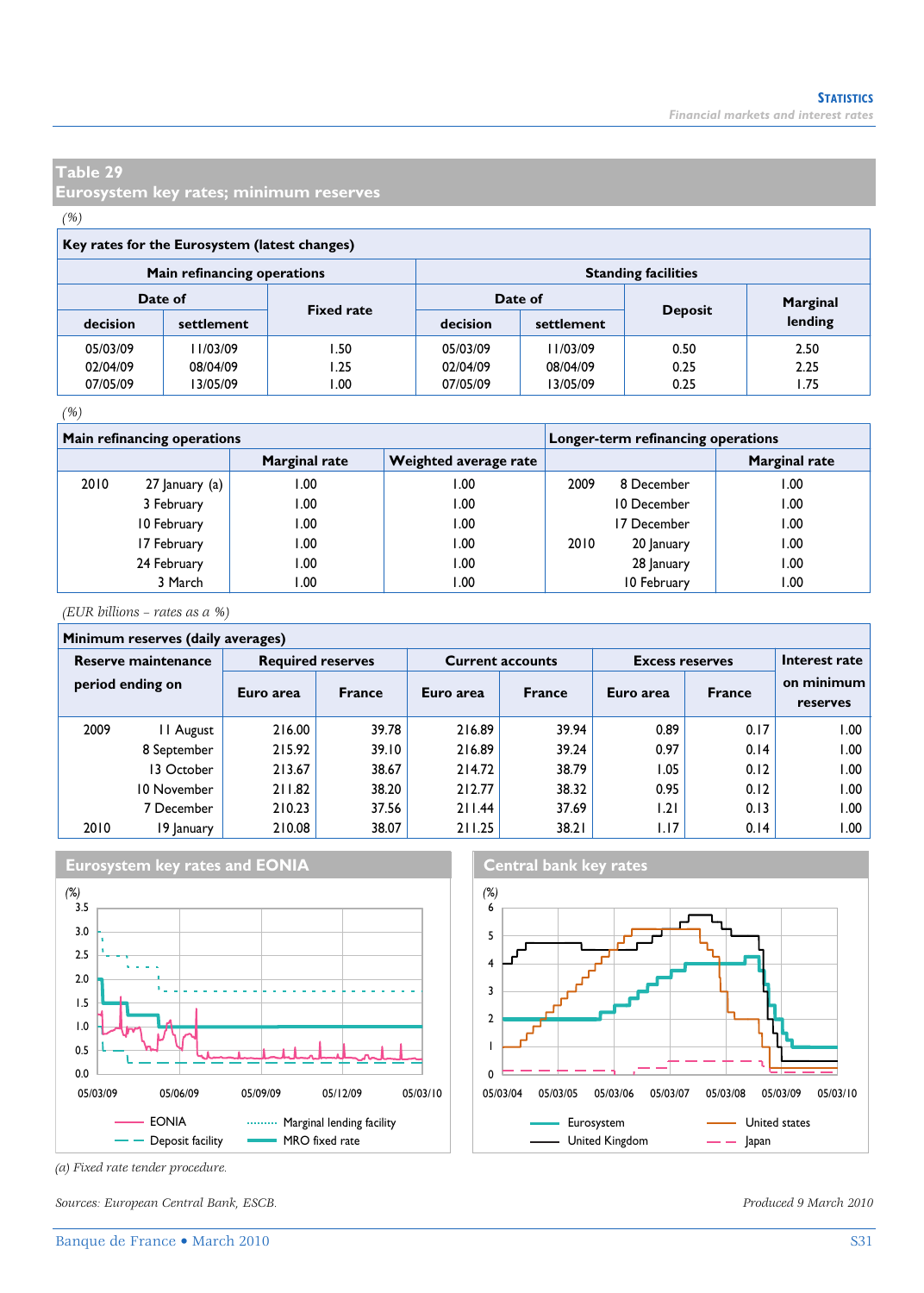**Negotiable debt securities – France** 

| <b>Certificates of deposit</b> |                                |        |               |  |  |  |  |  |  |
|--------------------------------|--------------------------------|--------|---------------|--|--|--|--|--|--|
|                                | <b>EUR billions (a)</b>        |        | <b>Number</b> |  |  |  |  |  |  |
|                                | <b>Stocks</b><br><b>Issues</b> |        | of issuers    |  |  |  |  |  |  |
| 05/12/09 to 11/12/09           | 96.16                          | 345.86 | 195           |  |  |  |  |  |  |
| 12/12/09 to 18/12/09           | 108.79                         | 339.21 | 193           |  |  |  |  |  |  |
| 19/12/09 to 25/12/09           | 83.99                          | 338.63 | 193           |  |  |  |  |  |  |
| 26/12/09 to 01/01/10           | 101.30                         | 339.85 | 192           |  |  |  |  |  |  |
| 02/01/10 to 08/01/10           | 138.92                         | 338.07 | 193           |  |  |  |  |  |  |
| 09/01/10 to 15/01/10           | 124.52                         | 344.27 | 193           |  |  |  |  |  |  |
| 16/01/10 to 22/01/10           | 125.72                         | 345.72 | 192           |  |  |  |  |  |  |
| 23/01/10 to 29/01/10           | 107.83                         | 340.57 | 193           |  |  |  |  |  |  |
| 30/01/10 to 05/02/10           | 103.42                         | 335.48 | 194           |  |  |  |  |  |  |
| 06/02/10 to 12/02/10           | 102.17                         | 336.13 | 194           |  |  |  |  |  |  |
| 13/02/10 to 19/02/10           | 95.81                          | 336.03 | 192           |  |  |  |  |  |  |
| 20/02/10 to 26/02/10           | 95.08                          | 337.84 | 194           |  |  |  |  |  |  |
| 27/02/10 to 05/03/10           | 95.54                          | 336.09 | 192           |  |  |  |  |  |  |

|                          | <b>EUR billions (a)</b> |               | <b>Number</b> |
|--------------------------|-------------------------|---------------|---------------|
|                          | <b>Issues</b>           | <b>Stocks</b> | of issuers    |
| 05/12/09 to 11/12/09     | 10.32                   | 47.29         | 76            |
| 12/12/09 to 18/12/09     | 10.99                   | 47.74         | 74            |
| 19/12/09 to 25/12/09     | 8.24                    | 49.84         | 74            |
| 26/12/09 to 01/01/10     | 3.32                    | 47.14         | 69            |
| 02/01/10 to 08/01/10     | 6.22                    | 42.80         | 71            |
| 09/01/10 to 15/01/10     | 8.92                    | 42.53         | 72            |
| 16/01/10 to 22/01/10     | 9.07                    | 40.86         | 71            |
| $23/01/10$ to $29/01/10$ | 8.96                    | 42.06         | 72            |
| 30/01/10 to 05/02/10     | 10.77                   | 45.09         | 76            |
| 06/02/10 to 12/02/10     | 10.59                   | 48.68         | 77            |
| 13/02/10 to 19/02/10     | 11.04                   | 47.42         | 78            |
| 20/02/10 to 26/02/10     | 10.98                   | 49.98         | 79            |
| 27/02/10 to 05/03/10     | 8.70                    | 51.25         | 77            |

#### **Negotiable medium-term notes Negotiable medium-term notes**

|                          |               | <b>EUR billions (a)</b> |            |  |  |  |  |  |
|--------------------------|---------------|-------------------------|------------|--|--|--|--|--|
|                          | <b>Issues</b> | <b>Stocks</b>           | of issuers |  |  |  |  |  |
| $05/12/09$ to $11/12/09$ | 0.33          | 66.80                   | 133        |  |  |  |  |  |
| 12/12/09 to 18/12/09     | 0.47          | 66.95                   | 132        |  |  |  |  |  |
| 19/12/09 to 25/12/09     | 0.17          | 66.89                   | 132        |  |  |  |  |  |
| 26/12/09 to 01/01/10     | 0.18          | 66.67                   | 131        |  |  |  |  |  |
| 02/01/10 to 08/01/10     | 0.10          | 66.71                   | 133        |  |  |  |  |  |
| 09/01/10 to 15/01/10     | 0.27          | 66.75                   | 132        |  |  |  |  |  |
| 16/01/10 to 22/01/10     | 0.39          | 66.92                   | 131        |  |  |  |  |  |
| 23/01/10 to 29/01/10     | 0.09          | 66.37                   | 131        |  |  |  |  |  |
| 30/01/10 to 05/02/10     | 0.25          | 66.25                   | 130        |  |  |  |  |  |
| 06/02/10 to 12/02/10     | 0.19          | 66.34                   | 130        |  |  |  |  |  |
| 13/02/10 to 19/02/10     | 0.36          | 66.62                   | 130        |  |  |  |  |  |
| 20/02/10 to 26/02/10     | 0.35          | 66.73                   | 130        |  |  |  |  |  |
| 27/02/10 to 05/03/10     | 0.22          | 66.53                   | 130        |  |  |  |  |  |



#### **Commercial paper Commercial paper**

*(unadjusted data, EUR billions)* **Issues Stocks of ISSUETS** issues and **intervalse issues** stocks issues (left-hand scale) outstanding amounts (right-hand scale) 0 1 2 3 4 5 6 04/12/09 04/01/10 04/02/10 04/03/10 30 35 40 45 50 55 60



*(a) Issues in euro are cumulative over the reference period. Outstanding amounts are calculated from the cut-off date (the last day of the period under review).* 

*Source: Banque de France. Produced 9 March 2010*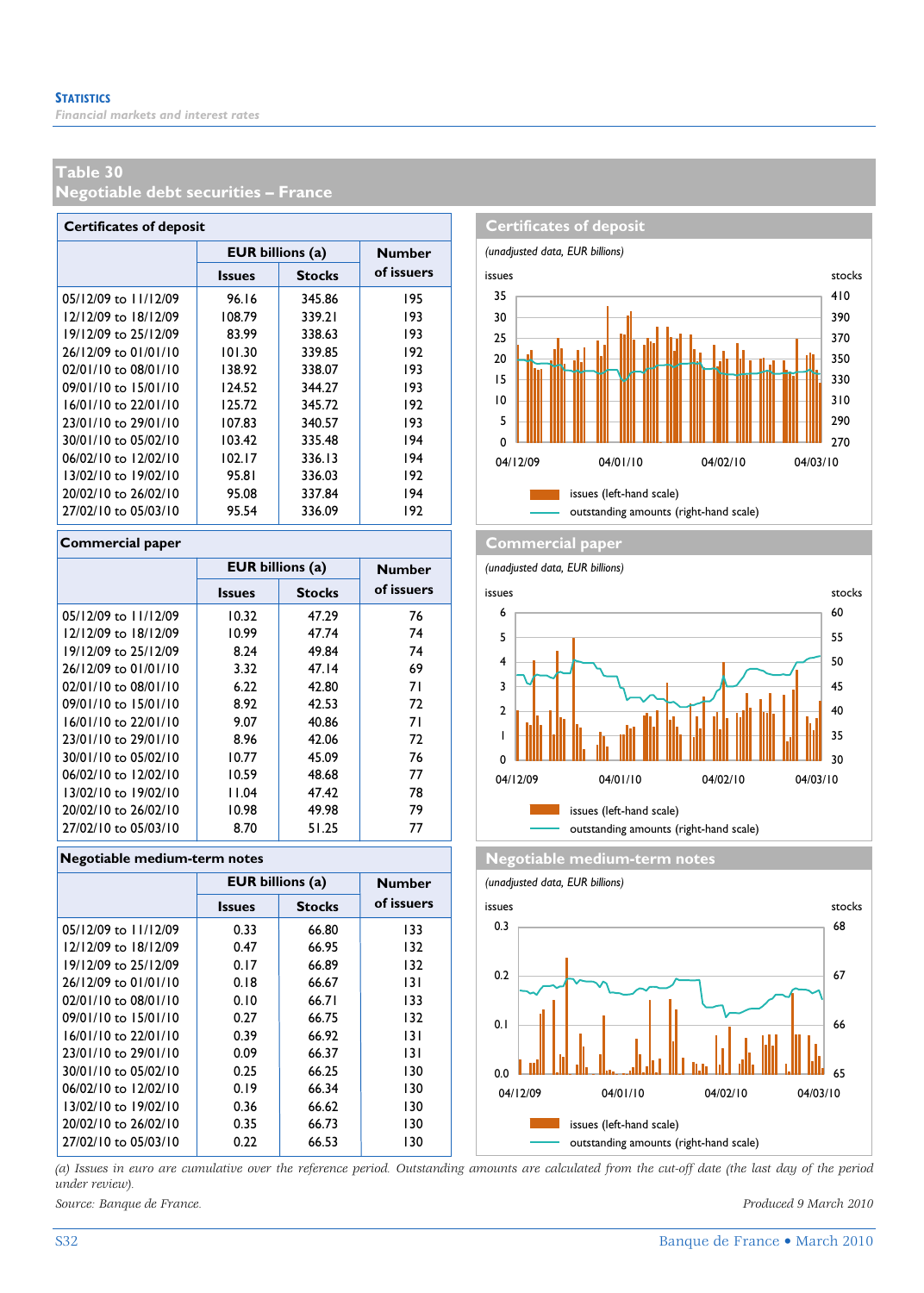#### **Certificates of deposit** *(daily outstanding amounts in EUR billions)* 460 420 380 340 300 ሥΨ 260 220 180 31/03/05 30/09/05 31/03/06 30/09/06 31/03/07 30/09/07 31/03/08 30/09/08 31/03/09 30/09/09 31/03/10 **Commercial paper** *(daily outstanding amounts in EUR billions)* 100 90 80 70 ١M 60 50 40 31/03/05 30/09/05 31/03/06 30/09/06 31/03/07 30/09/07 31/03/08 30/09/08 31/03/09 30/09/09 31/03/10 **Negotiable medium-term notes** *(daily outstanding amounts in EUR billions)* 75 70 65 60 55 50 31/03/05 30/09/05 31/03/06 30/09/06 31/03/07 30/09/07 31/03/08 30/09/08 31/03/09 30/09/09 31/03/10 **Negotiable debt securities, cumulated outstandings** *(daily outstanding amounts in EUR billions)* 630 580 530 480 430 380

31/03/05 30/09/05 31/03/06 30/09/06 31/03/07 30/09/07 31/03/08 30/09/08 31/03/09 30/09/09 31/03/10

**Negotiable debt securities – France** 

**Table 31** 

*Source: Banque de France. Produced 9 March 2010* 

330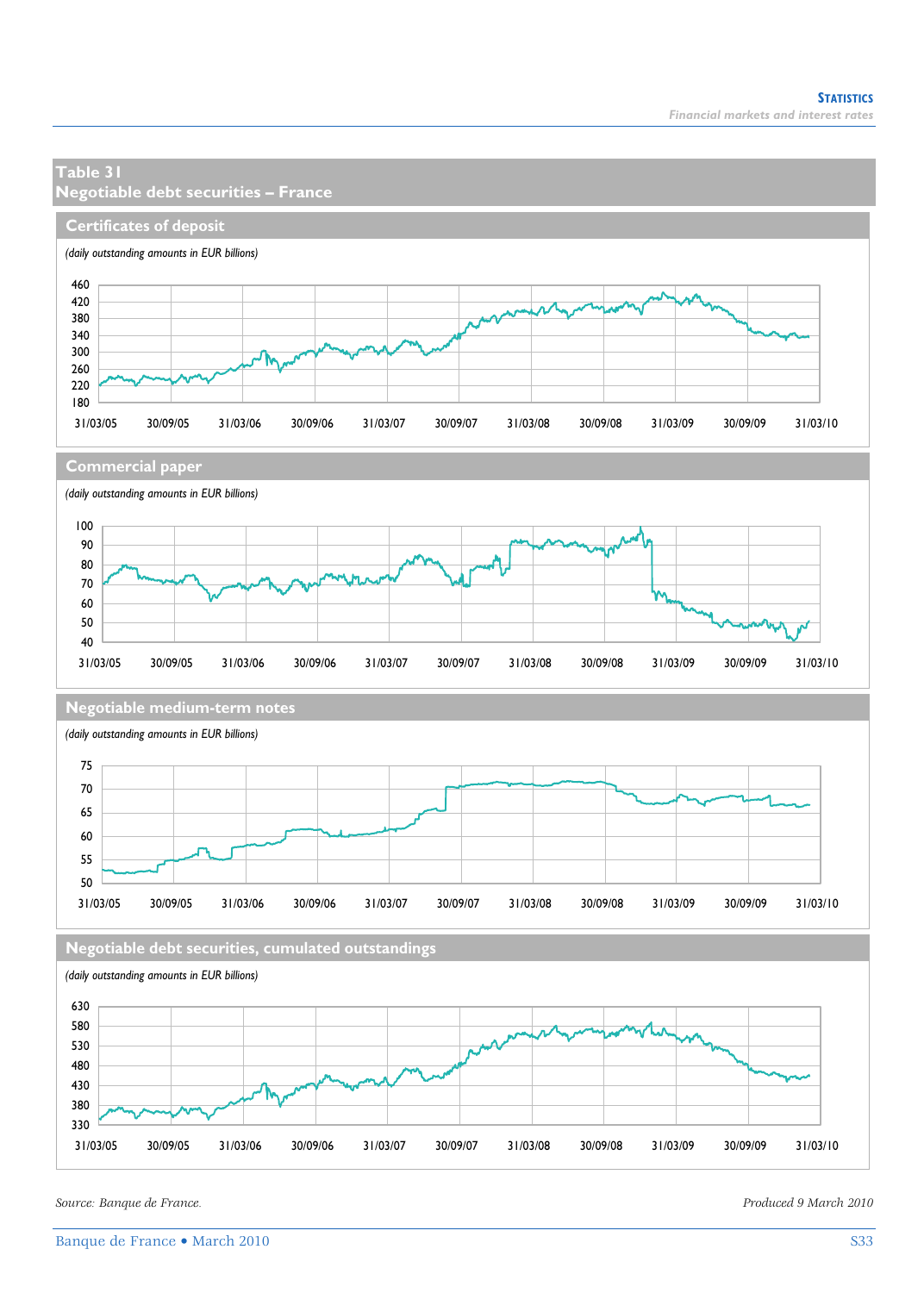*Financial markets and interest rates* 

#### **Table 32**

**Mutual fund shares/units – France** 

*(EUR billions)*

|                                                    |        |        | 2009   |        |
|----------------------------------------------------|--------|--------|--------|--------|
|                                                    | March  | June   | Sept.  | Dec.   |
| Net assets of mutual fund shares/units by category |        |        |        |        |
| Money-market funds                                 | 529.64 | 524.11 | 510.80 | 479.23 |
| Bond mutual funds                                  | 156.05 | 163.79 | 174.18 |        |
| Equity mutual funds                                | 172.42 | 203.41 | 241.40 |        |
| Mixed funds                                        | 212.21 | 226.93 | 250.98 |        |
| Funds of alternative funds                         | 18.60  | 16.78  | 16.29  |        |
| Guaranteed-performance mutual funds                | 0.01   | 0.01   | 0.01   |        |
| Structured funds ("fonds à formule")               | 69.78  | 68.51  | 68.01  |        |





*Source: Banque de France. Produced 9 March 2010*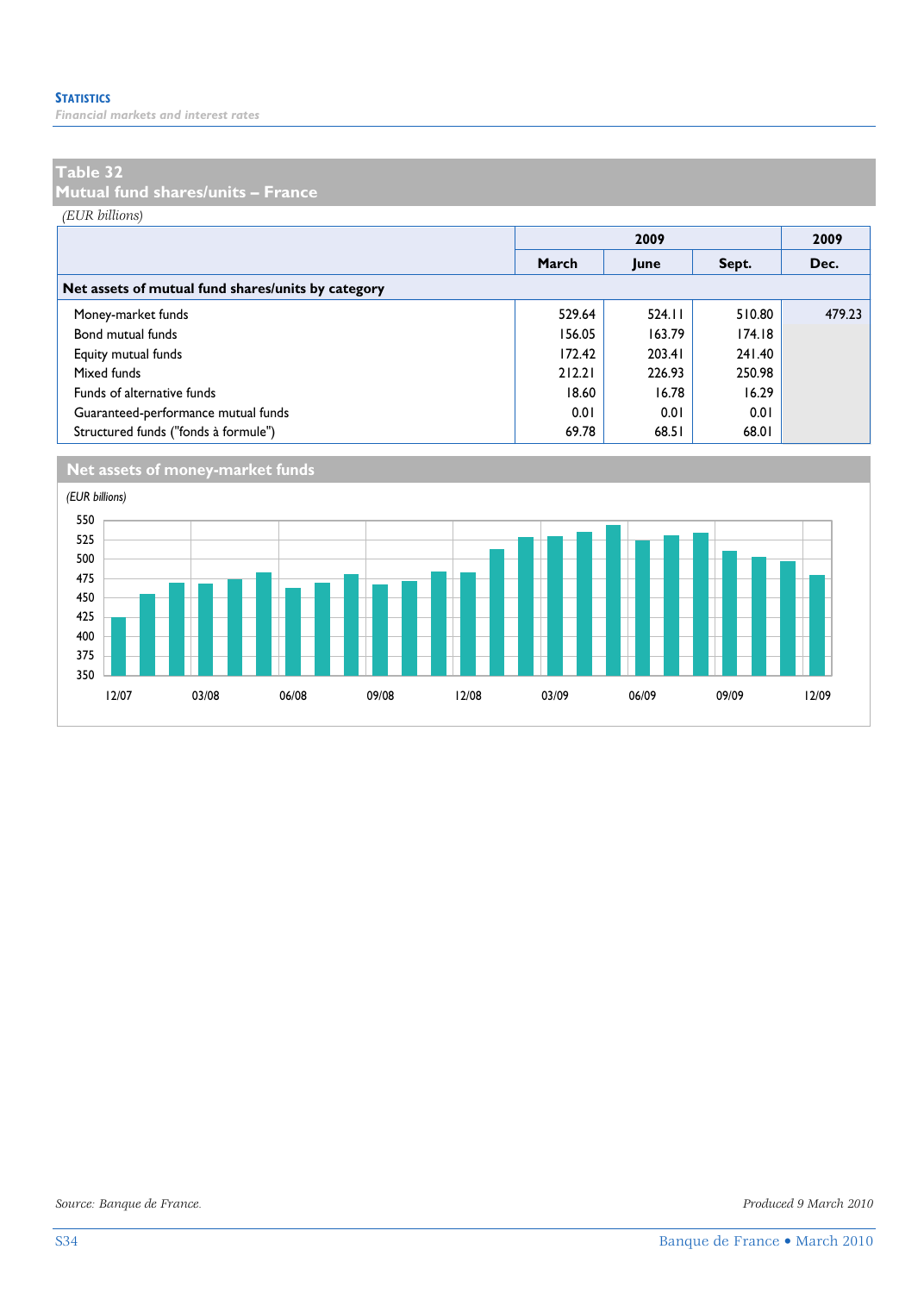**Debt securities and quoted shares issued by French residents** 

#### *(EUR billions)*

|                                            | (a)     | <b>Outstanding amounts</b> | <b>Net issues</b><br>(b) |        |        |         |  |  |  |  |  |  |
|--------------------------------------------|---------|----------------------------|--------------------------|--------|--------|---------|--|--|--|--|--|--|
|                                            | 2009    | 2010                       | 12-month                 | 2010   |        |         |  |  |  |  |  |  |
|                                            | Jan.    | Jan.                       | total                    | Nov.   | Dec.   | Jan.    |  |  |  |  |  |  |
|                                            | (c)     |                            |                          | (c)    | (c)    |         |  |  |  |  |  |  |
| Debt securities issued by French residents |         |                            |                          |        |        |         |  |  |  |  |  |  |
| Total                                      | 2,720.5 | 2,900.2                    | 195.0                    | 15.4   | 2.2    | 6.0     |  |  |  |  |  |  |
| Non-financial corporations                 | 310.6   | 350.2                      | 40.7                     | 3.6    | 0.7    | $-0.3$  |  |  |  |  |  |  |
| Short-term $( \leq l$ year)                | 32.8    | 21.5                       | $-11.3$                  | $-0.4$ | $-0.3$ | 0.9     |  |  |  |  |  |  |
| Long-term $(> 1$ year)                     | 277.8   | 328.7                      | 52.0                     | 4.0    | 1.0    | $-1.3$  |  |  |  |  |  |  |
| General government                         | 1,115.1 | 1,261.5                    | 148.2                    | 9.4    | 2.3    | $-1.2$  |  |  |  |  |  |  |
| Short-term $( \leq l$ year)                | 182.0   | 235.3                      | 54.2                     | 3.1    | -6.6   | $-10.1$ |  |  |  |  |  |  |
| Long-term $(> 1$ year)                     | 933.I   | 1,026.2                    | 94.0                     | 6.2    | 8.9    | 8.9     |  |  |  |  |  |  |
| Monetary financial institutions            | 1,151.5 | 1,086.3                    | $-53.7$                  | 1.9    | 0.6    | 7.7     |  |  |  |  |  |  |
| Short-term $( \leq l$ year)                | 405.0   | 297.3                      | $-107.7$                 | $-0.7$ | $-0.7$ | $-6.1$  |  |  |  |  |  |  |
| Long-term $(> 1$ year)                     | 746.5   | 789.0                      | 54.0                     | 2.5    | 1.4    | 13.8    |  |  |  |  |  |  |
| Non-monetary financial institutions (d)    | 143.4   | 202.2                      | 59.8                     | 0.6    | -1.5   | $-0.1$  |  |  |  |  |  |  |

#### *(EUR billions)*

|                                     | <b>Outstanding amounts</b><br>(e) |         |          | <b>Net issues</b><br>(b) |      | <b>Gross</b><br><i>issues</i><br>(f) | <b>Repurchases</b><br>(f) |
|-------------------------------------|-----------------------------------|---------|----------|--------------------------|------|--------------------------------------|---------------------------|
|                                     | 2009                              | 2010    | 12-month | 2009                     | 2010 | 12-month                             | 12-month                  |
|                                     | Jan.                              | Jan.    | total    | Dec.                     | Jan. | total                                | total                     |
| <b>French quoted shares</b>         |                                   |         |          |                          |      |                                      |                           |
| Total                               | 932.5                             | 1,235.4 | 41.9     | 3.5                      | 0.4  | 43.7                                 | I.8                       |
| Non-financial corporations          | 815.3                             | 1.045.4 | 20.3     | $\overline{0}$ .         | 0.2  | 22.1                                 | I.8                       |
| Monetary financial institutions     | 77.7                              | 138.2   | 9.1      | 0.3                      | 0.1  | 9.1                                  | $0.0\,$                   |
| Non-monetary financial institutions | 39.5                              | 51.8    | 2.5      | 2.2                      | 0.1  | 2.5                                  | $0.0\,$                   |

*(a) Nominal values for outstanding amounts of debt securities.* 

*(b) Monthly data are seasonally adjusted. The 12-month total is unadjusted.* 

*(c) Data possibly revised.* 

*(d) Including units issued by SPVs.* 

*(e) Market values for outstanding amounts of quoted shares.* 

*(f) Non-seasonally adjusted data.*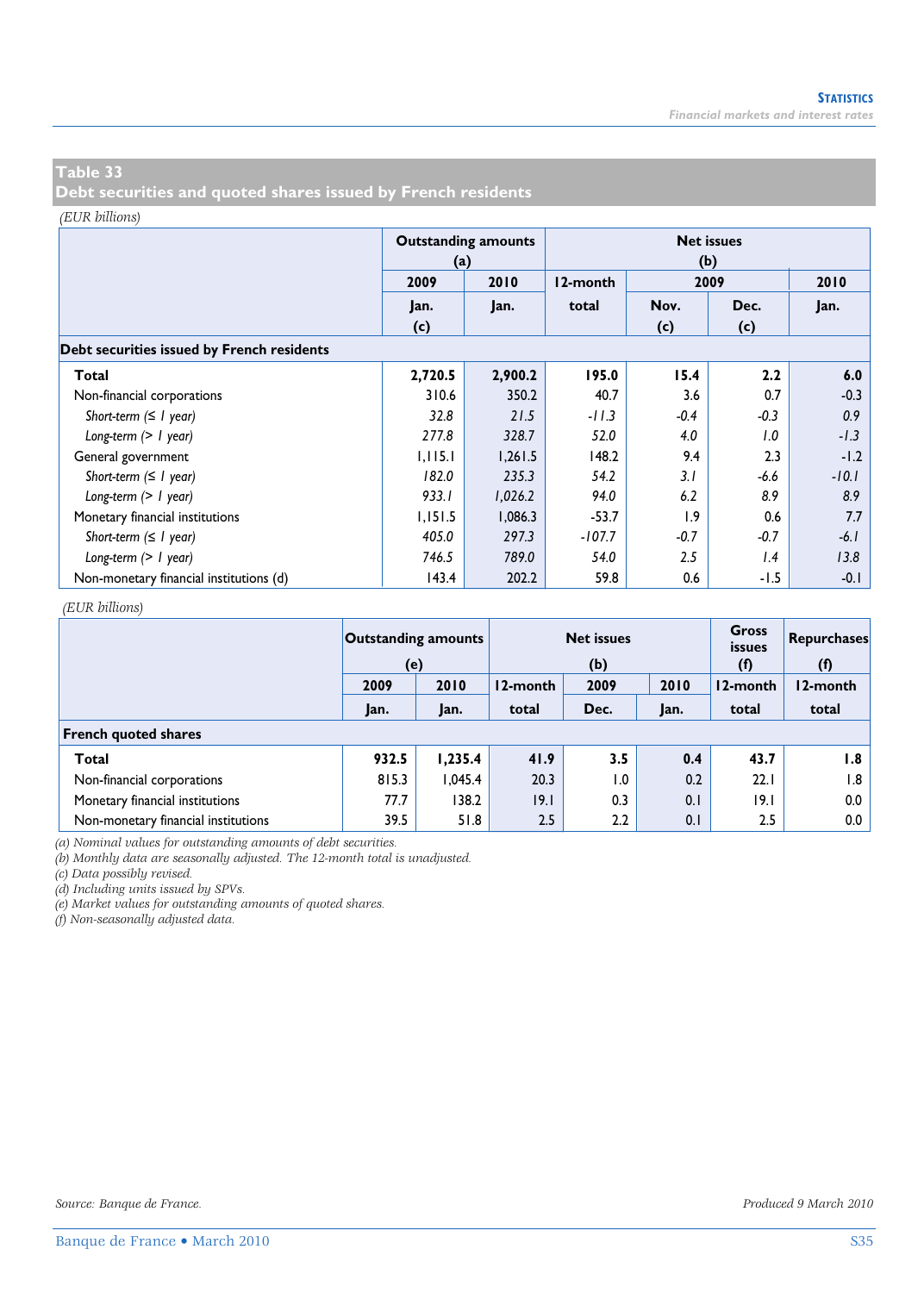**Debt securities and quoted shares issued by French residents, by sector** 







*Source: Banque de France. Produced 9 March 2010*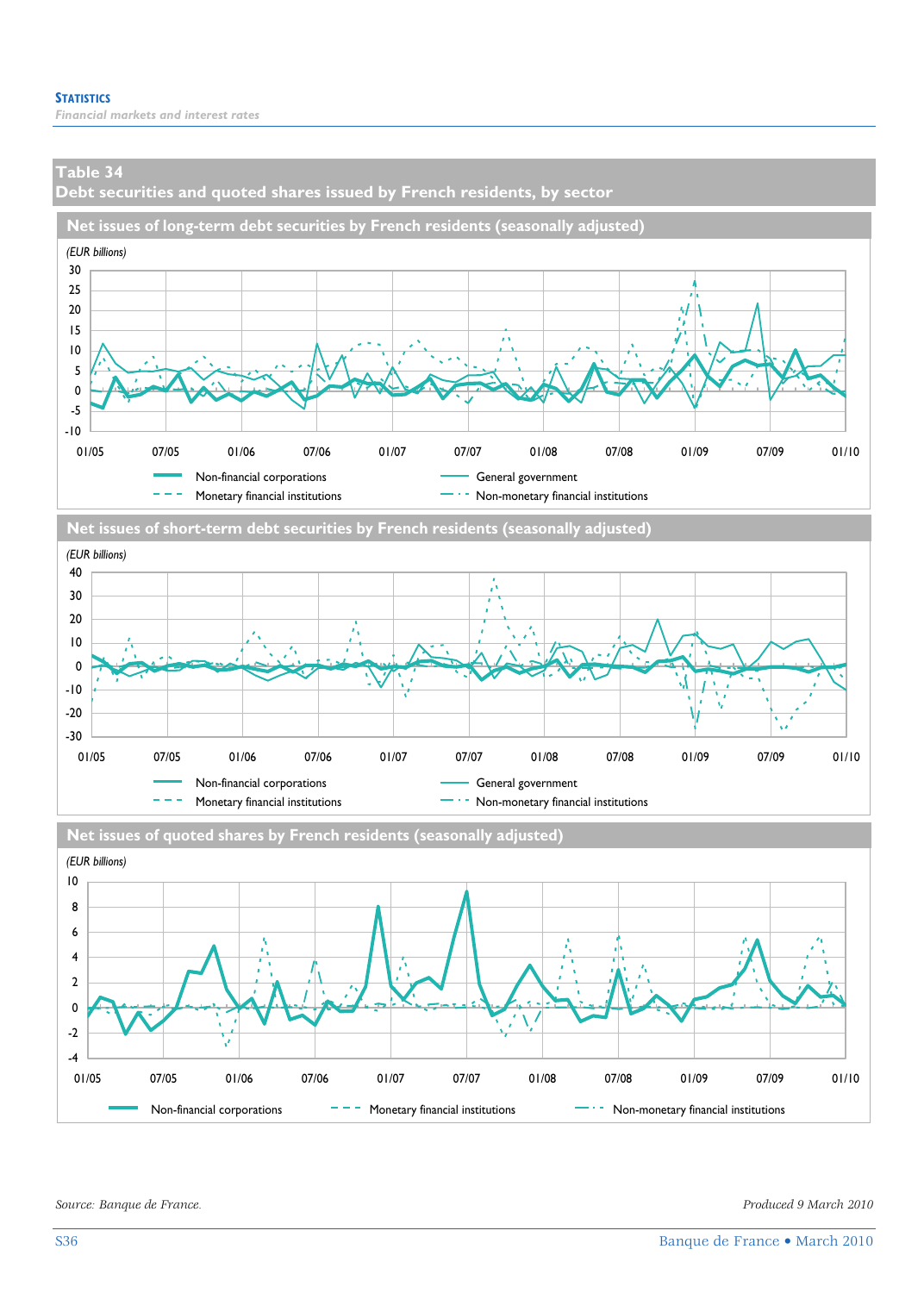**Company failures by economic sector – France** 

*(number of companies, unadjusted data, 12-month total)*

|                                                 | 2008   |        |        |        |        |        |        | 2009   |        |        |        |        |        |
|-------------------------------------------------|--------|--------|--------|--------|--------|--------|--------|--------|--------|--------|--------|--------|--------|
|                                                 | Dec.   | Jan.   | Feb.   | March  | April  | May    | June   | July   | Aug.   | Sept.  | Oct.   | Nov.   | Dec.   |
| Agriculture, Forestry<br>and Fishing (AZ)       | 1,271  | 1,278  | 1,269  | 1,320  | 1.321  | 1,327  | 1,324  | 1,323  | 1,342  | 1,361  | 1,365  | 1,347  | 1,328  |
| Industry (BE)                                   | 4,608  | 4.657  | 4,774  | 4.999  | 5.156  | 5,282  | 5.434  | 5,487  | 5.534  | 5.568  | 5,518  | 5.528  | 5,513  |
| Construction (FZ)                               | 14,665 | 14,908 | 15,177 | 15,625 | 15,866 | 16,034 | 16,432 | 16,693 | 16,822 | 17,078 | 17,141 | 17,276 | 17,277 |
| Trade and<br>automotive repair (G)              | 12,685 | 12.811 | 12,969 | 13,315 | 13,380 | 13,574 | 13,580 | 13,717 | 13,807 | 14,023 | 13,965 | 14,014 | 13,811 |
| Transportation<br>and storage (H)               | 1,685  | 1.747  | 1,783  | 1.876  | 1,927  | 1,959  | 1,964  | 1,972  | 1,996  | 2,027  | 2,024  | 2,010  | 2,046  |
| Accomodation and<br>restaurant services (I)     | 6,317  | 6.368  | 6.439  | 6.620  | 6.699  | 6,741  | 6,801  | 6.821  | 6.886  | 6.984  | 6.910  | 6,878  | 6,863  |
| Information and<br>communication sector<br>(IZ) | 1,473  | 1,472  | 1.475  | 1.508  | 1,545  | 1,545  | 1,550  | 1,593  | 1,612  | 1.635  | 1.631  | 1,654  | 1,681  |
| Financial and<br>insurance<br>activities (KZ)   | 876    | 906    | 939    | 977    | 1.008  | 1.049  | 1.078  | 1,106  | 1,114  | 1.108  | 1.118  | 1,122  | 1,125  |
| Real estate<br>activities (LZ)                  | 1.941  | 2.059  | 2.136  | 2.261  | 2.320  | 2.404  | 2.474  | 2.508  | 2.528  | 2.518  | 2.483  | 2.465  | 2,381  |
| Services activities<br>(MN)                     | 5,747  | 5.807  | 5,890  | 6.047  | 6.133  | 6,265  | 6,324  | 6,432  | 6.492  | 6,538  | 6,576  | 6.645  | 6,646  |
| Education, health and<br>social work (OQ)       | 1,400  | 1.394  | 1,365  | 1.361  | 1,316  | 1.345  | 1,371  | 1,350  | 1.358  | 1,365  | 1,320  | 1,281  | 1,274  |
| Other services<br>activities (RU)               | 2,842  | 2.919  | 2,932  | 3.004  | 3.050  | 3,086  | 3,163  | 3,176  | 3,157  | 3,203  | 3,182  | 3,191  | 3,235  |
| Sector unknown                                  | 132    | 136    | 136    | 139    | 138    | 130    | 129    | 126    | 129    | 128    | 125    | 125    | 115    |
| <b>Total - sectors</b>                          | 55,642 | 56,462 | 57,284 | 59,052 | 59,859 | 60,741 | 61,624 | 62,304 | 62,777 | 63,536 | 63,358 | 63,536 | 63.295 |

**Company failures – 12-month total**



*NB: The two-letter codes correspond to the aggregation level A10, and the one-letter codes to revised NAF sections 2 A21. Source: Banque de France. Produced 9 March 2010*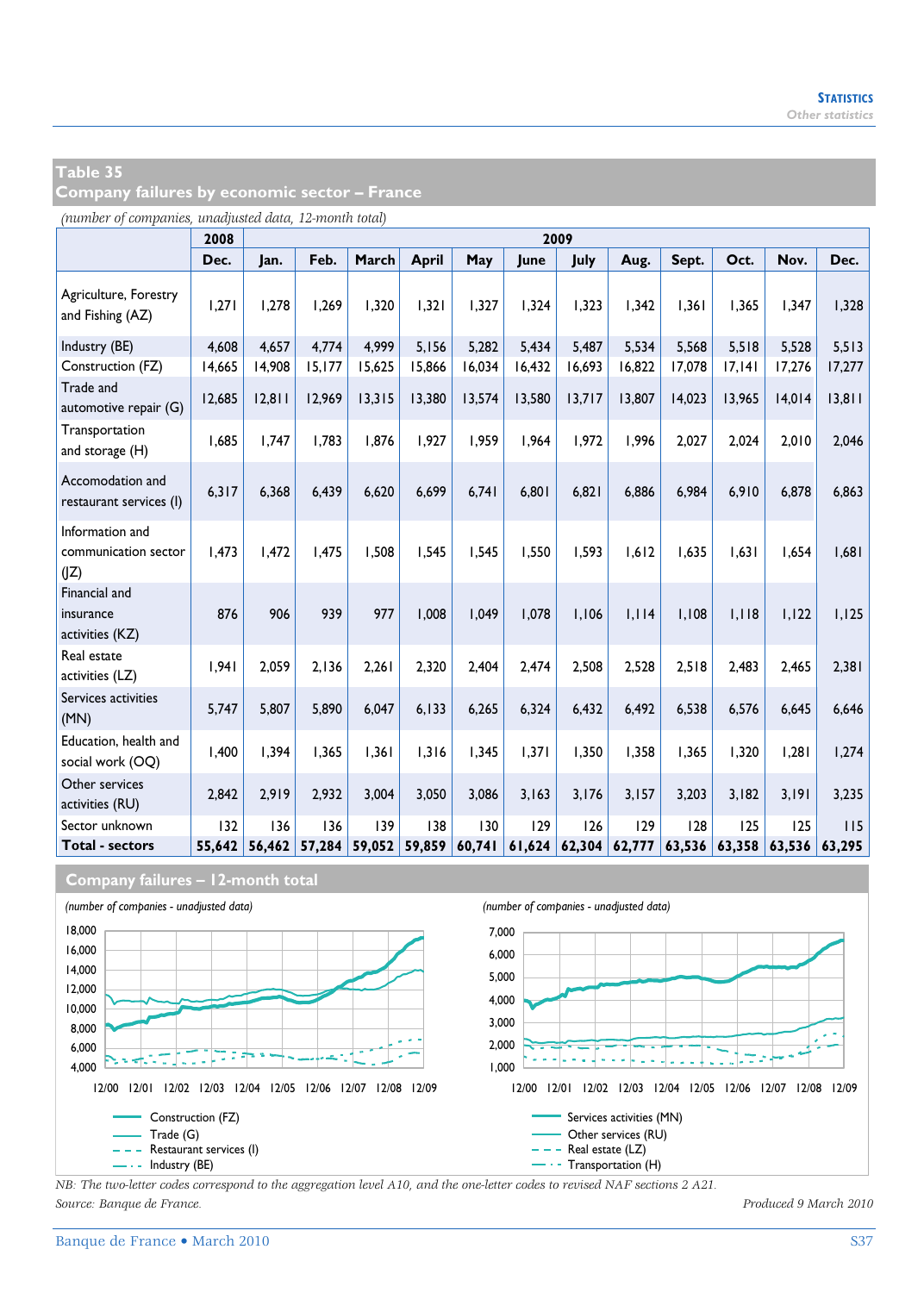#### **Retail payment systems – France**

*(daily average in EUR millions, % share for the last month)*

|                                | 2006   | 2007   | 2008   | 2009   | 2009   |        | 2010   | 2010         |
|--------------------------------|--------|--------|--------|--------|--------|--------|--------|--------------|
|                                |        |        |        |        | Nov.   | Dec.   | Jan.   | <b>Share</b> |
| Cheques                        | 7.132  | 6.974  | 6.533  | 5.700  | 5.247  | 6,197  | 5,832  | 29.5         |
| Credit transfers               | 7.342  | 7.904  | 8.413  | 8.473  | 8.043  | 9,852  | 8.515  | 43.0         |
| of which SEPA credit transfers |        | ٠      | 29     | 95     | 90     | 136    | 129    | 0.7          |
| Promissory notes               | 1,593  | 1,555  | 1,523  | 1,250  | 1,176  | 1,331  | 1,132  | 5.7          |
| Direct debits                  | 1.705  | 1.739  | 1.814  | 1,801  | 1.776  | 1,960  | 1,829  | 9.2          |
| Interbank payment orders       | 155    | 150    | 147    | 43     | 210    | 169    | 99     | 0.5          |
| Electronic payment orders      | 842    | 975    | 1.061  | 1.082  | 957    | 1.469  | 1.269  | 6.4          |
| Card payments                  | 819    | 864    | 921    | 957    | 955    | 1.142  | 986    | 5.0          |
| ATM withdrawals                | 139    | 140    | 142    | 43     | 135    | 146    | 123    | 0.6          |
| Total                          | 19,727 | 20,300 | 20.554 | 19,550 | 18,499 | 22.266 | 19,786 | 100.0        |

*(daily average in thousands of transactions, % share for the last month)*

|                                | 2006   | 2007                     | 2008   | 2009   | 2009   |        | 2010   | 2010         |
|--------------------------------|--------|--------------------------|--------|--------|--------|--------|--------|--------------|
|                                |        |                          |        |        | Nov.   | Dec.   | Jan.   | <b>Share</b> |
| Cheques                        | 12.159 | 11.561                   | 10.996 | 10.287 | 9.919  | 11,222 | 10,028 | 20.4         |
| Credit transfers               | 7.239  | 7.344                    | 7.425  | 7.527  | 7.108  | 8.102  | 7,469  | 15.2         |
| of which SEPA credit transfers |        | $\overline{\phantom{a}}$ | 13     | 38     | 45     | 68     | 64     | 0.1          |
| Promissory notes               | 390    | 370                      | 355    | 334    | 333    | 352    | 312    | 0.6          |
| Direct debits                  | 7.628  | 7.863                    | 7.864  | 8.163  | 7.429  | 8.123  | 8.063  | 16.4         |
| Interbank payment orders       | 491    | 458                      | 425    | 394    | 465    | 412    | 358    | 0.7          |
| Electronic payment orders      | 27     | 38                       | 47     | 56     | 74     | 51     | 66     | 0.1          |
| Card payments                  | 17.339 | 18.146                   | 19.219 | 20.542 | 20.517 | 23,048 | 20,826 | 42.3         |
| ATM withdrawals                | 2.497  | 2.467                    | 2.462  | 2.454  | 2.359  | 2,355  | 2,130  | 4.3          |
| <b>Total</b>                   | 47,771 | 48,248                   | 48,794 | 49,757 | 48.203 | 53,666 | 49,252 | 100.0        |

#### **Market share developments Market share developments**





 $\overline{\phantom{a}}$ 

*(a) Debits: direct debits, interbank payment orders and electronic payment orders.* 

*Sources: GSIT, STET. Produced 9 March 2010*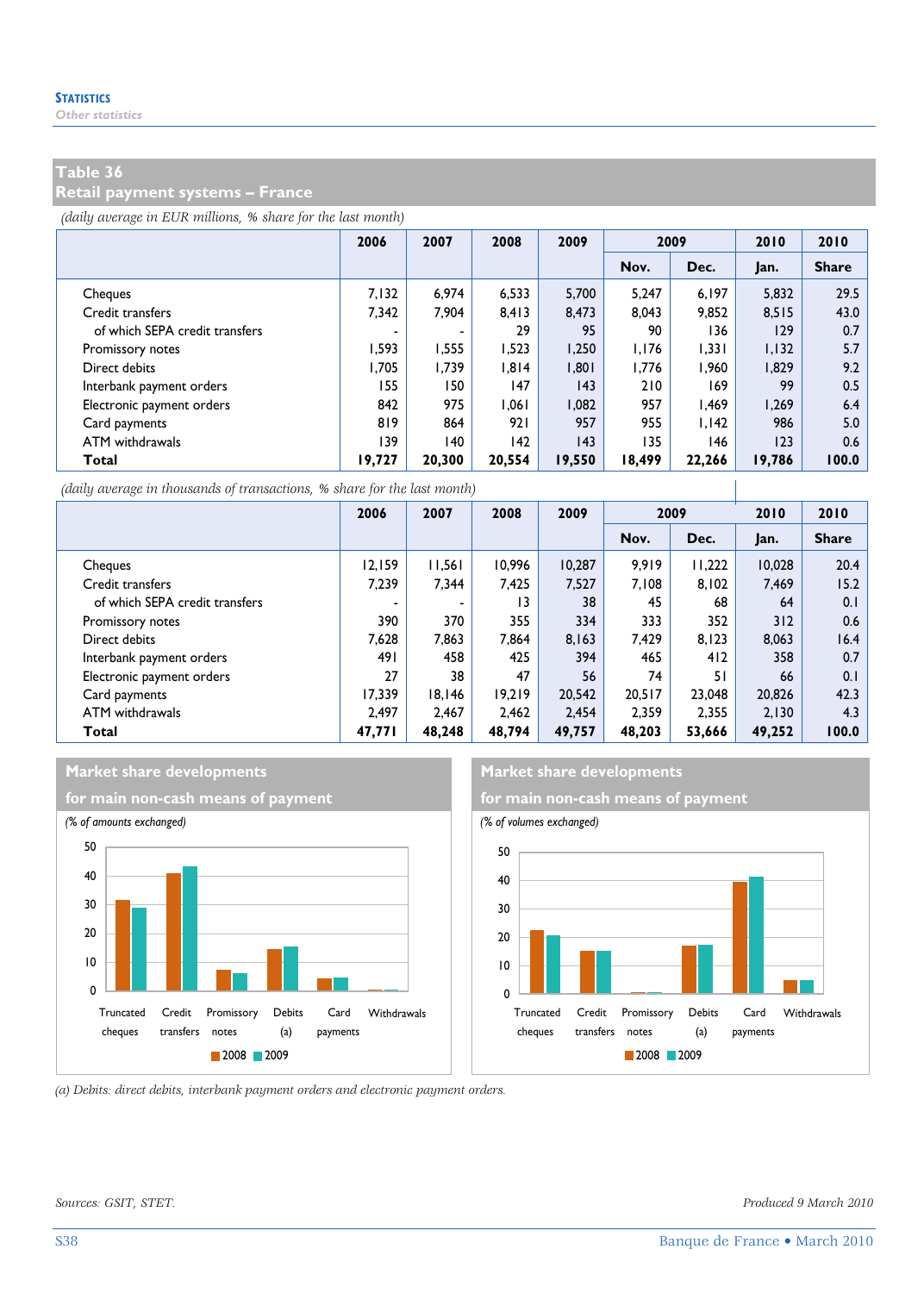**Large-value payment systems – EU** 

*(daily average in EUR billions, % share for the last month)*

|                             | 2005  | 2006              | 2007  | 2008           | 2009           |                |                | 2009         |
|-----------------------------|-------|-------------------|-------|----------------|----------------|----------------|----------------|--------------|
|                             |       |                   |       |                | Oct.           | Nov.           | Dec.           | <b>Share</b> |
| France                      | 474   | 530               | 569   | 398            | 337            | 336            | 346            | 15.5         |
| Germany                     | 539   | 591               | 711   | 972            | 611            | 673            | 794            | 35.6         |
| Austria                     | 27    | 31                | 35    | 59             | 26             | 29             | 26             | 1.2          |
| Belgium                     | 67    | 76                | 104   | 152            | 85             | 86             | 91             | 4.1          |
| Cyprus                      | -     | $\qquad \qquad -$ | -     |                |                |                | $\overline{2}$ | 0.1          |
| Spain                       | 291   | 296               | 344   | 331            | 360            | 366            | 368            | 16.5         |
| Finland                     | 3     | 15                | 24    | 33             | 24             | 26             | 27             | 1.2          |
| Greece                      | 22    | 27                | 33    | 30             | 25             | 26             | 26             | 1.2          |
| Ireland                     | 22    | 26                | 29    | 32             | 30             | 28             | 26             | 1.2          |
| Italy                       | 128   | 148               | 165   | 221            | 123            | 128            | 125            | 5.6          |
| Luxembourg                  | 26    | 31                | 39    | 60             | 40             | 31             | 19             | 0.9          |
| Malta                       | -     | $\qquad \qquad -$ | -     | 0              | 0              | 0              | $\mathbf 0$    | 0.0          |
| Netherlands (a)             | 96    | 100               | 2     | 264            | 308            | 297            | 304            | 13.6         |
| Portugal                    | 3     | 3                 | 3     | 16             | 16             | 4              | 16             | 0.7          |
| Slovakia                    |       | -                 |       |                | 3              | 3              | 3              | 0.1          |
| Slovenia                    | -     | $\qquad \qquad -$ | 2     | $\overline{2}$ | $\overline{2}$ | $\overline{2}$ | 3              | 0.1          |
| EPM-ECB                     | 15    | 20                | 27    | 43             | 41             | 39             | 41             | 1.8          |
| Total TARGET2 euro area (b) | 1,733 | 1,904             | 2,217 | 2,614          | 2,032          | 2,084          | 2,216          | 99.4         |
| Non-euro area               | 170   | 188               | 202   | 53             | $\mathbf{H}$   | 10             | 3              | 0.6          |
| Total TARGET2 EU (b)        | 1,902 | 2,092             | 2,419 | 2,667          | 2,043          | 2,094          | 2,228          | 100.0        |
| Eurol (c)                   | 167   | 189               | 228   | 287            | 233            | 232            | 247            |              |



*The sum of the components may not be equal to the total (or to 100) due to rounding.* 

*Since January 2009, a new methodology for collecting and reporting statistics has been established on the TARGET2 data to improve data quality. This must be taken into account when comparing 2009 data with previous data.* 

*(a) Since 19 May 2008, the operations of the United Kingdom pass in transit by this country.* 

*(b) Variable composition according to the countries which participate in the systems of payment in euro.* 

*(c) Euro1 (EBA): clearing system of the Euro Banking Association. Euro1 data include retail payments recorded in STEP1.*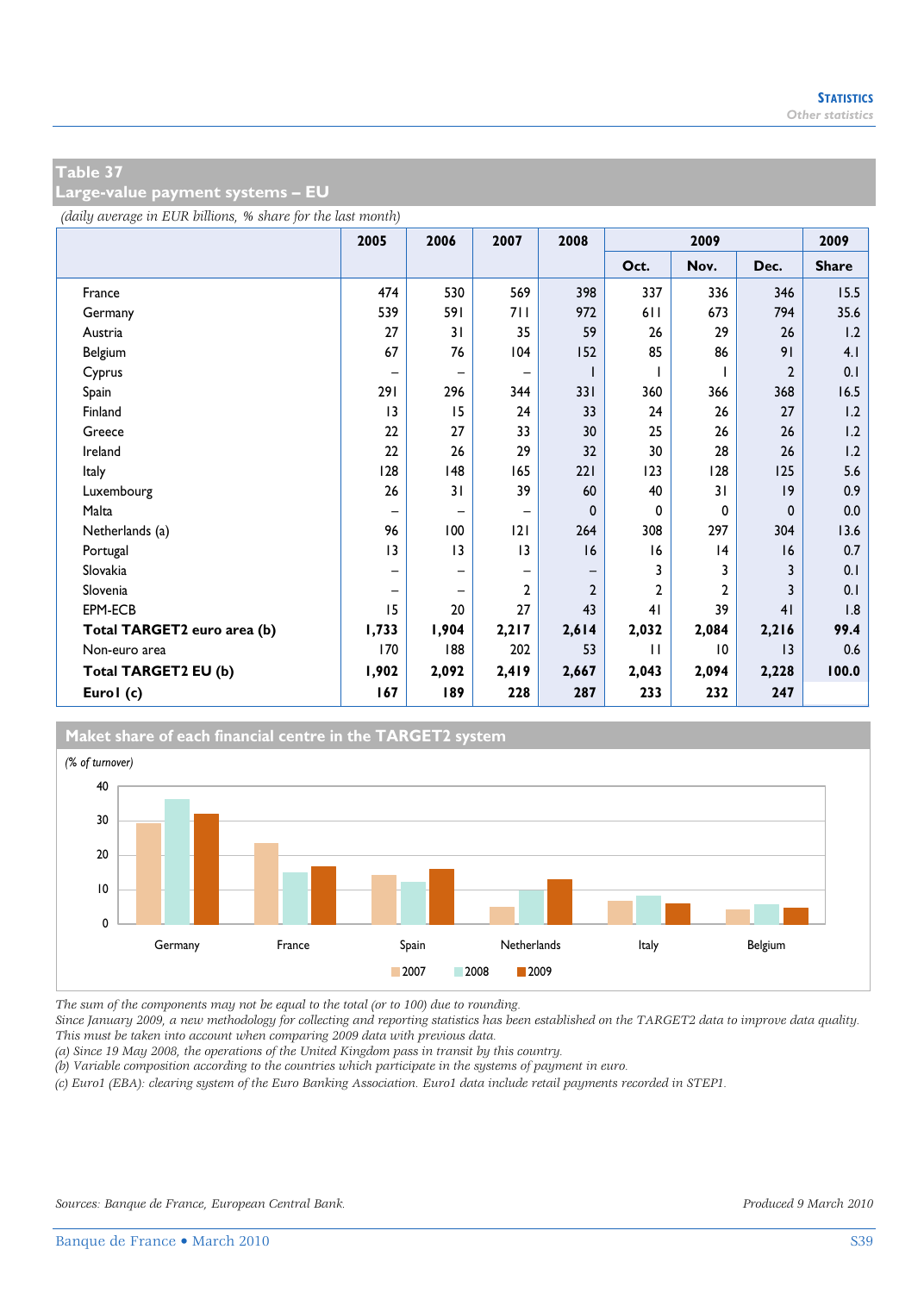**Large-value payment systems – EU** 

*(daily average in number of transactions, % share for the last month)*

|                             | 2005    | 2006    | 2007    | 2008    | 2009    |         |         | 2009         |
|-----------------------------|---------|---------|---------|---------|---------|---------|---------|--------------|
|                             |         |         |         |         | Oct.    | Nov.    | Dec.    | <b>Share</b> |
| France                      | 16,823  | 17,953  | 19,192  | 25,992  | 30,331  | 29,061  | 33,255  | 8.7          |
| Germany                     | 139,195 | 148,613 | 164,187 | 181,625 | 175,224 | 179,515 | 183,568 | 48.2         |
| Austria                     | 11,406  | 13,073  | 15,222  | 14,199  | 5,891   | 5,719   | 5,758   | 1.5          |
| Belgium                     | 6,874   | 6,802   | 7,993   | 9,884   | 8,728   | 9,093   | 10,233  | 2.7          |
| Cyprus                      |         |         |         | 392     | 376     | 401     | 470     | 0.1          |
| Spain                       | 26,307  | 37,439  | 41,792  | 36,167  | 29,786  | 29,793  | 31,173  | 8.2          |
| Finland                     | 1,136   | 1,223   | 1,392   | 1,587   | 1,690   | 1,686   | 1,658   | 0.4          |
| Greece                      | 5,425   | 5,951   | 6,334   | 5,117   | 5,656   | 6,082   | 6,674   | 1.8          |
| Ireland                     | 4,274   | 4,775   | 5,334   | 5,139   | 4,943   | 4,943   | 5,007   | 1.3          |
| Italy                       | 40,406  | 42,934  | 45,111  | 36,491  | 34,991  | 35,940  | 43,247  | 11.4         |
| Luxembourg                  | 2,011   | 2,631   | 3,399   | 3,037   | 3,000   | 2,784   | 2,465   | 0.6          |
| Malta                       |         |         |         | 50      | 61      | 63      | 69      | 0.0          |
| Netherlands (a)             | 17,467  | 17,849  | 27,685  | 37,745  | 37,102  | 38,437  | 46,001  | 12.1         |
| Portugal                    | 4,225   | 4,190   | 4,774   | 5,072   | 4,072   | 4,064   | 4,240   | 1.1          |
| Slovakia                    |         |         |         |         | 621     | 613     | 624     | 0.2          |
| Slovenia                    |         |         | 3,152   | 3,018   | 3,392   | 3,264   | 3,440   | 0.9          |
| EPM-ECB                     | 154     | 156     | 169     | 176     | 311     | 315     | 323     | 0.1          |
| Total TARGET2 euro area (b) | 275,702 | 303,589 | 345,738 | 365,690 | 346,175 | 351,773 | 378,203 | 99.3         |
| Non-euro area               | 20,604  | 22,607  | 20,442  | 4,277   | 2,267   | 2,475   | 2,672   | 0.7          |
| Total TARGET2 EU (b)        | 296,306 | 326,196 | 366,179 | 369,967 | 348,442 | 354,248 | 380,875 | 100.0        |
| Eurol (c)                   | 180,595 | 187,163 | 211,217 | 250,766 | 233,931 | 227,480 | 237,756 |              |

# **Market share of each financial centre Average transaction amount**





*The sum of the components may not be equal to the total (or to 100) due to rounding.* 

*Since January 2009, a new methodology for collecting and reporting statistics has been established on the TARGET2 data to improve data quality. This must be taken into account when comparing 2009 data with previous data.* 

*(a) Since 19 May 2008, the operations of the United Kingdom pass in transit by this country.* 

*(b) Variable composition according to the countries which participate in the systems of payment in euro.* 

*(c) Euro1 (EBA): clearing system of the Euro Banking Association. Euro1 data include retail payments recorded in STEP1.*